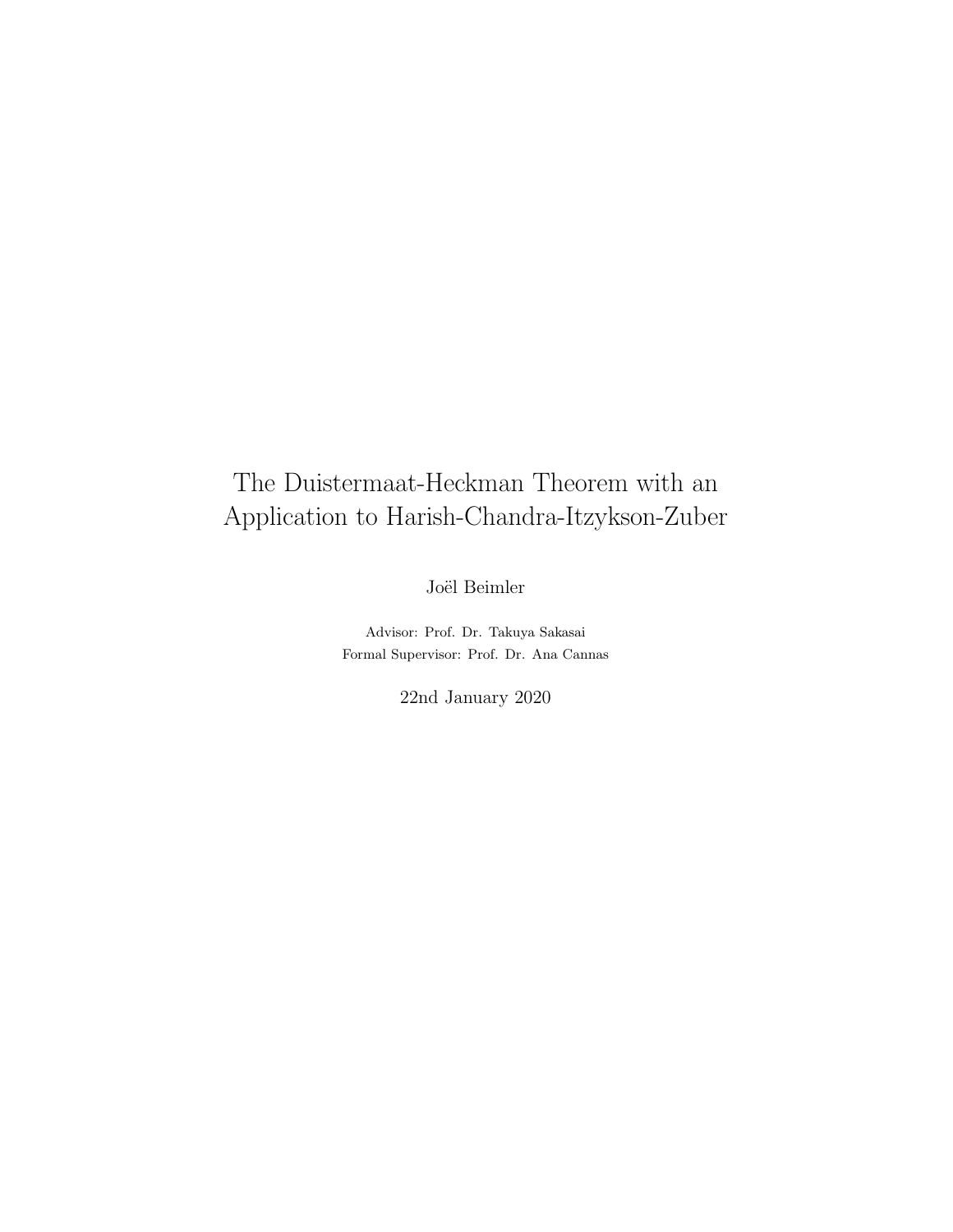#### Abstract

We give a proof of two related theorems in symplectic geometry, both referred to as the Duistermaat-Heckman theorems. The setting is always that of a hamiltonian torus space  $(M, \omega)$  with moment map  $\mu$ . Considering symplectic reduction, the first theorem relates the reduced space at levels  $t \in \mathfrak{t}^*$  in a neighbourhood of any regular value of the moment map to the reduced space at the regular value itself; the reduced symplectic form at level  $t$  is found to vary linearly in t. Pushing the Liouville measure on M forward by  $\mu$  gives the Duistermaat-Heckman measure on  $\mathfrak{t}^*$ ; The second version of the theorem computes the Fourier transform of a one-dimensional projection of this measure as a sum over the fixed points of the action. This theorem is then used in conjunction with the method of coadjoint orbits to prove the Harish-Chandra-Itzykson-Zuber integral formula.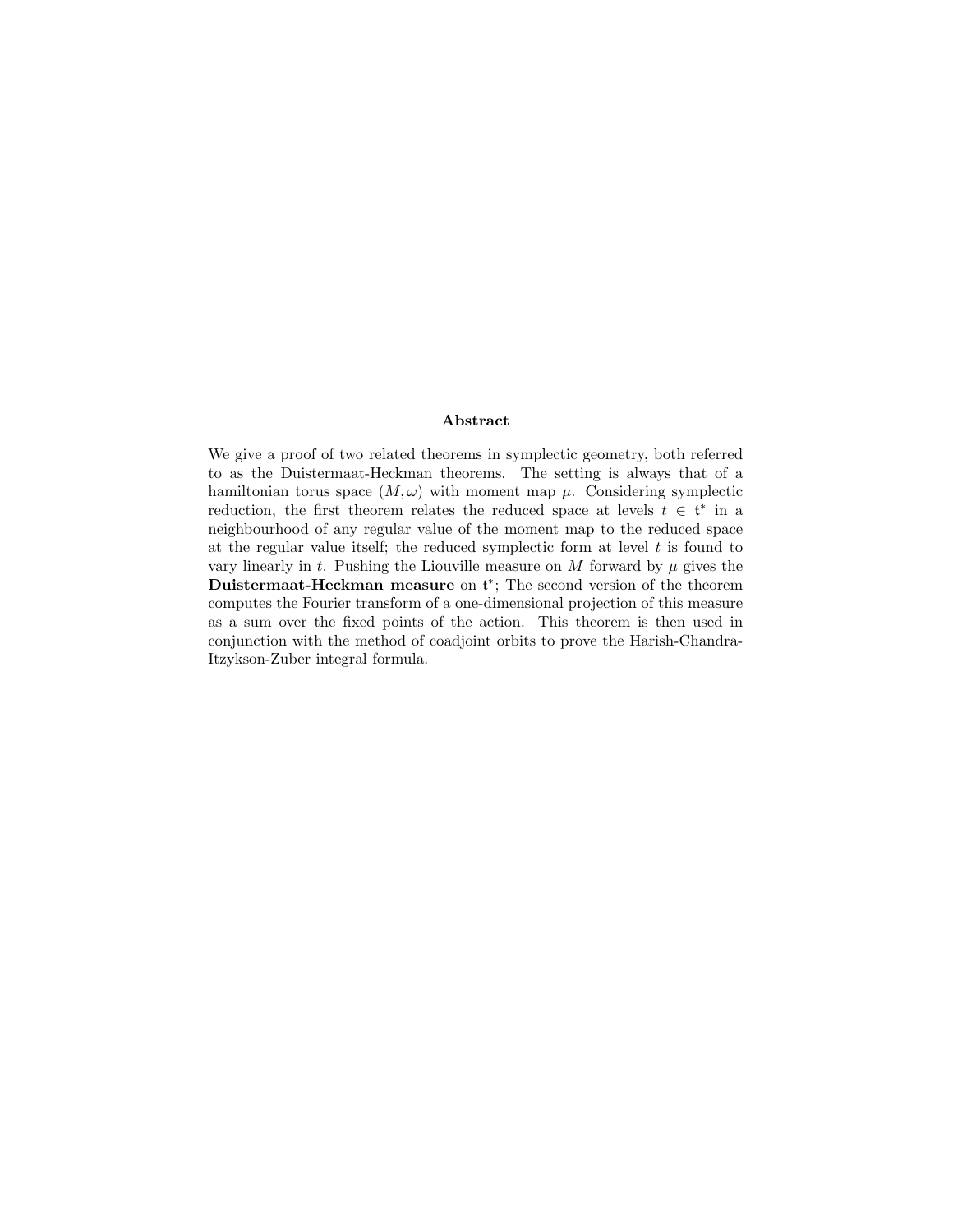# **Contents**

| $\mathbf{1}$ |         | The Coisotropic Embedding Theorem                                              | $\bf{2}$       |
|--------------|---------|--------------------------------------------------------------------------------|----------------|
|              | 1.1     |                                                                                | $\sqrt{3}$     |
|              | 1.2     | Proof of the Coisotropic Embedding Theorem                                     | 3              |
|              | $1.3\,$ |                                                                                | $\overline{5}$ |
|              |         | The Exponential Map $\dots \dots \dots \dots \dots \dots \dots \dots$<br>1.3.1 | 6              |
|              |         | 1.3.2<br>Identifying the Morphisms from the Tubular Neighbour-                 |                |
|              |         |                                                                                | $\overline{7}$ |
|              |         | Achieving Equivariance of the Exponential Map<br>1.3.3                         | 9              |
|              | 1.4     |                                                                                | 10             |
|              | $1.5\,$ | The Equivariant Darboux Theorem                                                | 11             |
| $\mathbf{2}$ |         | The Duistermaat-Heckman Theorem                                                | 16             |
|              | 2.1     |                                                                                | 16             |
|              |         | 2.1.1                                                                          | 18             |
|              |         | Comparison of the Reduced Spaces<br>2.1.2                                      | 22             |
|              | 2.2     | The Duistermaat-Heckman Measure                                                | 22             |
|              |         | 2.2.1                                                                          | 23             |
|              |         | 2.2.2                                                                          | 25             |
|              |         | 2.2.3<br>Application to Delzant Spaces                                         | 27             |
| 3            |         | The Stationary Phase Lemma                                                     | 31             |
| 4            |         | The Harish-Chandra-Itzykson-Zuber Integral                                     | 37             |
|              | 4.1     | Outline                                                                        | 37             |
|              | 4.2     |                                                                                | 40             |
|              |         | Adjoint and Coadjoint Representations<br>4.2.1                                 | 40             |
|              |         | Symplectic Structure on Coadjoint Orbits<br>4.2.2                              | 43             |
|              | 4.3     | Finding the Proper Hamiltonian Space                                           | 45             |
|              |         | 4.3.1<br>Adjoint and Coadjoint on $U(n)$                                       | 46             |
|              |         | 4.3.2                                                                          | 47             |
|              |         | Critical Values of the Moment Map<br>4.3.3                                     | 50             |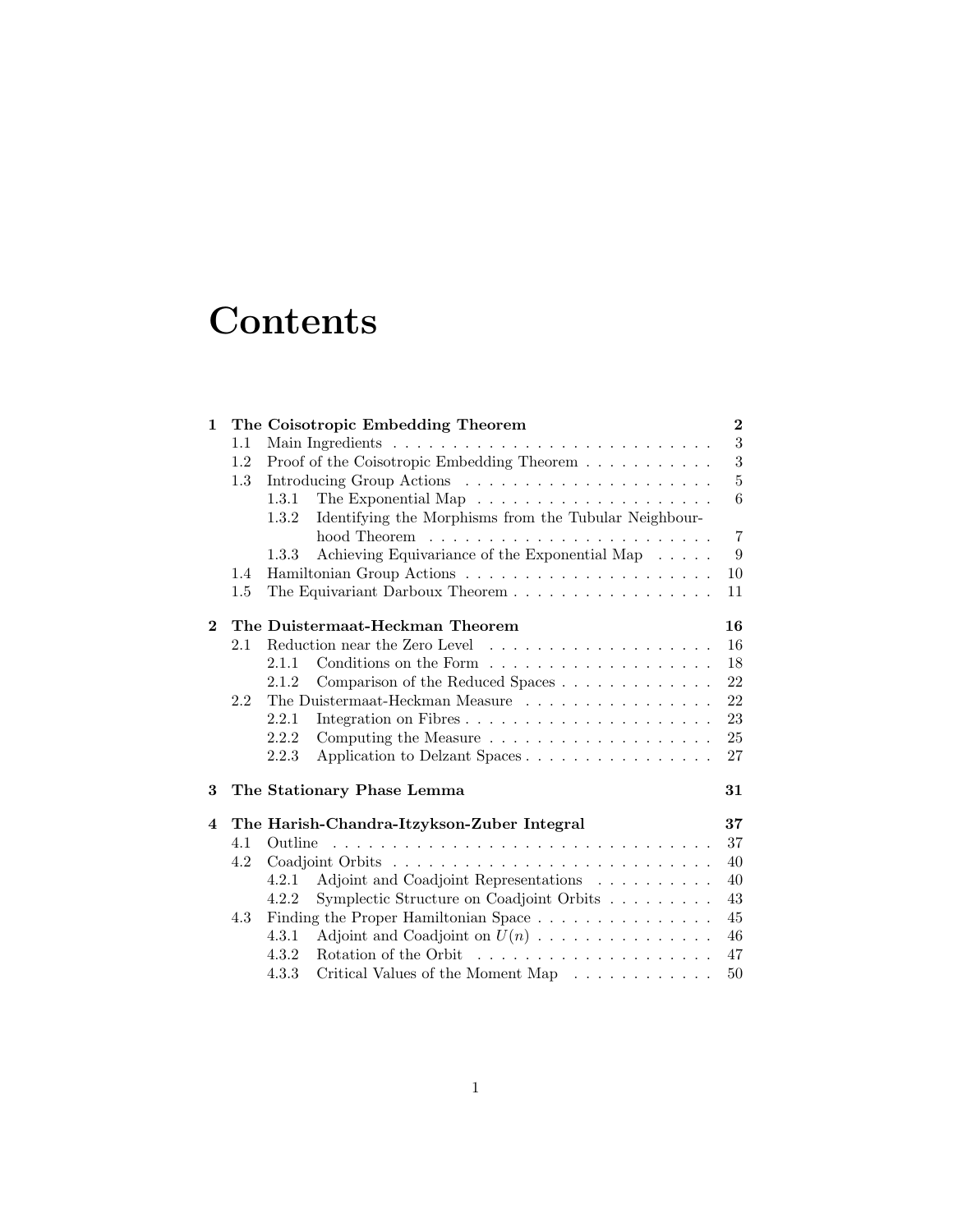# Chapter 1

# The Coisotropic Embedding Theorem

We start off this report by presenting the key theorem in the proof of the first Duistermaat-Heckman theorem. Let us give the relevant definitions.

**Definition 1.1.** Let  $(V, \omega)$  be a symplectic vector space, and  $W \subset V$  a subset. Then the **symplectic complement** of  $W$  is the set

$$
W^{\omega} = \{ v \in V \mid \omega(v, w) = 0 \,\forall w \in W \}.
$$

In case W is a linear subspace, the complement satisfies  $(W^{\omega})^{\omega} = W$ , but not necessarily  $W \cap W^{\omega} = \{0\}.$ 

**Definition 1.2.** We say the subspace W is **coisotropic** if  $W^{\omega} \subset W$ .

If  $i: Z \hookrightarrow M$  is an embedding for a manifold Z and a symplectic manifold  $(M, \omega)$ , the embedding is called coisotropic if  $T_i(z)Z^{\omega_{i(z)}}$  is a coisotropic subspace of  $T_{i(z)}M$ .

Our first goal is to prove the coisotropic embedding theorem outside the setting of hamiltonian spaces:

**Theorem 1.3** (Coisotropic Embedding Theorem). Let  $Z^k$  a differentiable manifold and  $i_j : Z \hookrightarrow M_j$  embeddings into symplectic manifolds  $(M_j, \omega_j)$ , for  $j = 1, 2$ , such that

- 1.  $i_1$  and  $i_2$  are coisotropic.
- 2.  $i_1^*\omega_1 = i_2^*\omega_2 = \tau$  for  $\tau$  a closed 2-form of constant rank on Z.

Then there exist neighbourhoods  $U_j$  of  $i_j(Z) \subset M_j$  and a symplectomorphism  $f: U_1 \to U_2$  such that  $i_2 = f \circ i_1$ .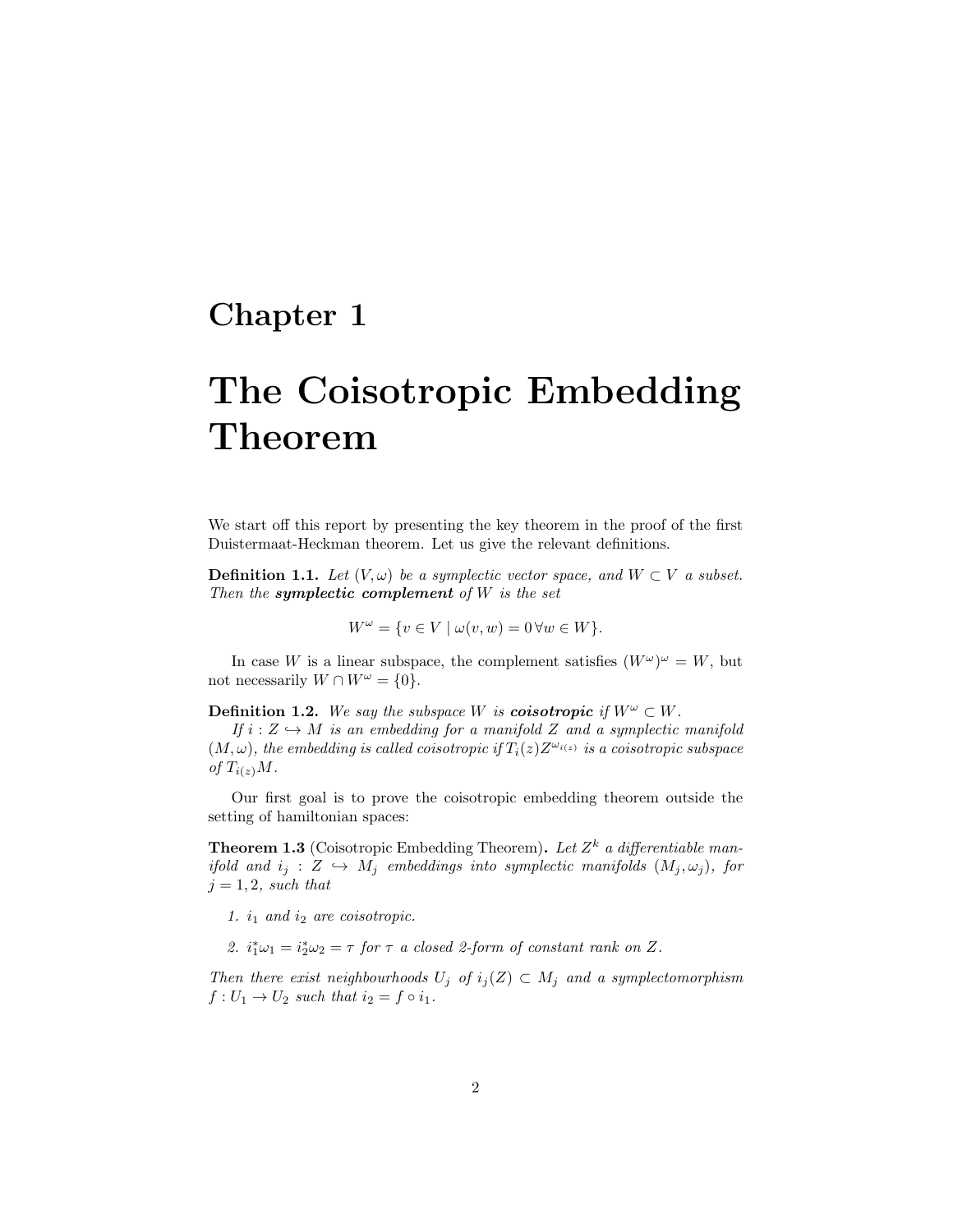#### 1.1 Main Ingredients

Proving the theorem in this form makes use of the tubular neighbourhood theorem and the Darboux-Weinstein theorem. Let us give the necessary definitions to state them. The statements about the tubular neighbourhood theorem are from [1], section 6.2, whereas the Darboux-Weinstein theorem is as in [2], theorem 22.1.

Let  $M^n$  a manifold and  $i: X^k \hookrightarrow M$  an embedded submanifold. Write  $x = i(x)$  in M, as well. At each point  $x \in M$ , view the tangent space to X at x as a linear subspace of  $T_i(x)M$  via the inclusion  $Di(x)$ . Define the normal space to x by  $N_x := T x M / T x X$ , which is an  $n - k$  dimensional vector space. Define the normal bundle as

$$
NX := \{(x, v) \in TM \mid x \in X, v \in N_x X\}.
$$

This has the structure of a vector bundle of rank  $n - k$  over X, and hence as a manifold,  $NX$  is *n*-dimensional.

Regard  $X$  as an embedded submanifold of  $NX$  via the zero section

$$
i_0: X \hookrightarrow N X, \qquad x \mapsto (x, 0).
$$

Theorem 1.4 (Tubular Neighbourhood Theorem). There exists a neighbourhood  $U_0$  of X in NX, a neighbourhood  $U_1$  of X in M, and a diffeomorphism  $\varphi: U_0 \to U_1$  such that the following diagram commutes:



**Theorem 1.5.** [Darboux-Weinstein] Let X a submanifold of M and  $\omega_0$  and  $\omega_1$ nonsingular, closed 2-forms on M such that  $i^*\omega_0 = i^*\omega_1$ , for  $i: X \hookrightarrow M$  the inclusion. Then there exists a neighbourhood  $U$  of  $X$  and a diffeomorphism  $f$ from U into M such that

- 1.  $f(x) = x$  for all  $x \in X$ , and
- 2.  $f^*\omega_1 = \omega_0$ .

## 1.2 Proof of the Coisotropic Embedding Theorem

This proof follows that of the uniqueness part of theorem 39.2 in [2], combined with some observations in 9.1 of [1]. First, we will show how the normal bundles corresponding to  $i_1(Z)$  and  $i_2(Z)$  can be identified. We start by linear algebra. Suppose  $(V^n, \Omega)$  is a symplectic vector space, and  $U^k$  is a coisotropic subspace,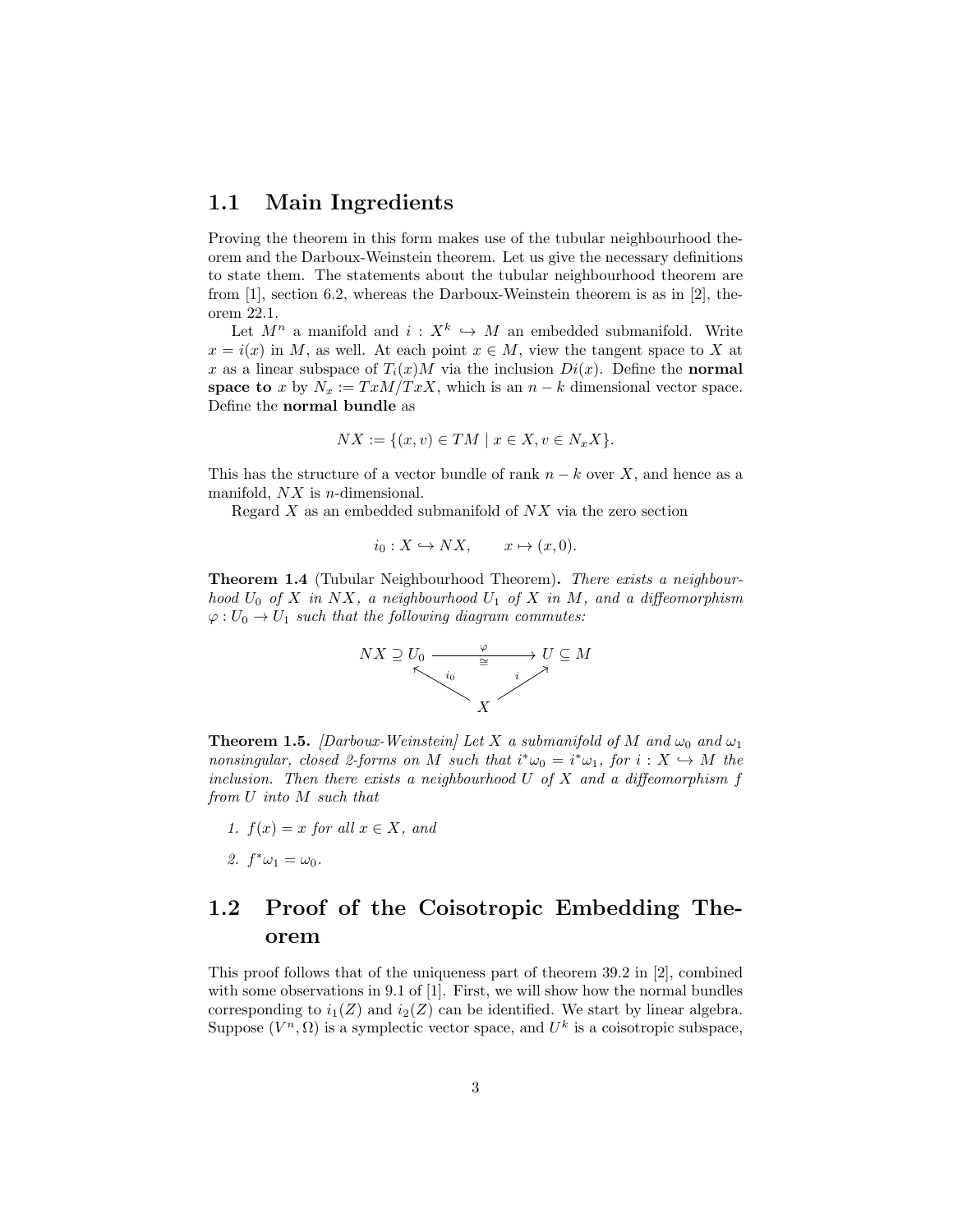that is, one such that  $U^{\Omega} \subset U$ . The quotient space  $V/U$  is then a vector space of dimension  $n - k$ .

Claim: The pairing defined by

$$
\Omega': V/U \times U^{\Omega} \to \mathbb{R}, \qquad ([v], u) \mapsto \Omega(v, u)
$$

is well-defined and nondegenerate.

Indeed, if  $v \sim v'$ , then  $v - v' \in U^{\Omega}$ , so that for  $u \in U^{\Omega}$ , we have  $0 = \Omega(v$  $v', u$   $\iff \Omega(v, u) = \Omega(v', u)$ , hence  $\Omega'$  is well-defined. For nondegeneracy, suppose  $\Omega'([v], u) = 0$  for all  $u \in U^{\Omega}$ . Then also  $\Omega(v, u) = 0$  for all  $u \in U^{\Omega}$ , whence  $v \in (U^{\Omega})^{\Omega} = U$ , so that  $[v] = 0$ .

If  $\Omega'([v], u) = 0$  for all  $[v]$ , then also  $\Omega(v, u) = 0$  for all  $v \in V$ , which by nondegeneracy of  $\Omega$  implies  $v = 0 \implies [v] = 0$ .

From this we obtain an isomorphism

$$
\tilde{\Omega}: V/U \longrightarrow (U^{\Omega})^*, \qquad [v] \mapsto \Omega'([v], \cdot).
$$

Hence as both our embeddings are coisotropic,  $T_{i(z)}i(Z) \subset T_{i(z)}M$  is a coisotropic subspace for both embeddings, and thus the above considerations yield an identification between the normal bundle  $N_j = TM|_{i_j(Z)}/Ti_j(Z) \rightarrow Z$  and the bundle  $(Ti_j(Z)^{\omega_j})^* \to Z$ .

Since we can view  $T_z Z$  as a linear subspace of  $T_{i_i(z)} M_j$  via  $Di_j(z)$ , we may write a generic element of  $Ti_j(Z)$  as  $(z, Di_j(z)[v])$  for some  $v \in T_zZ$ . If this is an element of the symplectic complement, we have that

$$
0 = (\omega_j)_{i_j(z)} (Di_j(z)[v], \cdot)
$$
  
=  $(i_j^*\omega_j)_z(v, \cdot)$   
=  $\tau_z(v, \cdot),$ 

which tells us that  $v \in T_z Z^{\tau}$ , yielding an identification of  $N_j$  with  $(T Z^{\tau})^*$ , and hence between  $N_1$  and  $N_2$  themselves (recall that  $\tau$  was not required to be nondegenerate). Let  $A: N_1 \to N_2$  the corresponding vector bundle isomorphism.

Next, the tubular neighbourhood theorem applied to  $i_1$  and  $i_2$  guarantees the existence of diffeomorphisms  $\varphi_j: U_1^j \to U_2^j$  for  $U_1^j \subset N_j$  a neighbourhood of the zero section  $0_j(Z)$  and  $U_2^j \subset M_j$  a neighbourhood of  $i_j(Z)$ . These diffeomorphisms satisfy  $\varphi_j \circ 0_j = i_j$ .

Set  $\Phi := \varphi_2 \circ A \circ \varphi_1^{-1}$  and  $\bar{\omega}_1 := \Phi^* \omega_2$ . We then have  $\Phi \circ i_1 = i_2$ :

$$
\Phi \circ i_1 = \varphi_2 \circ A \circ \varphi_1^{-1} \circ i_1
$$
  
\n
$$
\stackrel{(1)}{=} \varphi_2 \circ A \circ 0_1
$$
  
\n
$$
\stackrel{(2)}{=} \varphi_2 \circ 0_2
$$
  
\n
$$
\stackrel{(1)}{=} i_2,
$$

where (1) uses  $\varphi_j \circ 0_j = i_j$  and (2) follows from the fact that A, as a vector bundle isomorphism, is linear on fibres.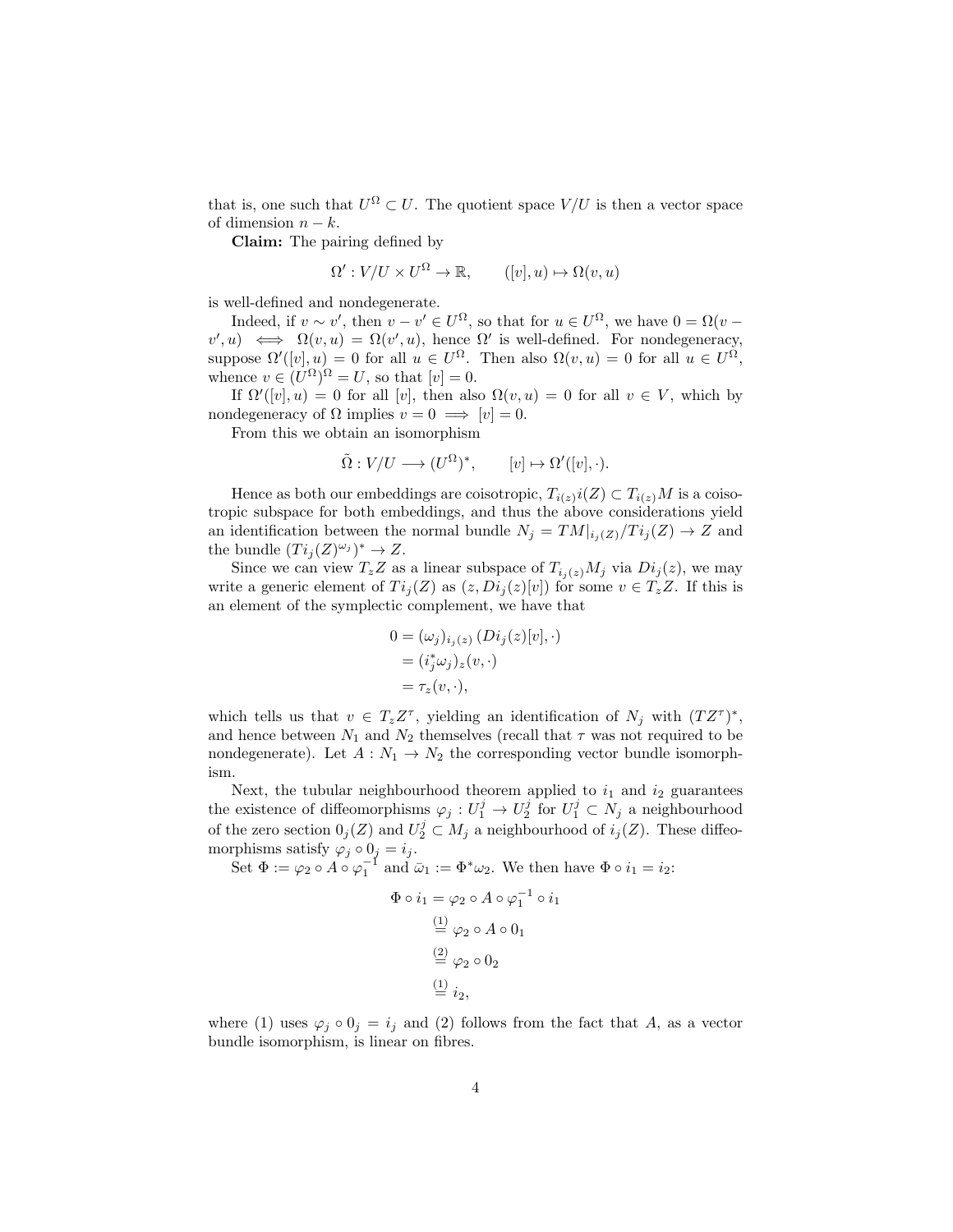This implies that

$$
i_1^* \bar{\omega}_1 = i_1^* \Phi^* \omega_2
$$
  
=  $(\Phi \circ i_1)^* \omega_2$   
=  $i_2^* \omega_2$   
=  $i_1^* \omega_1$ ,

so  $\omega_1$  and  $\bar{\omega}_1$  agree on  $i_1(Z)$  and we are in position to use Weinstein's theorem. We obtain a neighbourhood U of  $i_1(Z) \subset M_1$  and a diffeomorphism g from U into a neighbourhood of  $i_1(Z)$  such that  $g^*\bar{\omega}_1 = \omega_1$  and  $g \circ i_1 = i_1$ .

Setting  $f := \Phi \circ g$  hence defines a diffeomorphism from  $U \supset i_1(Z)$  to a neighbourhood of  $i_2(Z)$ , satisfying

$$
f^*\omega_2 = g^*\Phi^*\omega_2 = g^*\bar{\omega}_1 = \omega_1,
$$

that is, f is a symplectomorphism from a neighbourhood of  $i_1(Z)$  to a neighbourhood of  $i_2(Z)$ . Also, as  $g \circ i_1 = i_1$ , we have

$$
f \circ i_1 = \Phi \circ g \circ i_1 = \Phi \circ i_1 = i_2,
$$

and so  $f$  is the symplectomorphism we seek.

#### 1.3 Introducing Group Actions

Let us now assume that, in addition to the hypotheses of the coisotropic embedding theorem, a compact Lie group  $G$  acts on  $M_i$ , preserving the symplectic forms on  $M_i$ . We claim

Proposition 1.6. The symplectomorphism from theorem 1.3 can be chosen to be G-equivariant.

Proving this boils down to showing that the diffeomorphisms obtained by Darboux' and the tubular neighbourhood theorem, respectively, can be chosen to be G-equivariant. Indeed, recalling

$$
f = \varphi_2 \circ A \circ \varphi_1^{-1} \circ g,
$$

if g and the  $\varphi_j$  are equivariant, then the action on the tangent bundle, and hence the normal bundle, induced by differentiating the action is linear and commutes with A, so that by equivariance of  $\varphi_2$ , we obtain equivariance of f.

To see that it is possible to choose these diffeomorphisms as equivariant, we must consult the proofs of the tubular neighbourhood theorem and Darboux' theorem. These will rely heavily on properties of the exponential map, so let us recall its definition and a few basic properties, as stated in lectures 43 and 52 of [3].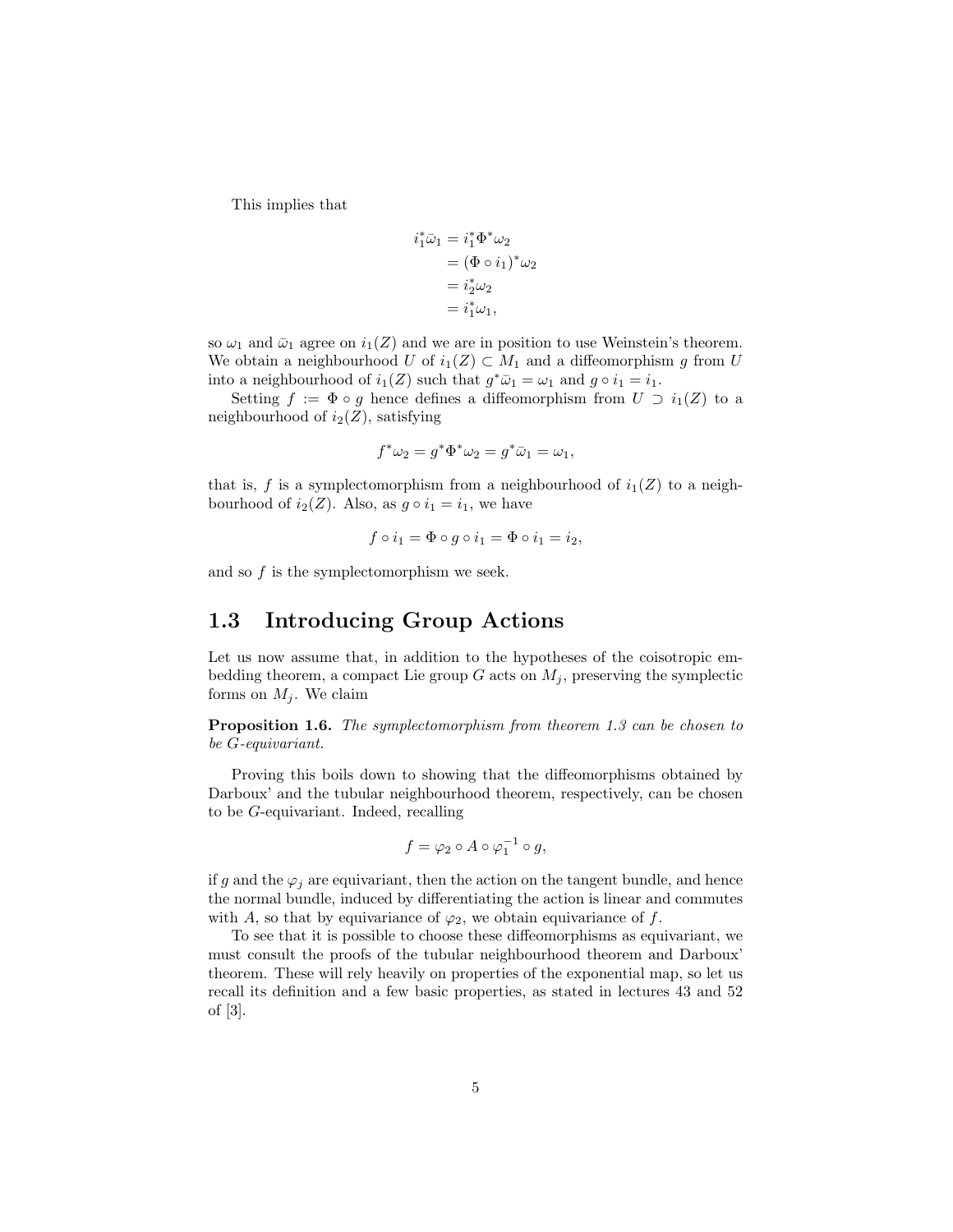#### 1.3.1 The Exponential Map

**Definition 1.7.** Let  $(M, q)$  a riemannian manifold and  $S \in \mathfrak{X}(TM)$  the geodesic spray associated to the Levi-Civita connection induced by g. Denote by  $\Theta : \mathcal{D} \to$ TM its flow, for  $D \subset \mathbb{R} \times TM$  the maximal domain of definition. Let  $\mathcal{S}_x \subset TM$ the set of all tangent vectors such that  $(1,(x,v)) \in \mathcal{D}$ , and set  $\mathcal{S} = \bigcup_{x \in M} \mathcal{S}_x$ . Let  $\pi: TM \to M$  the projection.

The **exponential map** associated to  $g$  is defined as

$$
\exp : \mathcal{S} \to M, \quad \exp(x, v) = \pi(\Theta_1(x, v)),
$$

and we write

$$
\exp_x := \exp|_{\mathcal{S}_x} : \mathcal{S}_x \to M.
$$

**Proposition 1.8.** Let  $x \in M$  and recall the canonical identification between  $T_xM$  and  $T_{0_x}TM$  given by

$$
\mathcal{J}_{0_x}: T_x M \to T_{0_x} T M, \qquad v \mapsto \left. \frac{d}{dt} \right|_{t=0} 0_x + tv.
$$

The following hold:

(i) For each  $x \in M$ ,  $\exp_x$  satisfies

$$
D \exp_x(0_x) \circ \mathcal{J}_{0_x} = \mathrm{id}_{T_xM},
$$

and as  $\mathcal{J}_{0_x}$  is a diffeomorphism, this means that  $\exp_x$  has maximal rank near  $0_x$  and is hence a local diffeomorphism from a neighbourhood of  $0_x \in$  $T_xM$  to a neighbourhood of x in M.

(ii) For each  $x \in M$ ,  $(\pi, \exp): \mathcal{S} \to M \times M$  has rank  $2n$  at  $0_x$  and thus maps a neighbourhood of  $0_x$  in  $T_xM$  diffeomorphically onto a neighbourhood of  $(x, x) \in M \times M$ . Moreover, if  $0(M) \subset TM$  denotes the zero section, there exists a neighbourhood U of  $0(M)$  such that  $(\pi, \exp)$  maps U diffeomorphically onto a neighbourhood of the diagonal  $\Delta = \{(x, x) \mid x \in M\}.$ 

**Proposition 1.9.** Let  $(M, g)$  a riemannian manifold and d the distance metric on M induced by g. Set

$$
O(x,\varepsilon) = \{ v \in T_x M \mid \sqrt{g_x(v,v)} < \varepsilon \}, \qquad U(x,\varepsilon) = \{ y \in M \mid d(x,y) < \varepsilon \}.
$$

Further set

 $\text{inj}_{g}(x) = \sup\{r > 0 \mid \exp_x |_{O(x,r)} \text{ is a diffeomorphism onto its image}\}.$ 

Then for  $\varepsilon \in (0, \text{inj}_g(x))$ ,  $\exp_x |_{O(x,\varepsilon)}$  maps  $O(x,\varepsilon)$  diffeomorphically onto  $U(x,\varepsilon)$ . Hence for every  $y \in U(x, \varepsilon)$ , there exists a unique length-minimizing geodesic joining x to y.

With this machinery in hand, we examine the proof of the tubular neighbourhood theorem in order to identify the diffeomorphisms  $\varphi_j$  from the proof of the coisotropic embedding theorem.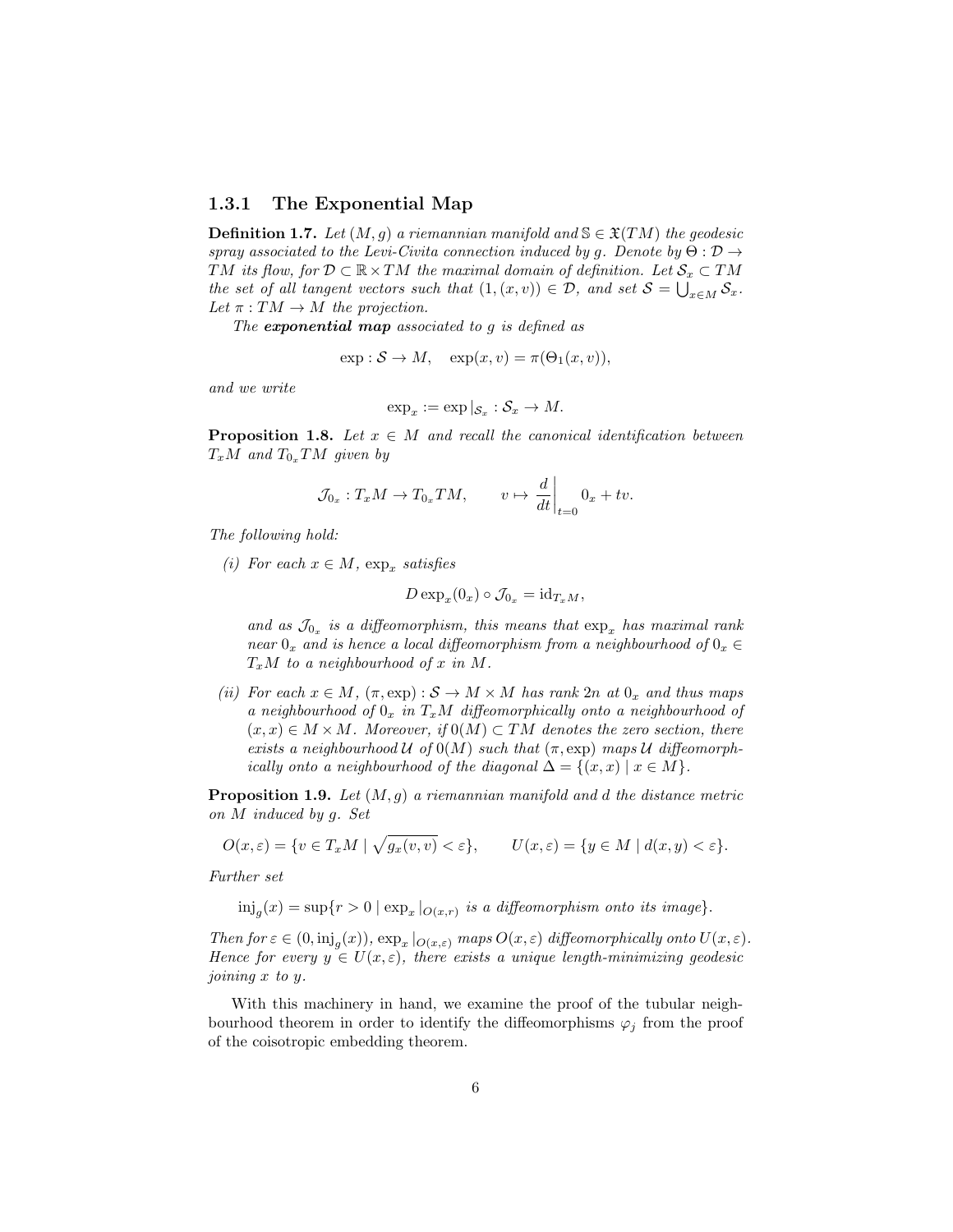#### 1.3.2 Identifying the Morphisms from the Tubular Neighbourhood Theorem

We will do this by sketching a proof of the theorem in case the submanifold  $X$ is compact, which is an adaptation from the outline given in 6.2 of [1].

Endow M with a riemannian metric g, and let  $d(p, q)$  the corresponding distance metric on M. Define for  $\varepsilon > 0$  the  $\varepsilon$ -neighbourhood of X by

$$
\mathcal{U}^{\varepsilon} := \{ p \in M \mid d(p, q) < \varepsilon \text{ for some } q \in X \}.
$$

Our strategy is to find a neighbourhood of the zero section in  $NX$  to identify with a neighbourhood of the zero section in  $TM$  which is mapped diffeomorphically onto  $\mathcal{U}^{\varepsilon}$  by the exponential map. The main points of this proof thus consist in defining the appropriate neighbourhood and choosing  $\varepsilon$  small enough so that we may make use of the various properties from section 1.3.1.

For the neighbourhood, note that we can identify the normal space at  $x$  with the following subspace of  $T_xM$ :

$$
N_x M \cong \{ v \in T_x M \mid g_x(v, w) = 0 \,\forall w \in T_x X \} =: T_x X^{\perp}.
$$

To see this, consider the pairing

$$
T_xM|_X/T_xX\times T_xX^\perp\to \mathbb{R},\qquad ([v],u)\mapsto g'_x([v],u):=g_x(v,u).
$$

If  $v \sim v'$ , then  $v - v' \in T_x X$ , so that  $0 = g_x(v - v', u)$  for any  $u \in T_x X^{\perp}$ , and by linearity of  $g_x$ , this proves the pairing is well-defined. It is also non-degenerate, since if there is  $[v] \in T_xM|_M/T_xX$  such that  $g'_x([v],u) = 0$  for all  $u \in T_xX^{\perp}$ , then also  $g_x(v, u) = 0$  for any representative v and all  $u \in T_x X^{\perp}$ , and thus  $v \in (T_x X^{\perp})^{\perp} = T_x X$ , meaning  $[v] = 0$ . If  $g'_x([v], u) = 0$  for all  $[v]$ , then  $u = 0$ follows simply from nondegeneracy of  $q_x$ .

This now induces an isomorphism

$$
N_x X \to (T_x X^{\perp})^*, \qquad [v] \mapsto g_x(v, \cdot),
$$

which we can identify with  $T_xX^{\perp}$  by  $g_x(v, \cdot) \mapsto v$  since  $g_x$  is an inner product. Now define

$$
NX^{\varepsilon} = \{(x, v) \in NX \mid \sqrt{g_x(v, v)} < \varepsilon\}.
$$

This is the neighbourhood of the zero section we want to map onto  $\mathcal{U}^{\varepsilon}$ .

For this, choose  $0 < \varepsilon < \mathrm{inj}_g(X) := \inf \{ \mathrm{inj}_g(y) \mid y \in X \}.$ 

**Claim:** For X compact,  $\text{inj}_g(X) > 0$ .

This is proposition 52.16 in [3]. Using the second claim in proposition 1.8, we obtain a neighbourhood V of  $0(X)$  such that  $(\pi, \exp)|_V$  is an embedding. By compactness, there are finitely many  $x_i$ ,  $\varepsilon_i$  such that

$$
X \subset \bigcup_{i=1}^k U(x_i, \varepsilon_i),
$$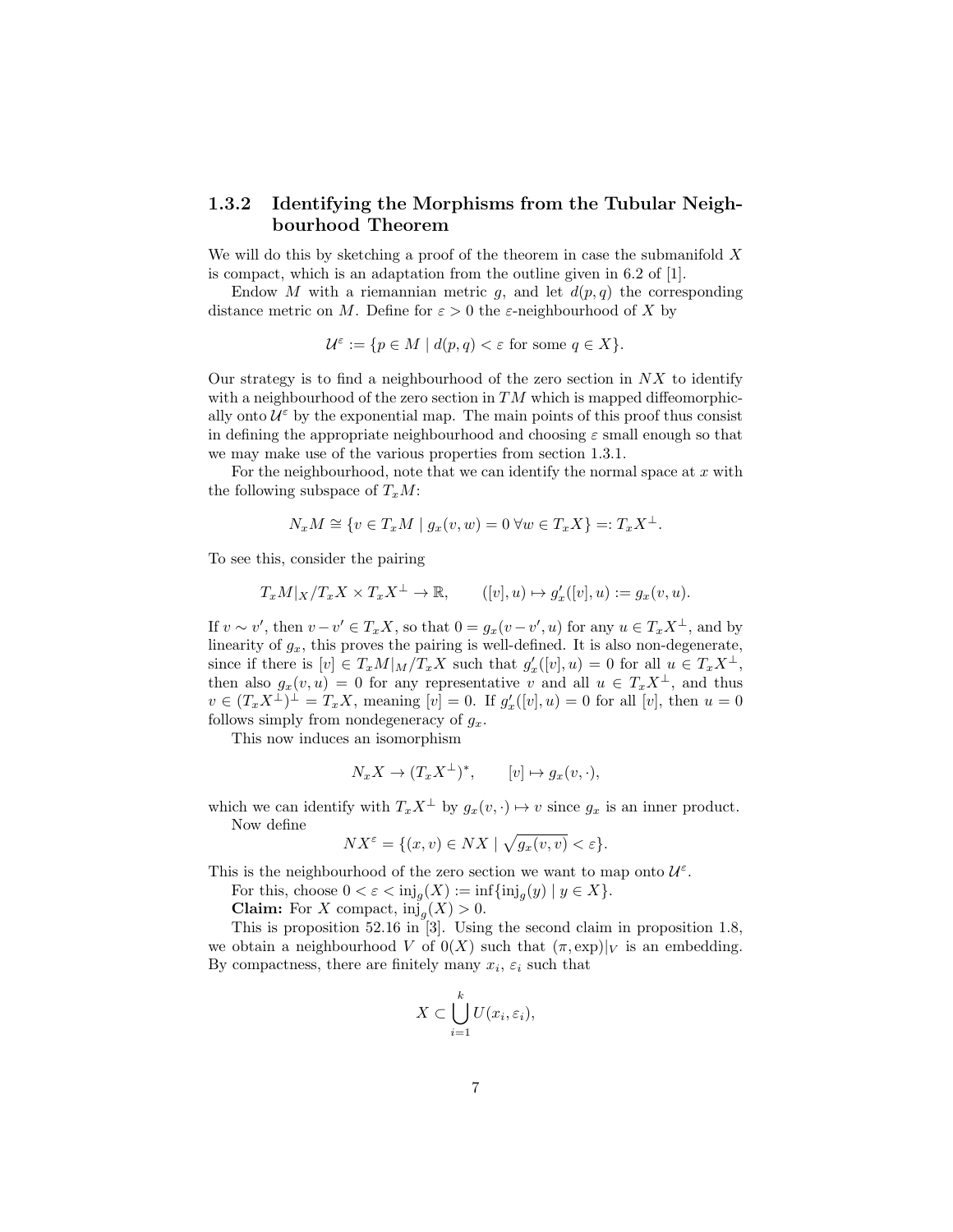with the property that

$$
U(x_i, 3\varepsilon_i) \times U(x_i, 3\varepsilon_i) \subset (\pi, \exp)(V), \quad i = 1, \dots, k.
$$

Hence if  $y \in X$ , there is an index i such that  $y \in U(x_i, \varepsilon_i)$ . As  $\exp_y$  is an embedding on  $O(x_i, 3\varepsilon_i)$ , this gives  $\text{inj}_g(y) \geq 2\varepsilon_i$ , and hence

$$
\text{inj}_{g}(X) \ge \min_{i=1,\dots,k} 2\varepsilon_i > 0.
$$

With this in hand, note that  $N_xX^{\varepsilon} = O(x, \varepsilon)$  is mapped diffeomorphically onto  $U(x,\varepsilon)$  by the exponential map by proposition 1.9, so that we obtain a family of diffeomorphisms  $(\exp_x)_{x \in X}$  onto  $U(x, \varepsilon)$ . The following lemma, taken from [4], is the final step to prove the theorem:

**Lemma 1.10.** Let T a metric space, V, W and D subspaces with  $W \subset V$ and  $W \subset D$ . Let  $f : D \to V$  a continuous map such that  $f|_W = id_W$  and assume there exists for each  $y \in W$  some  $\varepsilon_y > 0$  such that the restriction of f to  $B_{\varepsilon_y}(y) \cap D$  is a homeomorphism onto an open subset of V. Then there exists a neighbourhood  $Y \subset D' \subset D$ , open in D, on which f is injective.

Taking  $T = TM$ , V the zero section  $0(M) \subset TM$ , W the zero section of the submanifold X and  $D = N X^{\varepsilon}$  gives that the restriction of exp to  $N X^{\varepsilon}$ considered as a map  $NX^{\varepsilon} \to 0(M) \cong M$  satisfies the requirements on f above, so that we can find a neighbourhood of the zero section  $0(X)$  in  $NX^{\epsilon}$  on which exp is injective. This neighbourhood is open in  $NX^{\varepsilon}$ , so that we can just choose  $\epsilon$  small enough to be contained in it, and then take  $U_0 = N X^{\epsilon}$ . Since exp is smooth and maps  $0(X)$  to X, we conclude that it maps  $U_0$  diffeomorphically onto a neighbourhood  $U \subset M$ .

The final statement left to show is commutativity of the diagram in 1.4, but this is evident as  $\exp \circ i_0(x) = \exp(x, 0) = i(x) \in M$ .

*Proof of lemma 1.10.* For each  $y \in W$ ,  $f(B_{\varepsilon_n/2}(y) \cap D)$  is open in V. Hence as  $f(y) = y$ , it contains  $B_{\varepsilon'_y}(y)$  for some  $\varepsilon'_y \leq \varepsilon_y/4$ . As f is a homeomorphism when restricted to this ball, its preimage  $Z_y = f^{-1}(B_{\varepsilon'_y}(y))$  is open in D. Set  $D' = \bigcup_{y \in Y} Z_y$ . Then D' contains Y as  $y \in Z_y$  for all y. Take  $z_1 \in Z_{y_1}$  and  $z_2 \in Z_{y_2}$  are such that  $f(z_1) = f(z_2) = y_0$ , and without loss of generality,  $\varepsilon_{y_1} \geq \varepsilon_{y_2}$ . Note further that  $y_0 = f(z_i) \in f(Z_{y_i}) \subset B_{\varepsilon'_{y_i}}(y_i)$  for both *i*. Then

$$
d(z_2, y_1) \le d(z_2, y_2) + d(y_2, y_0) + d(y_0, y_1)
$$
  

$$
< \varepsilon_{y_2}/2 + \varepsilon'_{y_2} + \varepsilon'_{y_1}
$$
  

$$
< \varepsilon_{y_2}/2 + \varepsilon_{y_2}/4 + \varepsilon_{y_1}/4
$$
  

$$
< \varepsilon_{y_1},
$$

so that  $z_1, z_2 \in B_{\varepsilon_{y_1}}(y_1) \cap D$ . f restricted to this set is a homeomorphism, however, so that  $z_1 = z_2$ .  $\Box$ 

In the general case, the strategy is to replace  $\varepsilon$  by a continuous function  $\varepsilon: X \to \mathbb{R}_+$  which tends to zero quickly enough. In any case, the diffeomorphism we obtain is the exponential map restricted to an appropriate domain.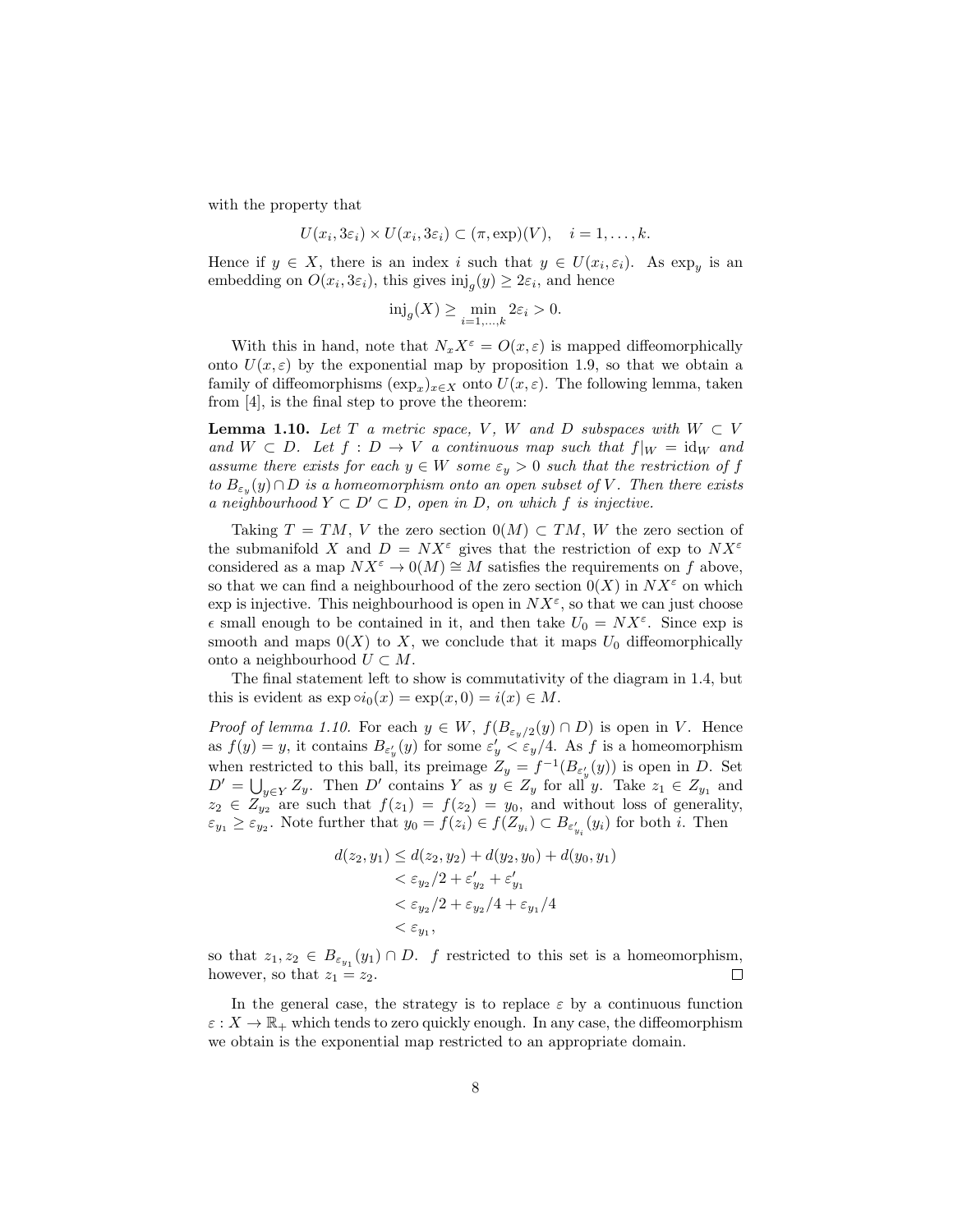#### 1.3.3 Achieving Equivariance of the Exponential Map

While we will not state the proof here, the diffeomorphism obtained from Darboux' theorem is also an exponential map, as seen in the proof of theorem 22.1 in [2]. Hence we must show that it is possible to arrange that the exponential maps commute with the G-action, that is, if we denote the action by  $\psi : g \mapsto \psi_g \in \text{Diff}(M)$ , then

$$
\exp(\psi_g(x), D\psi_g(x)[v]) = \psi_g \circ \exp(x, v). \tag{*}
$$

**Proposition 1.11.** Let  $(M, g)$  a riemannian manifold and let G a Lie group acting on M. If g is invariant with respect to the action, that is, if for all  $x \in M, u, v \in T_xM, g \in G$ , we have

$$
g_{\psi_g(x)}(D\psi_g(x)[u], D\psi_g(x)[v]) = g_x(u, v),
$$

then  $(*)$  holds.

*Proof.* We prove that if  $\gamma : (t^-, t^+) \to M$  is a non-constant geodesic, then  $\psi_g \circ \gamma$ is, too. Assume  $\gamma(0) = x$ ,  $\gamma'(0) = v$ , and let  $T = \frac{\partial}{\partial t} \in \mathfrak{X}(\mathbb{R})$ . Then we need to show that  $\nabla_T((\psi_g \circ \gamma)') = 0$  for the Levi-Civita connection. Consider

$$
T\langle (\psi_g \circ \gamma)', (\psi_g \circ \gamma)'\rangle = T\langle D\psi_g(\gamma)[\gamma'], D\psi_g(\gamma)[\gamma']\rangle
$$
  
=  $T\langle \gamma', \gamma'\rangle$   
=  $2\langle \nabla_T(\gamma'), \gamma'\rangle$   
= 0

as  $\gamma$  is a geodesic. However, we also have

$$
T\langle (\psi_g \circ \gamma)', (\psi_g \circ \gamma)'\rangle = 2\langle \nabla_T((\psi_g \circ \gamma)', (\psi_g \circ \gamma)'\rangle,
$$

and  $(\psi_g \circ \gamma)' \neq 0$  as we assume  $\gamma$  to be non-constant implies  $\nabla_T((\psi_g \circ \gamma)') = 0$ . Note that  $(\psi_g \circ \gamma)(0) = \psi_g(x)$  and  $(\psi_g \circ \gamma)'(0) = D\psi_g(x)[v].$ 

Now recall the defining property of the geodesic spray S, namely that a curve  $\delta : (-\varepsilon, \varepsilon) \to TM$  is an integral curve of S if and only if  $\pi \circ \delta$  is a geodesic. Thus for  $\Theta$  the flow of  $\mathbb{S}$ , we have shown that

$$
\psi_g \circ \pi(\Theta_t(x, v)) = \pi(\Theta_t(\psi_g(x), D\psi_g(x)[v])).
$$

In particular for  $t = 1$ , we obtain

$$
\psi_g \exp(x, v) = \exp(\psi_g(x), D\psi_g(x)[v]).
$$

 $\Box$ 

Hence in order to complete the proof, what is left to show is that we can always find such an invariant riemannian metric. This is according to [5].

Proposition 1.12. Let M a manifold and G a compact Lie group acting on M. Then there exists a G-invariant riemannian metric on M.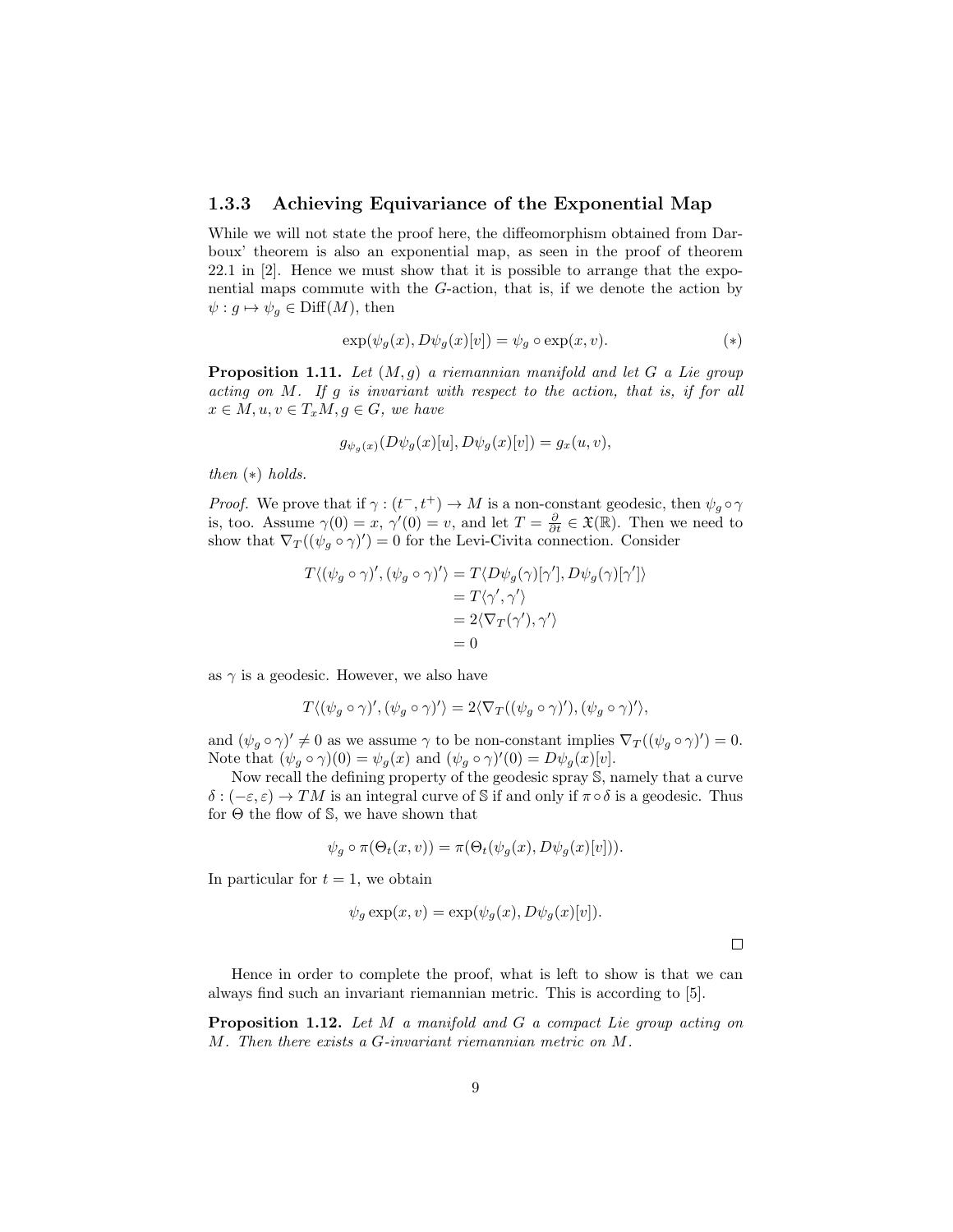*Proof.* Let  $g'$  any riemannian metric on  $M$  and define

$$
g = \int_G \psi_a^* g' da,
$$

where the integral is taken with respect to the Haar measure on G. This metric is invariant:

$$
g_{\psi_b(x)}(D\psi_b(x)[u], D\psi_b(x)[v]) = \int_G (\psi_a^* g')_{\psi_b(x)}(D\psi_b(x)[u], D\psi_b(x)[v]) da
$$
  

$$
= \int_G g'_{\psi_{ab}(x)}(D\psi_{ab}(x)[u], D\psi_{ab}(x)[v]) da
$$
  

$$
= \int_G g'_{\psi_a(x)}(D\psi_a(x)[u], D\psi_a(x)[v]) da
$$
  

$$
= g_x(u, v),
$$

where the second to last equality is due to translation invariance of the Haar measure.  $\Box$ 

## 1.4 Hamiltonian Group Actions

As we may always choose an invariant riemannian metric, and in this case the corresponding exponential map commutes with the G-action, we have proven the following version of the coisotropic embedding theorem:

**Theorem 1.13** (Equivariant Coisotropic Embedding Theorem). Let  $(M_j, \omega_j)$ two symplectic manifolds of dimension 2n, and Z a differentiable manifold of dimension k. Assume we have two embeddings  $i_j : Z \hookrightarrow M_j$  and an action of a compact Lie group G on both  $M_j$  preserving  $\omega_j$ . Assume the embeddings satisfy

- 1.  $i_1^*\omega_1^* = i_2^*\omega_2 = \tau$  for  $\tau$  a closed 2-form of constant rank on Z;
- 2. The embeddings  $i_j$  are coisotropic and G-equivariant.

Then there exist G-invariant neighbourhoods  $U_j$  of  $i_j(Z)$  in  $M_j$  and a G-equivariant symplectomorphism  $f: U_1 \to U_2$  such that  $f \circ i_1 = i_2$ .

Taking this one step further and letting the actions be hamiltonian with G-equivariant moment maps, we can also prove

Proposition 1.14. Suppose in addition to the above hypotheses that the action by G on  $M_j$  is hamiltonian with moment maps  $\mu_j : M_j \to \mathfrak{g}^*$  satisfying  $\mu_1 \circ i_1 =$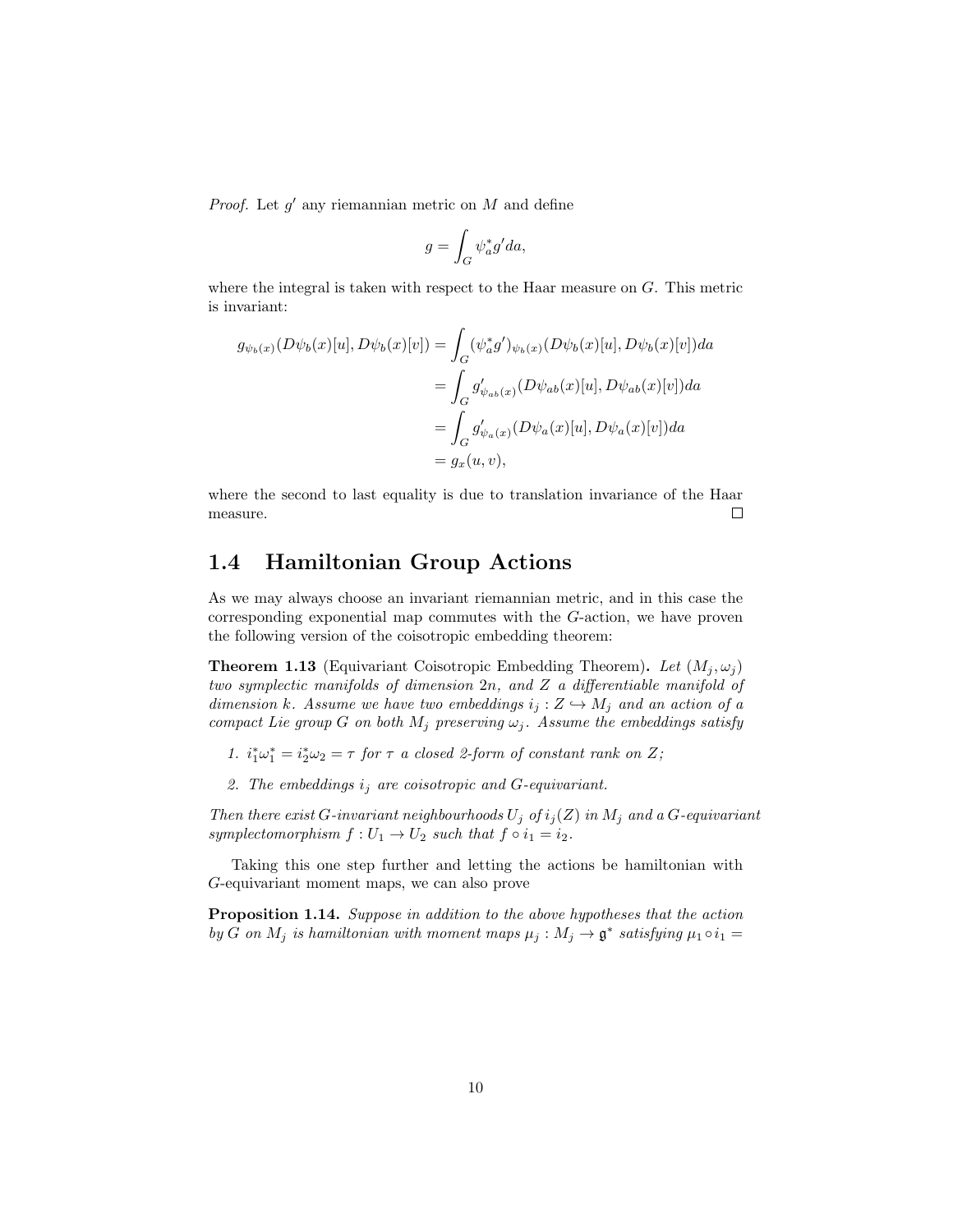$\mu_2 \circ i_2$ . Then f satisfies  $\mu_2 \circ f = \mu_1$ , that is, the following diagram commutes:



*Proof.* We claim that  $\mu_2 \circ f$  is a moment map for the action on  $M_1$ . We can take  $f$  equivariant thanks to the preceding discussion, so it remains to verify that  $\langle \mu_2 \circ f, X \rangle$  is a hamiltonian function for all  $X \in \mathfrak{g}$ . Indeed, for  $p \in M_1$  and  $v \in T_pM_1$ ,

$$
d\langle \mu_2 \circ f, X \rangle |_{p}(v) = \langle D(\mu_2 \circ f)(p)[v], X \rangle
$$
  
=  $\langle D\mu_2(f(p))Df(p)[v], X \rangle$   
=  $d\langle \mu_2, X \rangle |_{f(p)} (Df(p)[v])$   
=  $-\omega_{f(p)}^2(\xi_X^2(f(p)), Df(p)[v]),$ 

where we used that  $\mu_2$  is a moment map. Next, note that

$$
Df(p)[\xi_X^1(p)] = \frac{d}{dt}\bigg|_{t=0} f(\exp(tX) \cdot p) = \frac{d}{dt}\bigg|_{t=0} \exp(tX) \cdot f(p) = \xi_X^2(f(p))
$$

by equivariance of  $f$ . Hence the last term above becomes

$$
(-f^*\omega_2)_p(\xi_X^1(p), v) = -(\omega_1)_p(\xi_X^1(p), v),
$$

using that f is a symplectomorphism. This establishes that  $\mu_2 \circ f$  is a moment map, and thus  $\mu_2 \circ f$  and  $\mu_1$  differ by a constant. However, as  $\mu_1 \circ i_1 = \mu_2 \circ i_2$ and  $f \circ i_1 = i_2$ , we also have

$$
\mu_2 \circ f \circ i_1 = \mu_2 \circ i_2 = \mu_1 \circ i_1,
$$

whence we see that  $\mu_2 \circ f = \mu_1$  on the nose on  $i_1(Z)$ . Hence the constant must be zero.  $\Box$ 

## 1.5 The Equivariant Darboux Theorem

Using quite similar techniques as above together with the Weinstein theorem, we can prove an equivariant version of the Darboux theorem. Although we will only use it in chapter 3, we shall state and prove it here due to this similarity. This formulation of the theorem is analogous to 1.4.7 in [6], the proof an adaptation of an outline given in [2] after theorem 22.1.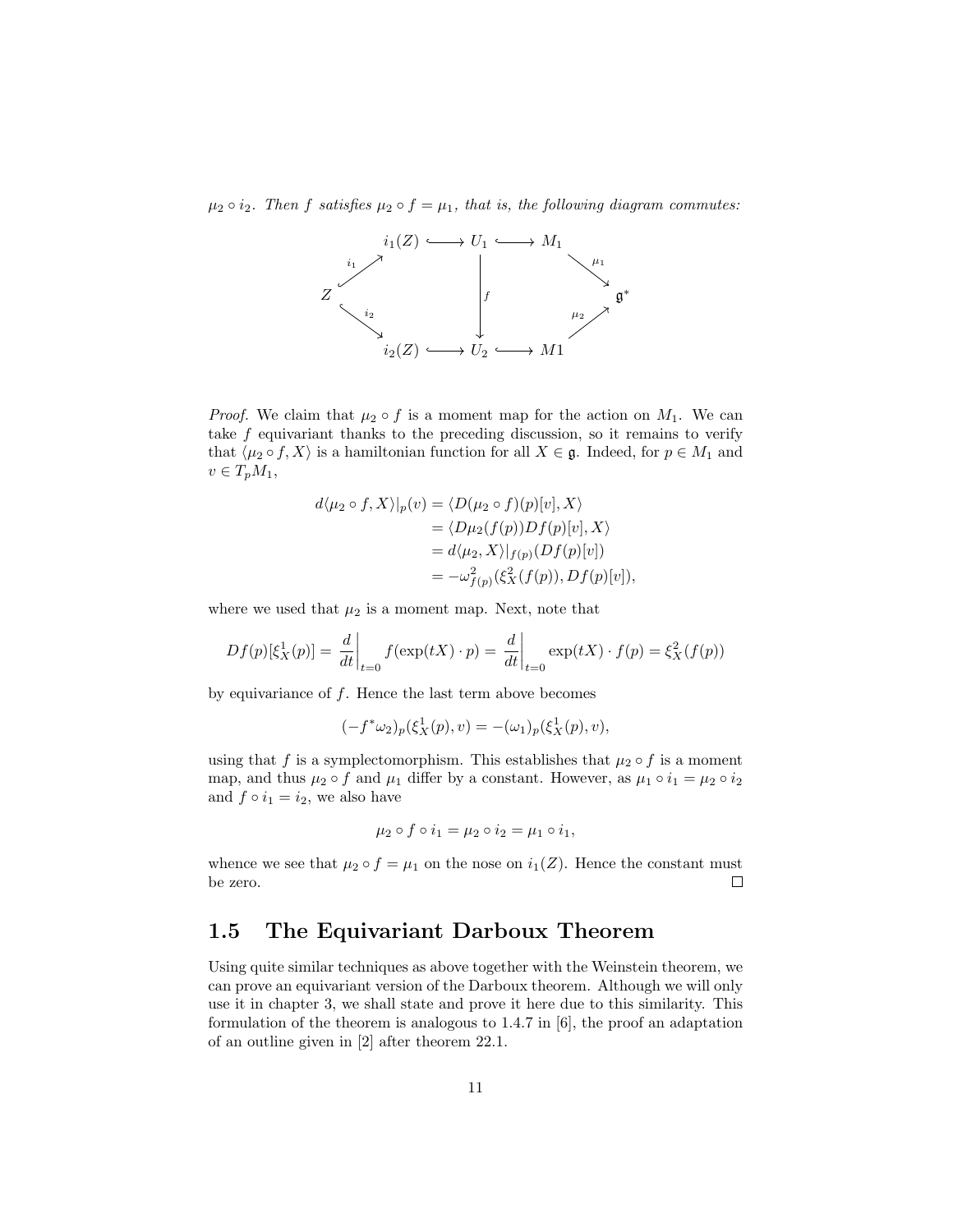**Theorem 1.15** (Equivariant Darboux). Let  $(M^{2N}, \omega, \mathbb{T}^n, \mu)$  a hamiltonian torus space, and p a fixed point of the action. Then there exists a  $\mathbb{T}^n$ -invariant neighbourhood U of p, coordinate functions  $(x_1, \ldots, x_N, y_1, \ldots, y_N)$  centered at p and constants  $\lambda^{(1)}, \ldots, \lambda^{(N)} \in \mathbb{Z}^n$  such that on U

- 1.  $\omega_U = \omega_0 = \sum_{j=1}^N dx_j \wedge dy_j = \frac{i}{2} \sum_{j=1}^N dz_j \wedge \overline{dz_j}$ , where  $z_j = x_j + iy_j$ .
- 2. The action becomes the action of  $\mathbb{T}^n$  by multiplication with weights  $\lambda^{(j)}$ :

$$
(e^{i\theta_1},\ldots,e^{i\theta_n})\cdot(z_1,\ldots z_N)=\left(e^{i\langle\lambda^{(1)},\theta\rangle}z_1,\ldots,e^{i\langle\lambda^{(N)},\theta\rangle}z_N\right).
$$

3. The moment map becomes

$$
\mu_U = \mu(p) + \frac{1}{2} \sum_{j=1}^n \lambda^{(j)} |x^2 + y^2| = \mu(p) + \frac{1}{2} \sum_{j=1}^N \lambda^{(j)} |z_j|^2.
$$

The proof will make use of the Darboux-Weinstein theorem we just used to prove the coisotropic embedding theorem, together with the fact that riemannian metrics invariant under the action of a compact Lie group always exist, and have the property that their associated exponential maps commute with the action.

Proof. First consider the setting of a hamiltonian G-space for G compact. Choose an invariant riemannian metric and consider the associated exponential map. Then  $\exp_p$  is a local diffeomorphism between neighbourhoods of  $0_p \in T_pM$  and  $p \in M$ , and  $T_pM$  is a symplectic vector space under the form  $\omega_p$ . G acts on  $T_pM$  by

$$
g \cdot u := D \psi_g(p)[u]
$$

because  $p$  is a fixed point. This action is linear, so it is a representation of  $G$ on  $T_pM$ , called the isotropy representation.

At the point  $0_p \in T_pM$ , we have

$$
(\exp_p^*\omega)_{0_p}[\mathcal{J}_{0_p}(u),\mathcal{J}_{0_p}(v)]=\omega_p(D\exp_p(0_p)[\mathcal{J}_{0_p}(u)],D\exp_p(0_p)[\mathcal{J}_{0_p}(v)])=\omega_p(u,v),
$$

so that the two symplectic forms  $\omega_p$  and  $\exp_p^*\omega$  agree at this point. Using the Darboux-Weinstein theorem, this guarantees the existence of a diffeomorphism  $g: T_pM \to T_pM$  defined on a neighbourhood of  $0_p$  such that  $g(0_p) = 0_p$  and  $g^* \exp_p^* \omega = \omega_p$ . Thus if we set

$$
\phi = (\exp_p \circ g)^{-1},
$$

we see that  $\phi$  is a local symplectomorphism from a neighbourhood of  $p \in M$  to a neighbourhood of  $0_p \in T_pM$ . As we took the metric to be G-invariant, the exponential map, and hence also g and  $\phi$ , are equivariant. Let U be the domain of  $\phi$ .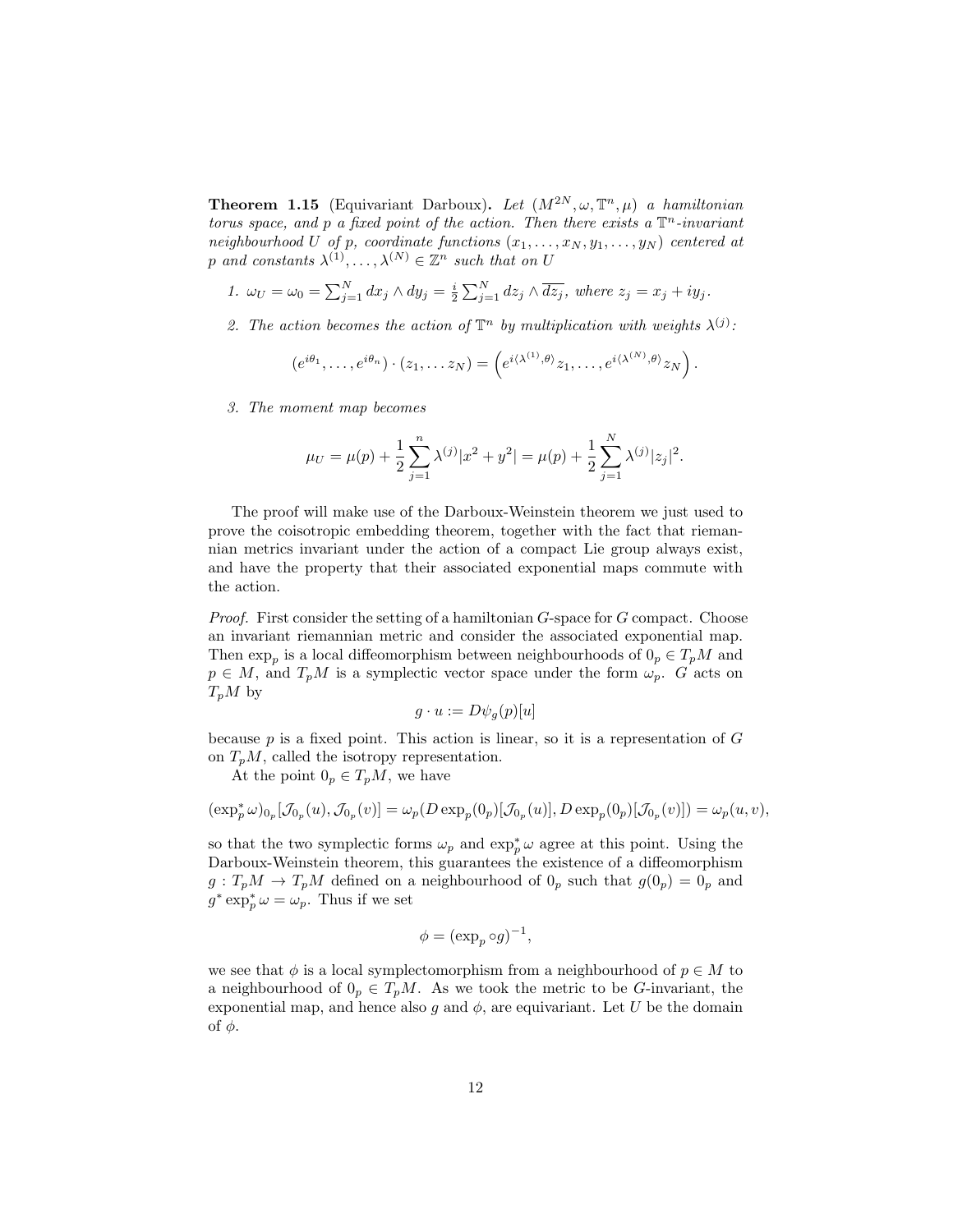View  $T_pM$  as a complex vector space. Then by invariance of the riemannian metric g we chose, we have that for  $T_pM$  endowed with the inner product  $g_p$ , the isotropy representation is unitary.

Assuming further that  $G$  is not only compact, but also abelian, we may decompose  $T_pM$  into its weight spaces (see, for example, section 3.5.2 in [7])

$$
T_p M = \bigoplus_{\chi} V_{\chi},
$$

where the sum is over the characters, that is, continuous group homomorphisms  $\chi: G \to S^1$ , and

$$
V_{\chi} = \{ v \in T_p M \mid g \cdot v = \chi(g)v \}.
$$

As  $T_pM$  has complex dimension N, at most N of the  $\chi$  may be nontrivial; denote these by  $(\chi_1, \ldots, \chi_N)$ .

Now construct a (real) symplectic basis  $(u_1, \ldots, u_N, v_1, \ldots, v_N)$  of  $T_pM$  such that each  $u_i$  and  $v_i$  is contained in some  $V_\chi$ , and let  $(e_1, \ldots, e_N, f_1, \ldots, f_N)$  the standard symplectic basis of  $\mathbb{C}^N$ . The map  $\beta$  sending  $u_i \mapsto e_i$  and  $v_i \mapsto f_i$ , extended linearly, is then a symplectomorphism. Concerning the action, we obtain for  $v = a^i u_i + b^j v_j \in T_p M$  and  $g \in G$  that

$$
g \cdot v = a^i(g \cdot u_i) + b^j(g \cdot v_j)
$$
  
=  $a^i \chi_i(g) u_i + b^j \chi_j(g) v_j.$ 

Thus applying  $\beta$ ,

$$
\beta(g \cdot v) = a^i \chi_i(g)\beta(u_i) + b^j \chi_j(g)\beta(v_j)
$$
  
=  $a^i \chi_i(g)e_i + b^j \chi_j(g)f_j$   
=:  $g \cdot (a^i e_i + b^j f_j)$   
=  $g \cdot \beta(v)$ .

Hence under this definition of the action,  $\mathbb{C}^N$  has the same weights in its weight space decomposition. What we have shown so far is that for a compact abelian Lie group G acting on a symplectic manifold  $M^{2N}$ , we have a local equivariant symplectomorphism

$$
(M,\omega)\cong (\mathbb{C}^N,\omega_0),
$$

where the action on  $\mathbb{C}^N$  is as above and  $\omega_0$  is the standard symplectic form. The first statement is thus proved.

Now suppose  $G = \mathbb{T}^n$ . It can be shown (corollary 3.67 in [7]) that the characters of G are of the form

$$
\chi(\theta) = e^{i\langle \lambda, \theta \rangle}
$$

for  $\theta \in \mathbb{T}^n = \mathbb{R}^n / 2\pi \mathbb{Z}^n$  and some  $\lambda \in \mathbb{Z}^n$ . In this case, this means we may decompose  $\mathbb{C}^N$  into  $\mathbf{v}$ 

$$
\mathbb{C}^N = \bigoplus_{i=1}^N W_{\lambda^{(i)}},
$$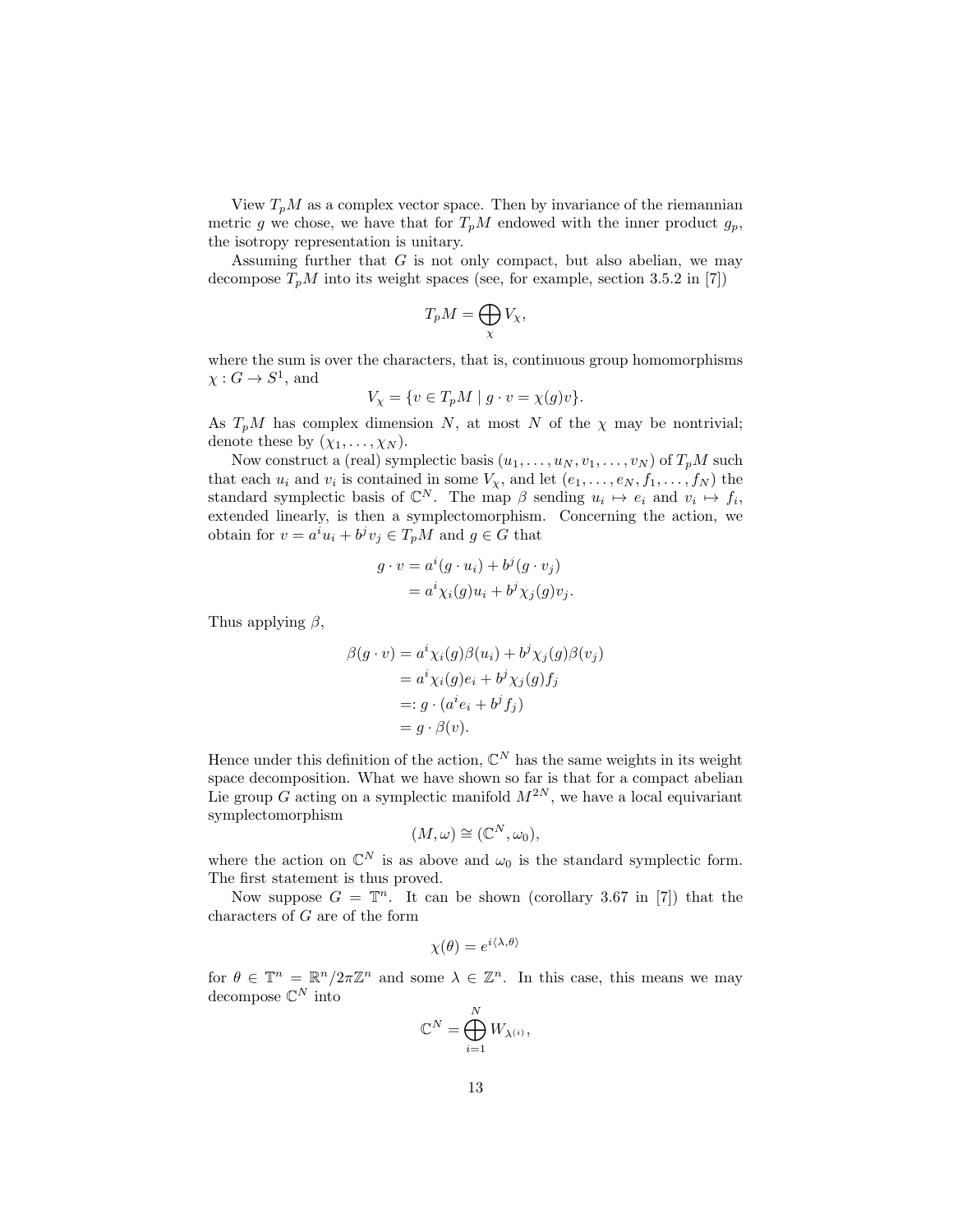where  $\mathbb{T}^n$  acts on  $W_{\lambda^{(i)}}$  by

$$
\theta \cdot z = e^{i \langle \lambda^{(i)}, \theta \rangle} z.
$$

Choosing an appropriate basis of  $\mathbb{C}^N$ , we may thus write

$$
z = (z_1, \dots, z_N) \in \bigoplus_{j=1}^N W_{\lambda^{(j)}}
$$

for  $z_j\in W_{\lambda^{(j)}},$  so that the action is given by

$$
\theta \cdot z = \left( e^{i \langle \lambda^{(1)}, \theta \rangle} z_1, \dots, e^{i \langle \lambda^{(N)} \rangle} z_N \right),
$$

which proves the second claim.

The third claim now simply follows by computing the moment map for this action on  $\mathbb{C}^N$ . Indeed, the fundamental vector field associated to  $v \in \mathfrak{t}^n \cong \mathbb{R}^n$ 

$$
\xi_v(z) = \frac{d}{dt}\Big|_{t=0} \exp(tv) \cdot z
$$
  
\n
$$
= \frac{d}{dt}\Big|_{t=0} (e^{itv_1}, \dots, e^{itv_n}) \cdot (z_1, \dots, z_N)
$$
  
\n
$$
= \frac{d}{dt}\Big|_{t=0} (e^{i(\lambda^{(1)}, tv)} z_1, \dots, e^{i(\lambda^{(N)}, tv)} z_N)
$$
  
\n
$$
= \frac{d}{dt}\Big|_{t=0} (r_1 e^{i(\lambda^{(1)}, tv) + \phi_1}, \dots, r_N e^{i(\lambda^{(N)}, tv) + \phi_N)})
$$
  
\n
$$
= \sum_j \frac{d}{dt}\Big|_{t=0} (\langle \lambda^{(j)}, tv \rangle + \phi_j) \partial_{\phi_j}
$$
  
\n
$$
= \sum_j \langle \lambda^{(j)}, v \rangle \partial_{\phi_j}.
$$

Hence  $\xi_{e_k} = \sum_l \langle \lambda^{(l)}, e_k \rangle \partial_{\phi_l}$ . Thus if  $Y \in \mathfrak{X}(\mathbb{C}^N)$  is arbitrary,

$$
\omega_0(\xi_{e_k}, Y) = \sum_j r_j dr_j \wedge d\phi_j(\xi_{e_k}, Y)
$$
  
= 
$$
- \sum_j r_j dr_j(Y) d\phi_j \left( \sum_l \langle \lambda^{(l)}, e_k \rangle \partial_{\phi_l} \right)
$$
  
= 
$$
- \sum_l \langle \lambda^{(l)}, e_k \rangle r_l dr_l(Y)
$$
  
= 
$$
- \left( \sum_l \langle \lambda^{(l)}, e_k \rangle \right) \frac{1}{2} dr_l^2(Y).
$$

Thus the k-th component of the moment map is  $\frac{1}{2} \left( \sum_l \langle \lambda^{(l)}, e_k \rangle \right) r_l^2$ , which means that, up to a constant,

$$
\mu_U = \frac{1}{2} \sum_k \lambda^{(k)} r_k^2.
$$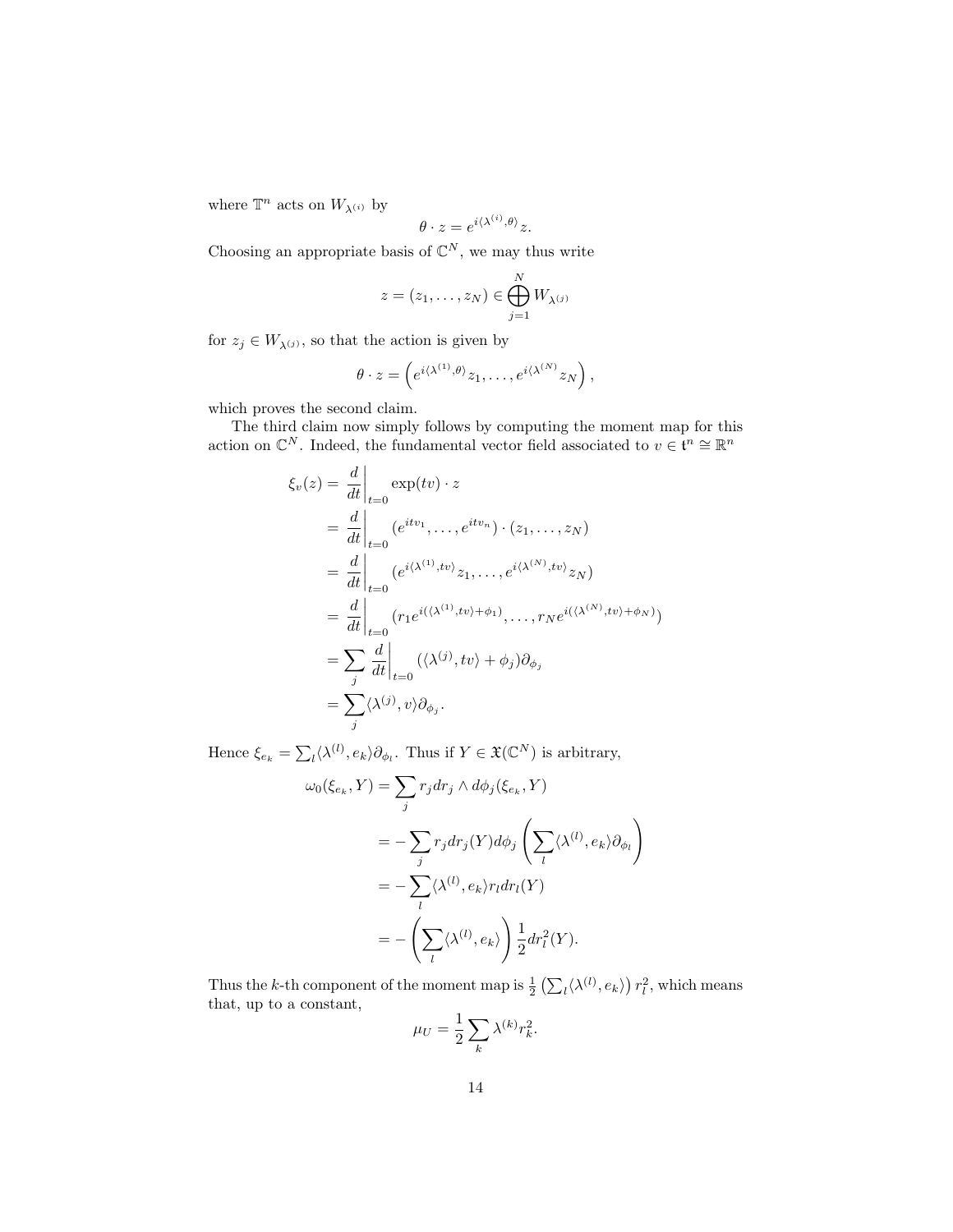Hence our moment map agrees with the claimed one up to the constant  $\mu(p)$ . But since following diagram must commute and the composition of all the upper maps takes the value 0 at p, we see that the constant must be  $\mu(p)$ , finishing the proof.



 $\Box$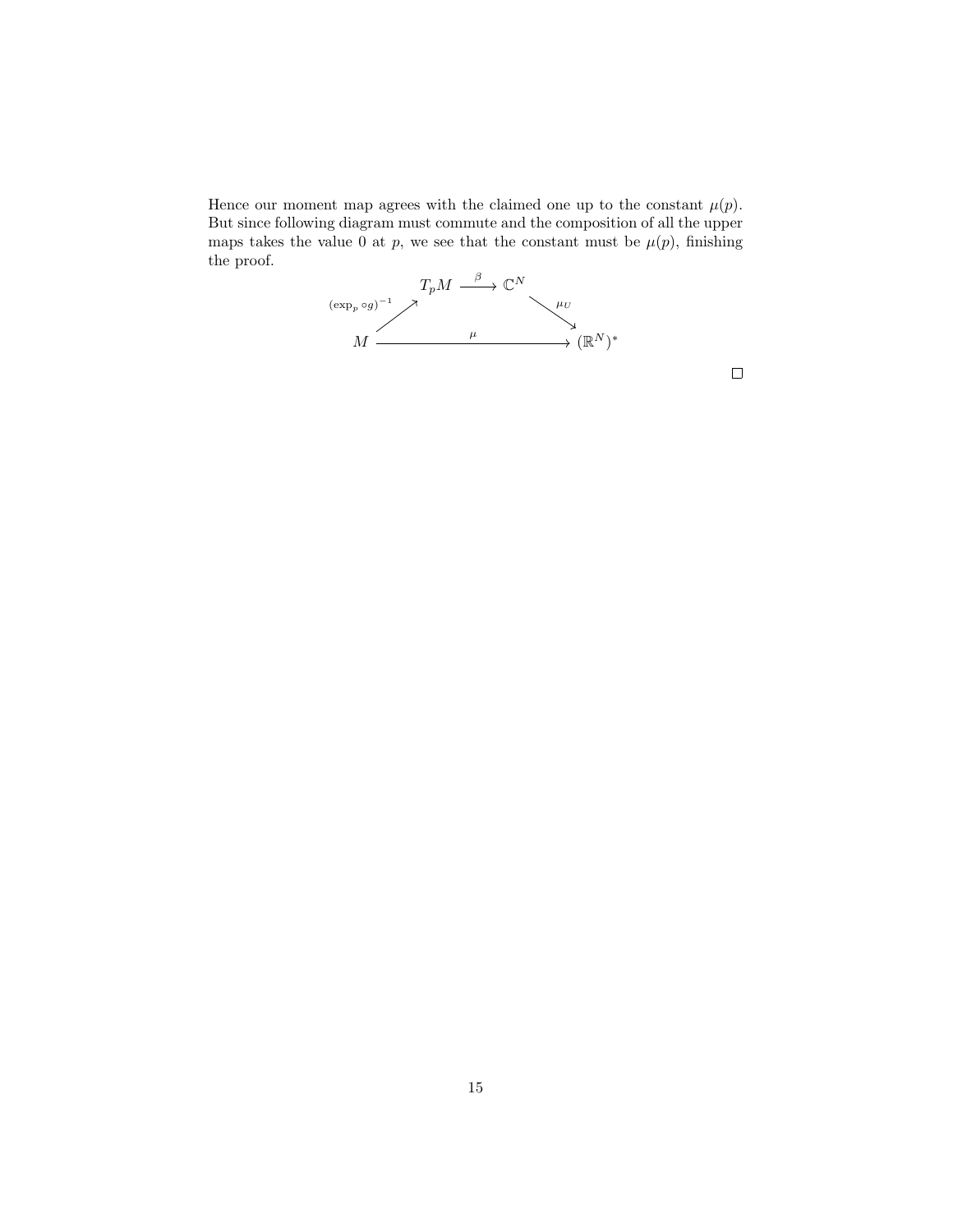# Chapter 2

# The Duistermaat-Heckman Theorem

### 2.1 Reduction near the Zero Level

In Marsden-Meyer-Weinstein's reduction theorem, one considers a hamiltonian G-space  $(M, \omega, G, \mu)$  for G compact and the restriction of the action to Z :=  $\mu^{-1}(0)$  being free. Let us further assume that  $\mu$  be proper, so that  $\mu^{-1}(t)$  is compact for all  $t \in \mathfrak{g}^*$ . But if G acts freely on Z, it also acts freely on  $\mu^{-1}(t)$  for  $t \in \mathfrak{g}^*$  in a neighbourhood of zero, so that we may consider the reduced spaces

$$
M_0 = \mu^{-1}(0)/G, \qquad M_t = \mu^{-1}(t)/G,
$$

with respective symplectic forms  $\omega_0$  and  $\omega_t$ . We will use the coisotropic embedding theorem to compare the symplectic structure of these spaces for  $G = \mathbb{T}^n$ .

Let dim  $M = 2N$ . We do this by considering the mainfold  $M' = Z \times \mathfrak{t}^*$ , endowed with the action induced by  $\mathbb{T}^n$  by

$$
\theta \cdot (z, v) = (\theta \cdot z, v).
$$

Introducing the projection and inclusion map  $i' : z \mapsto (z, 0)$ , we are in the following situation:



We would like to expand this diagram to obtain one analogous to the one from proposition 1.14. Hence, we need to endow  $Z \times \mathfrak{t}^*$  with a symplectic form and a hamiltonian  $\mathbb{T}^n$ -action such that the conditions of the equivariant coisotropic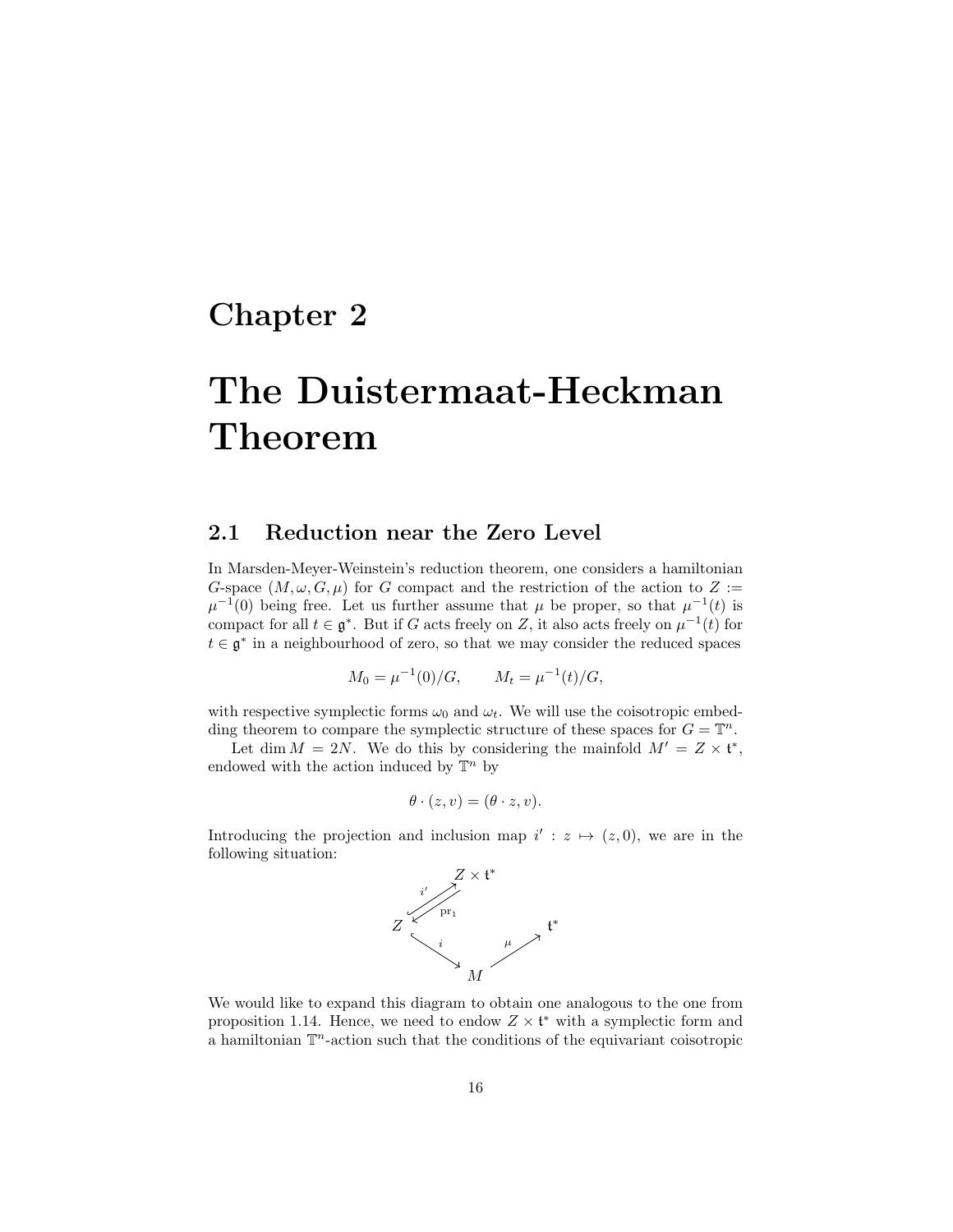embedding theorem are satisfied, to obtain a local symplectomorphism between neighbourhoods of  $i'(Z)$  and  $i(Z)$ . We proceed along the lines of chapter 30 of [1], or section 2.1 of [8].

Recall first the principal bundle obtained by reduction

$$
Z \xrightarrow{\phantom{a}i \phantom{a}} M
$$

$$
\downarrow_{\pi}
$$

$$
M_0
$$

and the definition of a connection form on principal bundles:

**Definition 2.1.** Let  $\pi : P \to M$  a principal G-bundle. Then  $\alpha \in \Omega^1(P, \mathfrak{g})$  is called a connection form if

- $\alpha(\xi_v) = v$  for  $\xi_v$  the fundamental vector field and all  $v \in \mathfrak{g}$ ;
- $\alpha$  is equivariant with respect to the adjoint action, that is,

$$
\alpha(g \cdot p) = \mathrm{Ad}_g(\alpha(p)).
$$

Now choose a connection form  $\alpha \in \Omega^1(Z, \mathfrak{t})$  with regard to this bundle for  $\mathfrak{t}$ the Lie algebra of  $\mathbb{T}^n$ .  $\mathbb{T}^n$  being abelian means the adjoint action is trivial, so  $\alpha$  has to be  $\mathbb{T}^n$ -invariant and satisfy  $\alpha(\xi_v) = v$  for all  $v \in \mathfrak{g}$ .

Let  $(t_i)_i$  an orthonormal basis of t and  $(t^i)_i$  the corresponding dual basis. This induces a function

$$
t_i: Z \times \mathfrak{t}^* \longrightarrow \mathbb{R}, \qquad (z, p) \mapsto p(t_i).
$$

 $\sum_{i=1}^n \alpha_i t_i$  for some  $\alpha_i \in \Omega^1(Z)$ , which satisfy  $\alpha_i(\xi_v) = t^i(v)$ . Let us use this to With regard to this basis, we may also write the connection form as  $\alpha =$ define a symplectic form on  $Z \times \mathfrak{t}^*$  by

$$
\omega' := \mathrm{pr}_1^* \pi^* \omega_0 + \sum_{i=1}^n d(t_i \mathrm{pr}_1^*(\alpha_i)).
$$

Note that the  $t_i$  may be regarded as global coordinates on  $\mathfrak{t}^*$ , so that  $\partial_{t_i}$  is a well-defined vector field on  $\mathfrak{t}^*$ .

For  $t \in \mathfrak{t}^*$ , the last term in the definition of  $\omega'$  can be rewritten:

$$
\langle t, \mathrm{pr}_1^*(\alpha) \rangle = \langle t_i(t)t^i, \mathrm{pr}_1^*(\alpha_j t_j) \rangle
$$
  
=  $t_i(t) \mathrm{pr}_1^*(\alpha_j) \langle t^i, t_j \rangle$   
=  $t_i(t) \mathrm{pr}_1^*(\alpha_i)$ ,

where we used the Einstein summation convention. Hence sometimes, we will also supress the pullback by the first projection from notation and write  $\omega'$  as

$$
\omega' = \pi^*(\omega_0) + d\langle t, \alpha \rangle.
$$

We claim this is the symplectic form we are looking for.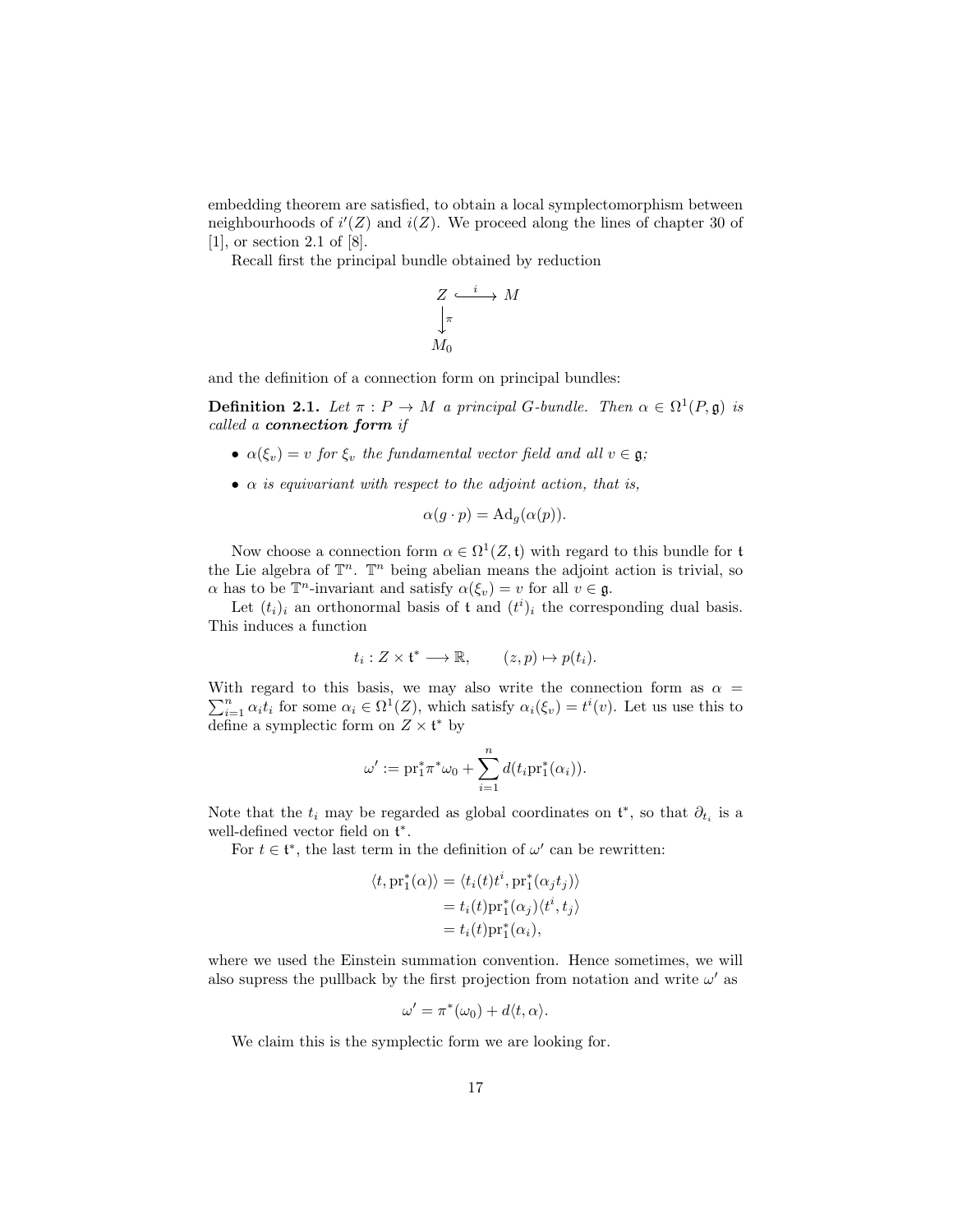#### 2.1.1 Conditions on the Form

This section is dedicated to proving that  $\omega'$  satisfies the conditions of the coisotropic embedding theorem. We will prove  $\omega'$  is locally symplectic and  $\mathbb{T}^n$ invariant, that i and i' are coisotropic embeddings, and that  $i^*\omega = (i')^*\omega'$ .

**Proposition 2.2.**  $\omega'$  is symplectic in a neighbourhood of  $Z \times \{0\}$ .

*Proof.* As the exterior differential commutes with pullbacks,  $\omega'$  is clearly closed. As for nondegeneracy, note that on  $Z \times \{0\}$ , we have

$$
\omega' = \mathrm{pr}_1^* \pi^* \omega_0 + \sum_{i=1}^n dt_i \wedge \mathrm{pr}_1^*(\alpha_i).
$$

Then we have for the second term in the definition of  $\omega'$  evaluated at the vector field  $((0, \partial_{t_i}), (\xi_{t_i}, 0))$ :

$$
\sum_{k=1}^{n} dt_k \wedge \text{pr}_1^*(\alpha_k)((0, \partial_{t_i}), (\xi_{t_i}, 0)) = \sum_{k=1}^{n} \underbrace{dt_k(0, \partial_{t_i})}_{=\delta_{ki}} \underbrace{\text{pr}_1^*(\alpha_k)(\xi_{t_i}, 0)}_{=\alpha_k(\xi_{t_i})} \n- \underbrace{dt_k(\xi_{t_i}, 0)}_{=0} \text{pr}_1^*(\alpha_k)(0, \partial_{t_i}) \n= \alpha_i(\xi_{t_i}) \n= t^i(t_i) \n= 1.
$$

As  $pr_1^* \pi^* \omega_0((0, \partial_{t_i}), (\xi_{t_i}, 0)) = \pi^* \omega_0(0, \xi_{t_i}) = 0$ , we obtain nondegeneracy of  $\omega'$ on  $Z \times \{0\}$ . Hence as nondegeneracy is an open condition,  $\omega'$  is nondegenerate in a neighbourhood of  $Z \times \{0\}$ .  $\Box$ 

Proposition 2.3.  $\omega'$  is  $\mathbb{T}^n$ -invariant.

*Proof.* Take  $(z, p) \in Z \times \mathfrak{t}^*, \theta \in \mathbb{T}^n$  and  $(u, v), (u', v') \in T_{(z,p)}(Z \times \mathfrak{t}^*)$ . Denote the action by  $\psi_{\theta}: Z \times \mathfrak{t}^* \to Z \times \mathfrak{t}^*$  as defined above, that is,  $\psi_{\theta}$  is the identity on the t ∗ -factor, and compute

$$
(\mathrm{pr}_1^* \pi^* \omega_0)_{\psi_{\theta}(z,p)} (D \psi_{\theta}(z,p)[(u,v)], D \psi_{\theta}(z,p)[(u',v')])
$$
  
= 
$$
(\mathrm{pr}_1^* \pi^* \omega_0)_{(\psi_{\theta}(z),p)} ((D \psi_{\theta}(z)[u], v), (D \psi_{\theta}(z)[u'], v'))
$$
  
= 
$$
(\omega_0)_{[z]} (D(\pi \circ \psi_{\theta})(z)[u], D(\pi \circ \psi_{\theta})(z)[u'])
$$
  
= 
$$
(\omega_0)_{[z]} (D \pi(z)[u], D \pi(z)[u'])
$$
  
= 
$$
(\mathrm{pr}_1^* \pi^* \omega_0)_{(z,p)} ((u, v), (u', v')).
$$

Similarly for the other term: expanding  $d(t_ipr_1^*(\alpha_i))$ , it is sufficient to check that  $dt_i$ ,  $\mathrm{pr}_1^*(\alpha_i)$ , and  $\mathrm{pr}_1^*(d\alpha_i)$  are  $\mathbb{T}^n$ -invariant. The latter two are evident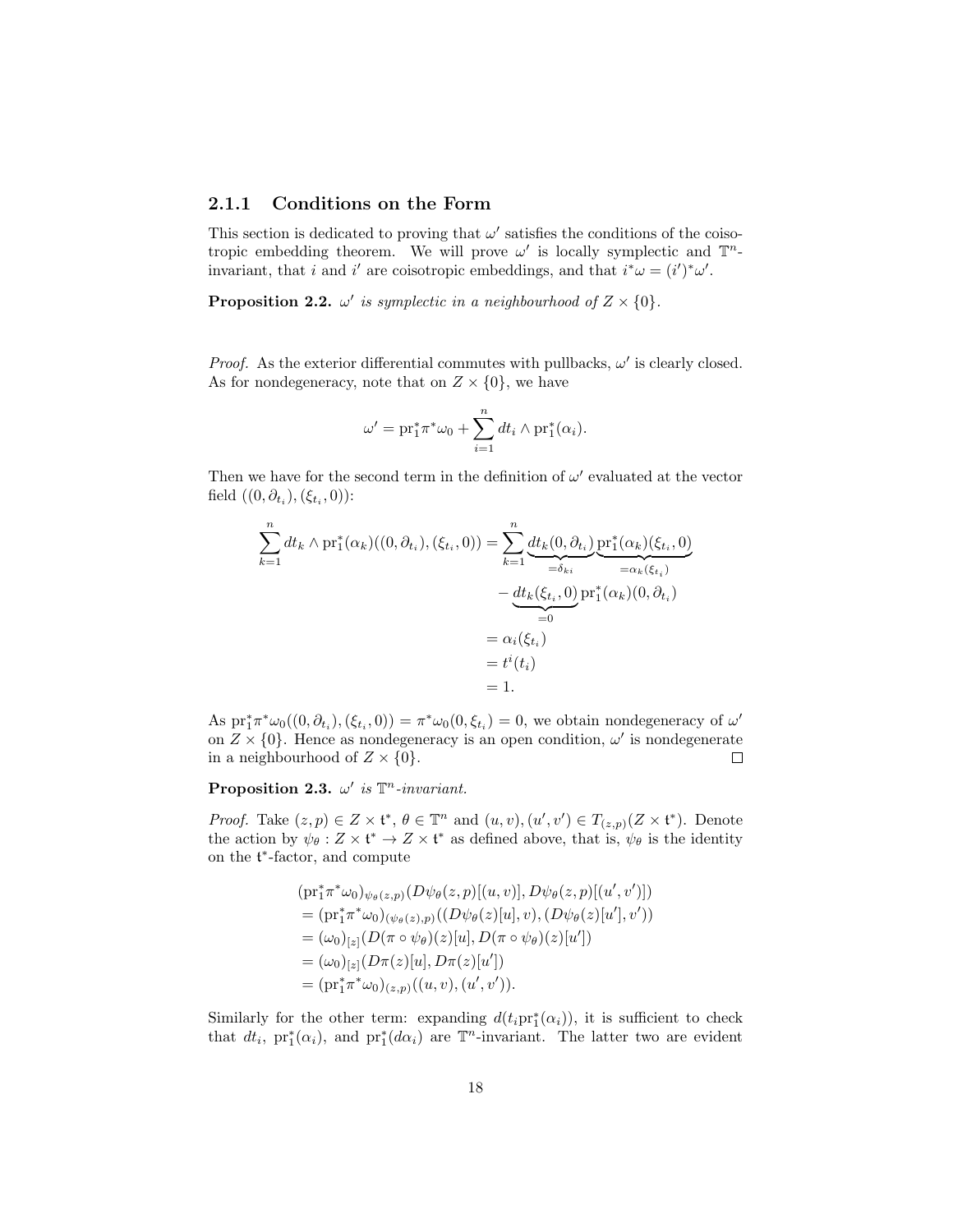since the  $\alpha_i$  are  $\mathbb{T}^n$ -invariant by invariance of  $\alpha$ , and we have

$$
(dt_i)_{(\psi_\theta(z),p)}(D\psi_\theta(z)[u],v) = v(t_i)
$$
  
=  $(dt_i)_{(z,p)}(u,v)$ 

under the identification of  $T_p\mathfrak{t}^* \cong \mathfrak{t}^*$ .

Verifying that the embedding  $Z = \mu^{-1}(0) \hookrightarrow M$  is coisotropic will require a preliminary lemma, as discussed in [6], or in section 23.2 of [1]:

**Lemma 2.4.** Let  $(M, \omega, G, \mu)$  a hamiltonian G-space, and  $p \in M$ . Denote by  $\mathcal{O} \subset M$  the orbit of p. Identifying the tangent space to  $\mathfrak{g}^*$  with  $\mathfrak{g}^*$ , consider the differential of the moment map as

$$
D\mu(p):T_pM\to\mathfrak{g}^*.
$$

Then we have ker  $D\mu(p) = T_p \mathcal{O}^{\omega_p}$ .

*Proof.* Recall that  $\mu$  is a moment map and hence satisfies  $d\langle \mu, X \rangle = -i_{\xi_X}(\omega)$  for  $X \in \mathfrak{g}$ . Recall that for functions, we have  $df_x = Df(x)$  under the identification of  $T_{f(x)}\mathbb{R} \cong \mathbb{R}$ , so that if  $v \in T_pM$  and  $p \in M$ , we have

$$
d\langle \mu, X \rangle_p(v) = D\langle \mu, X \rangle(p)[v]
$$
  
=  $\langle D\mu(p)[v], X \rangle$   
=  $-\omega_p(\xi_X(p), v).$ 

Note that the vector fields  $\xi_X(p)$  at p span  $T_p \mathcal{O}$  for  $X \in \mathfrak{g}$ . Thus by nondegeneracy of  $\omega_p$ , it follows that

$$
D\mu(p)[v] = 0 \iff \langle D\mu(p)[v], X \rangle = 0 \quad \forall X \in \mathfrak{g}
$$
  

$$
\iff -\omega_p(\xi_X(p), v) = 0 \quad \forall X \in \mathfrak{g}
$$
  

$$
\iff v \in T_p \mathcal{O}^{\omega_p}.
$$

 $\Box$ 

 $\Box$ 

**Corollary 2.5.**  $i: Z = \mu^{-1}(0) \hookrightarrow M$  is a coisotropic embedding.

*Proof.* By the implicit function theorem, we have  $Di(z)[T_zZ] = T_zZ = \ker D\mu(z)$ , which is equal to  $T_z \mathcal{O}^{\omega_z}$  for  $\mathcal O$  the orbit through z by the previous lemma. Hence note that  $T_z Z^{\omega_z} = \ker D\mu(z)^{\omega_z} = (T_z \mathcal{O}^{\omega_z})^{\omega_z} = T_z \mathcal{O}$ .  $\mu$  being invariant with respect to the action means it is constant on orbits, so that  $\mathcal O$  is contained in Z, and hence also

$$
T_z Z^{\omega_z} = T_z \mathcal{O} \subset T_z Z.
$$

**Proposition 2.6.**  $i'^*\omega' = i^*\omega$  in  $\Omega^2(Z)$ , and the inclusion i' is also coisotropic.

 $\Box$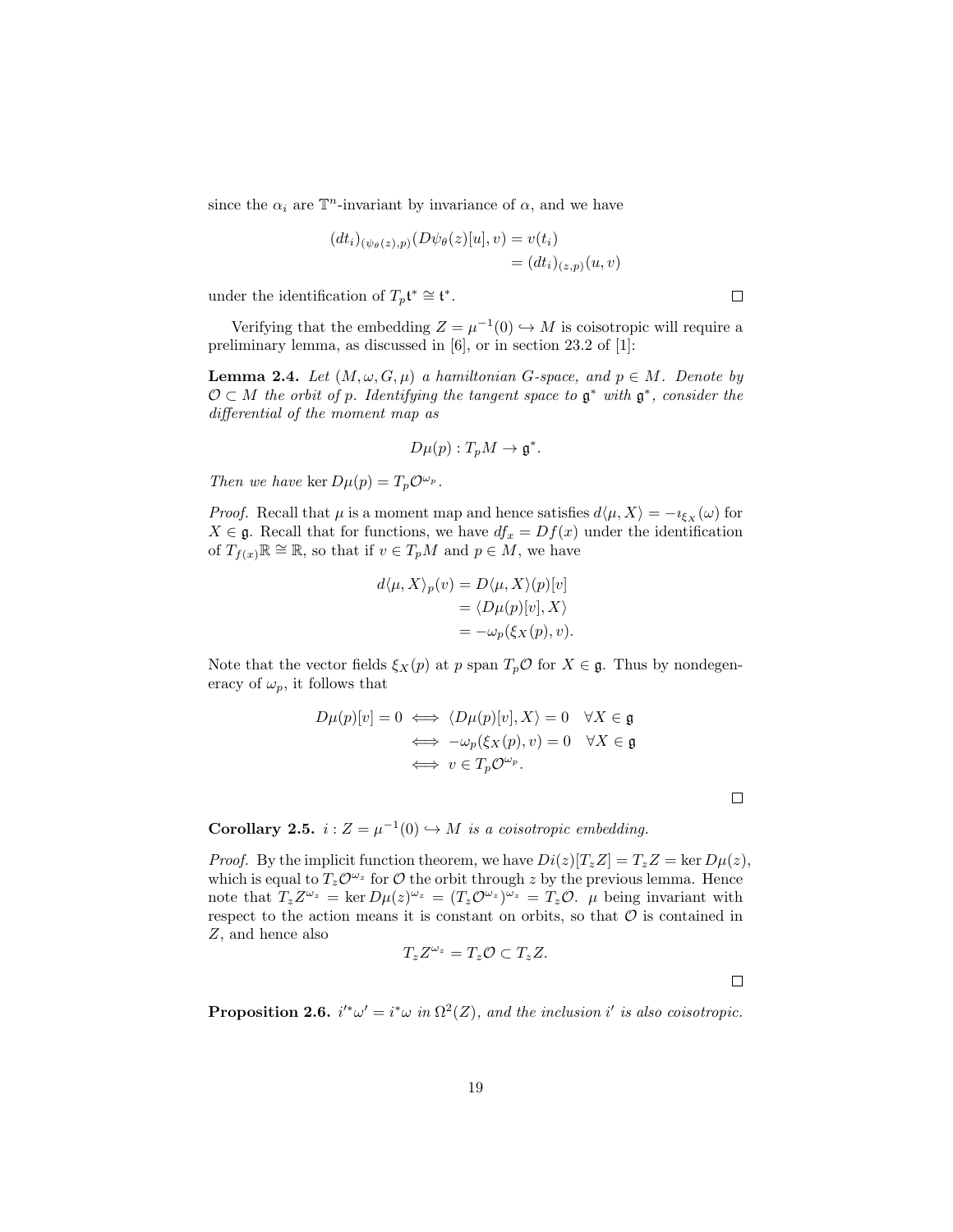Proof. A simple computation shows

$$
i^{\prime \ast} \omega' = i^{\prime \ast} \mathrm{pr}_1^* \pi^* \omega_0 + \sum_{i=1}^n d(i^* (t_i \mathrm{pr}_1(\alpha_i)))
$$
  
=  $(\pi \circ \mathrm{pr}_1 \circ i')^* \omega_0 + \sum_{i=1}^n d((t_i \circ i') \alpha_i)$   
=  $\pi^* \omega_0 + 0$   
=  $i^* \omega$ .

We used that  $i' \circ pr_1 = id_Z$ ,  $t_i \circ i' = 0$  and the identity  $\pi^* \omega_0 = i^* \omega$  from symplectic reduction.

Let us now verify that i' is coisotropic. Note that  $i'(Z) = Z \times \{0\}$ , and that we have for any  $z \in Z$  that  $Di'(z)[Z] = T_z Z \times \{0\}$ . We must show that this subspace is coisotropic, which amounts to showing that if  $(u, v) \in$  $T_{(z,0)}(Z \times \{0\})^{\omega}$ , then  $u \in T_z Z$  and  $v = 0$ . For all  $(u',0) \in T_{(z,0)}(Z \times \{0\})$ , we have

$$
0 = \omega'_{(z,0)}((u,v),(u',0))
$$
  
\n
$$
= (\mathrm{pr}_{1}^{*}\pi^{*}\omega_{0})_{(z,0)}((u,v),(u',0)) + \sum_{k=1}^{n} dt_{k}((u,v))\mathrm{pr}_{1}^{*}(\alpha_{k})((u',0))
$$
  
\n
$$
- dt_{k}((u',0))\mathrm{pr}_{1}^{*}(\alpha_{k})_{(z,0)}((u,v))
$$
  
\n
$$
= (\pi^{*}\omega_{0})_{z}(u,u') + \sum_{k=1}^{n} v(t_{k})(\alpha_{k})_{z}(u') - dt_{k}(0)(\alpha_{k})_{z}(u)
$$
  
\n
$$
\implies (i^{*}\omega)_{z}(u,u') = -\sum_{k=1}^{n} v(t_{k})(\alpha_{k})_{z}(u').
$$

Hence as the left hand side is independent of  $v$ , equality implies that neither does the right side; since the  $t_i$  form a basis of  $t$ , this implies  $v = 0$  and thus

$$
\omega_{i(z)}(u, u') = 0 \quad \forall u' \in T_{i(z)}Z,
$$

where we view  $T_{i(z)}Z$  as a subspace of  $T_{i(z)}M$ . This means, of course, that  $u \in T_{i(z)}Z^{\omega}$ , which is a subspace of  $T_{i(z)}Z$  by the last corollary, finishing the proof.  $\Box$ 

**Proposition 2.7.** The action of  $\mathbb{T}^n$  on  $(M', \omega')$  defined above is hamiltonian with moment map

$$
\operatorname{pr}_2:Z\times\mathfrak{t}^*\to\mathfrak{t}^*,\qquad (z,p)\mapsto p.
$$

Proof. The fundamental vector field associated to this action is just

$$
\zeta_v(z,p) = \left. \frac{d}{dt} \right|_{t=0} \exp(tv) \cdot (z,p) = \left. \frac{d}{dt} \right|_{t=0} (\exp(tv) \cdot z, p) = (\xi_v(z), p),
$$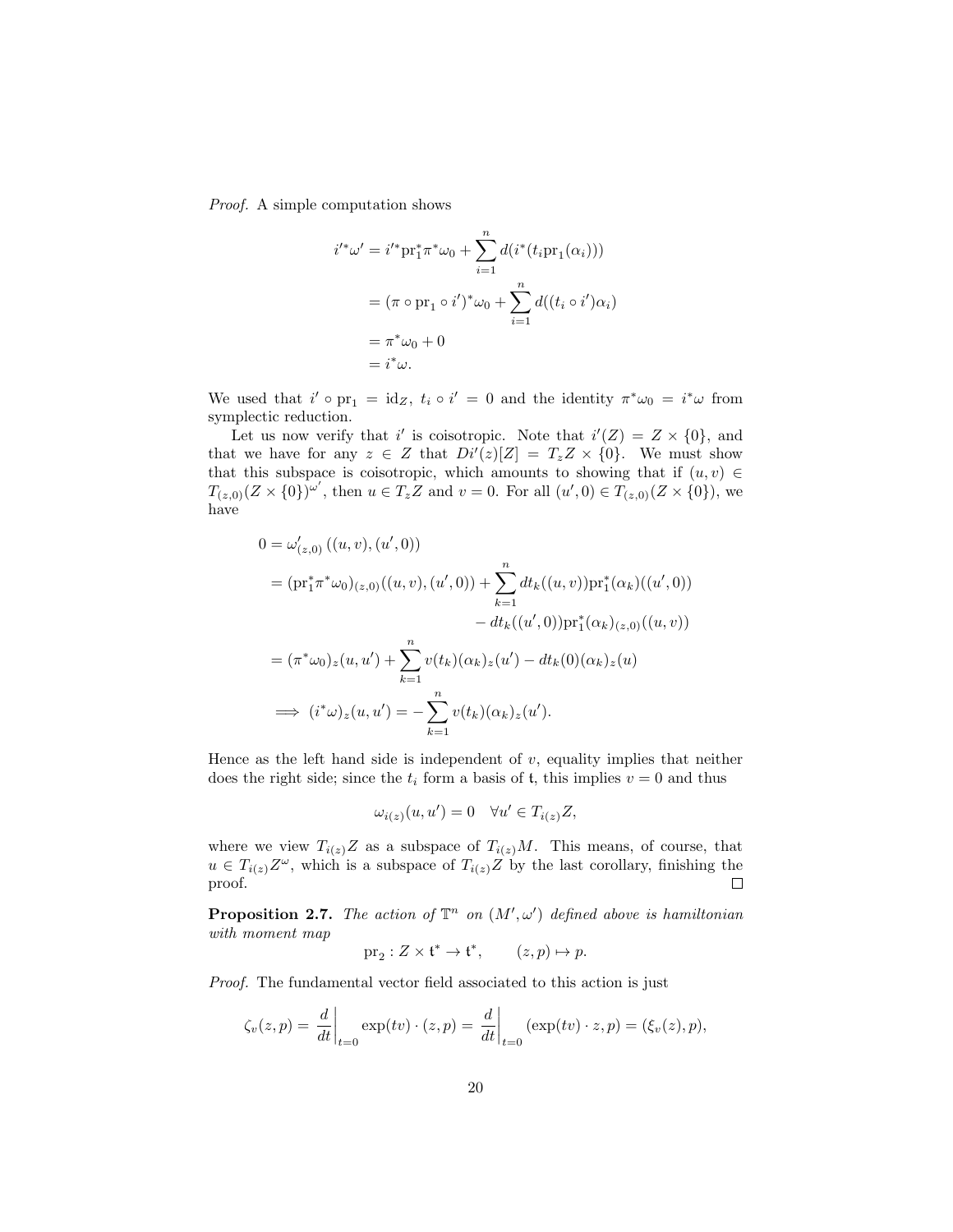and thus its flow is

$$
\phi_t: Z \times \mathfrak{t}^* \to Z \times \mathfrak{t}^*, \qquad (z,p) \mapsto (\exp(tv) \cdot z, p) = (\varphi_t(z), p)
$$

for  $\varphi$  the flow of  $\xi_v$ . Hence we compute

$$
\begin{split} \imath_{\zeta_{t_j}} \omega' &= \mathrm{pr}_1^* \pi^* \omega_0(\zeta_{t_j}, \cdot) + \sum_{i=1}^n \imath_{\zeta_{t_j}} (d(t_i \mathrm{pr}_1^*(\alpha_i)) \\ &= \omega_0(D\pi[\xi_{t_j}], \cdot) + \sum_{i=1}^n \mathcal{L}_{\zeta_{t_j}}(t_i \mathrm{pr}_1^*(\alpha_i)) - d\imath_{\zeta_{t_j}}(t_i \mathrm{pr}_1^*(\alpha_i)). \end{split}
$$

The first term vanishes since  $\pi(\exp(tt_j) \cdot z)$  is constant. For  $(z, p) \in Z \times \mathfrak{t}^*$  and  $(u, v)$  a tangent vector, we have

$$
\mathcal{L}_{\zeta_{t_j}}(t_i \mathrm{pr}_1^*(\alpha_i))_{(z,p)}(u,v) = \frac{d}{dt}\Big|_{t=0} \phi_t^* t_i \mathrm{pr}_1^*(\alpha_i)_{(z,p)}(u,v)
$$
  
\n
$$
= \frac{d}{dt}\Big|_{t=0} (t_i \circ \phi_t)(z, p)(\alpha_i)_{\exp(tt_j) \cdot z}(D\varphi_t(z)[u])
$$
  
\n
$$
= \frac{d}{dt}\Big|_{t=0} p(t_i)(\alpha_i)_z(u)
$$
  
\n
$$
= 0
$$

by  $\mathbb{T}^n$ -invariance of the  $\alpha_i$ . For the other term, we have

$$
\iota_{\zeta_{t_j}}(t_i \mathrm{pr}_1^*(\alpha_i))_{(z,p)} = t_i(z,p)(\alpha_i)_z(\xi_{t_j}(z))
$$
  
=  $p(t_i)t^i(t_j).$ 

Hence summing over  $i$ , we obtain

$$
\iota_{\zeta_{t_j}}\omega' = 0 - d\left(p(t_j)\right).
$$

 $\Box$ 

Hence the coisotropic embedding theorem guarantees the existence of neighbourhoods  $i(Z) \subset U \subset M$  and  $i'(Z) \subset U' \subset M'$ , along with an equivariant symplectomorphism  $f: U' \to U$ , such that the following diagram commutes:

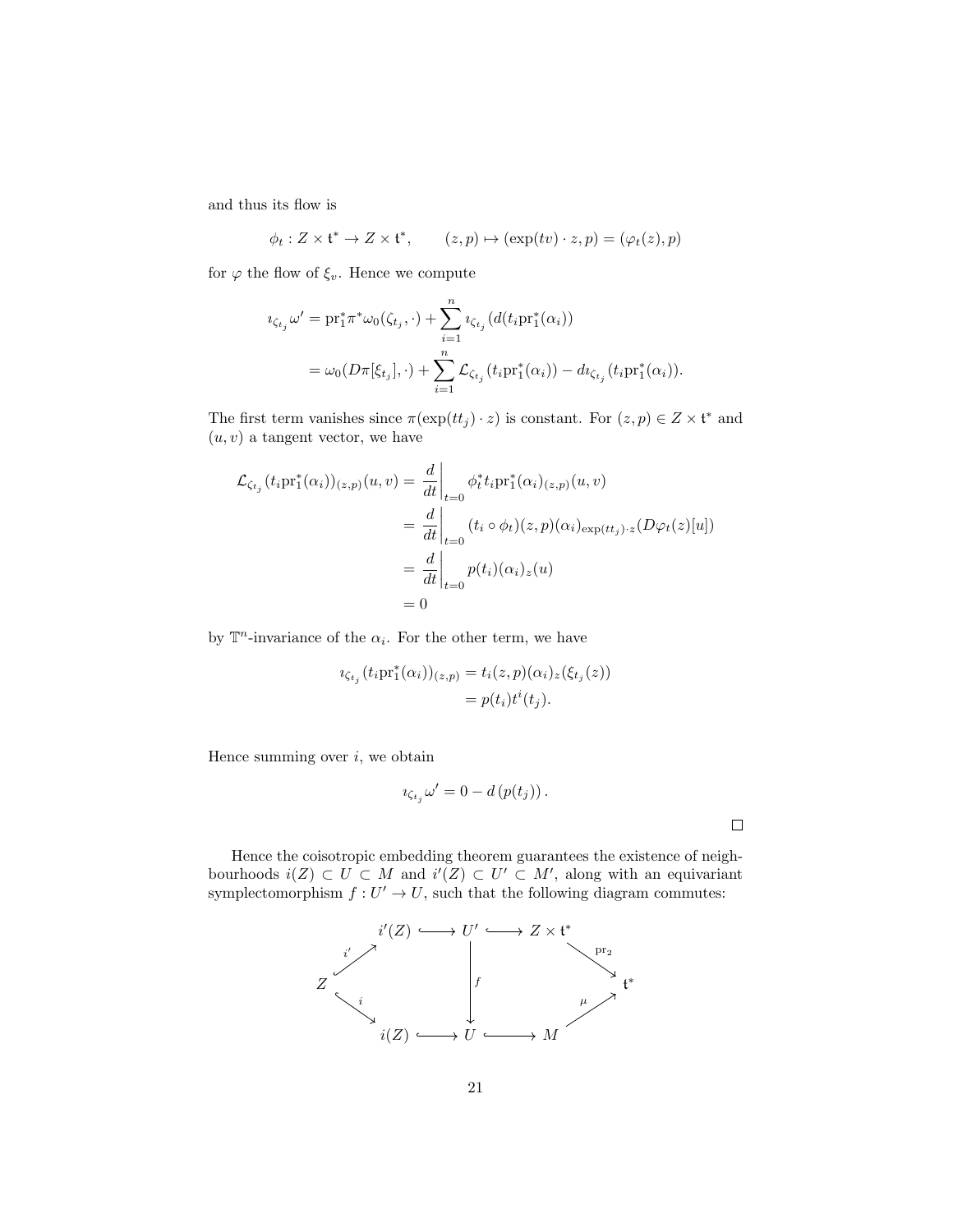#### 2.1.2 Comparison of the Reduced Spaces

In order to compare the reduced spaces  $M_0$  and  $M_t$ , this allows us to work in our newly constructed manifold  $M'$  with moment map given by  $pr_2$ , and thus instead consider the reduced spaces

$$
\operatorname{pr}_2^{-1}(t)/\mathbb{T}^n = Z \times \{t\}/\mathbb{T}^n
$$

which are hence symplectomorphic to  $M_t$  for  $t \in \mathfrak{t}^*$  in a neighbourhood of zero.

**Proposition 2.8.** The reduced space  $(M_t, \omega_t)$  is symplectomorphic to

$$
(M_0, \omega_0 + \langle t, \beta \rangle),
$$

where  $\beta$  is the unique 2-form on  $M_0$  such that  $\pi^*\beta = A$  for  $A = d\alpha$  the curvature form of the connection  $\alpha$  on Z.

*Proof.* As explained above, the space  $(M_t, \omega_t)$  may be identified with  $(Z \times$  $\{t\}/\mathbb{T}^n, \omega'_t$ , where  $\omega'_t$  is the form obtained by symplectic reduction, which means it satisfies  $i_t^* \omega' = \pi^* \omega'_t$  for  $i_t : Z \times \{t\} \hookrightarrow Z \times \mathfrak{t}^*$  the inclusion.

Restricting  $\omega'$  to  $Z \times \{t\}$  is

$$
i_t^* \omega' = \pi^* \omega_0 + \sum_{i=1}^n d((t_i \circ i_t) \alpha_i)
$$
  
= 
$$
\pi^* \omega_0 + \sum_{i=1}^n t(t_i) d\alpha_i
$$
  
= 
$$
\pi^* \omega_0 + \langle t, d\alpha \rangle
$$
  
= 
$$
\pi^* \omega_0 + \langle t, \pi^* \beta \rangle
$$
  
= 
$$
\pi^* (\omega_0 + \langle t, \beta \rangle).
$$

This proves the claim by uniqueness of the reduced form.

 $\Box$ 

By homotopy invariance of the de Rham cohomology classes, this implies our first main result, which is theorem 2.7 in [8]:

Theorem 2.9 (Duistermaat-Heckman). The cohomology class of the reduced symplectic form  $[\omega_t]$  varies in t according to

$$
[\omega_t] = [\omega_0] + \langle t, [\beta] \rangle.
$$

Note that by the Chern-Weil isomorphism,  $\lbrack \beta \rbrack$  is in fact independent of the choice of connection  $\alpha$  on  $Z$ .

### 2.2 The Duistermaat-Heckman Measure

The following definitions are taken from 30.1 in [1]. For any symplectic manifold  $(M^{2N}, \omega)$ , we have that  $\frac{\omega^N}{N!}$  $\frac{\omega^N}{N!}$  is a volume form. This gives rise to a measure on  $M$ :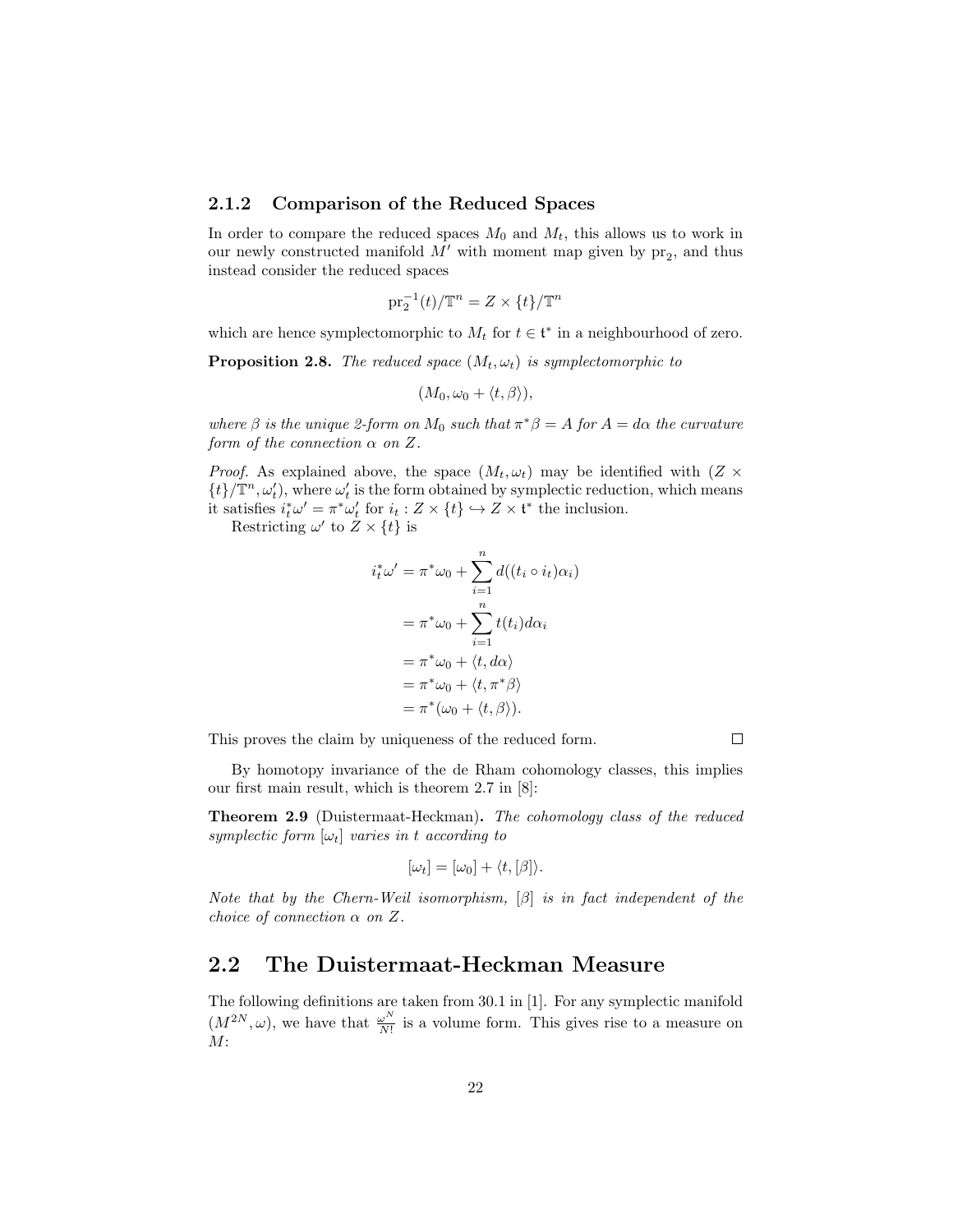**Definition 2.10.** For  $U \subset M$  a Borel set, that is, a set in the  $\sigma$ -ring generated by compact subsets of M, define the **Liouville** or **symplectic measure**  $m_{\omega}$  on M by

$$
m_{\omega}(U):=\int_U \frac{\omega^N}{N!}.
$$

If  $(M, \omega, G, \mu)$  is a hamiltonian G-space with  $\mu$  a proper moment map, we may push this measure forward by  $\mu$ :

**Definition 2.11.** The **Duistermaat-Heckman measure**  $m_{DH}$  on  $\mathfrak{g}^*$  is defined to be the pushforward measure of  $m_\omega$  by  $\mu$ , that is, for U a Borel set of  $\mathfrak{g}^*$ , define

$$
m_{DH}(U):=\int_{\mu^{-1}(U)}\frac{\omega^N}{N!}
$$

.

As  $\mathfrak{g}^*$  is a vector space, we may identify it with  $\mathbb{R}^n$ , where we also have the Lebesgue measure  $\lambda$ . We will see that  $m_{DH}$  is absolutely continuous with respect to  $\lambda$ , and investigate the corresponding Radon-Nikodym derivative, that is, a measurable function  $f$  on  $\mathfrak{g}^*$  such that

$$
m_{DH}(U) = \int_U f \, d\lambda.
$$

Note that in the case of  $G = \mathbb{T}^n$ , the Lebesgue measure on t comes from  $dt_1 \wedge dt_2$  $\ldots \wedge dt_n$ , for the  $t_i$  an orthonormal basis of t.

#### 2.2.1 Integration on Fibres

In the computations for the Duistermaat-Heckman measure, we will need to integrate on the principal fibre bundle  $\pi : Z \to M_0$ . Here we introduce the notion of how to do this, following section 3.4.5 of [9].

As in the case of a single manifold, we require the bundle to be orientable, which for fibre bundles is defined as follows:

**Definition 2.12.** Let  $\pi : E \to M$  a fibre bundle with fibre F. The bundle is said to be orientable if

- 1. The fibre F is orientable;
- 2. There exists an open cover  $(U_\alpha)$  of M and trivialisations  $\Psi_\alpha : \pi^{-1}(U_\alpha) \to$  $F \times U_{\alpha}$  such that the transition maps

$$
\rho_{\beta\alpha} = \Psi_{\beta} \circ \Psi_{\alpha}^{-1} : F \times (U_{\alpha} \cap U_{\beta}) \to F \times (U_{\alpha} \cap U_{\beta})
$$

are fibrewise orientation preserving, that is, for each  $y \in U_\alpha \cap U_\beta$ , the diffeomorphism

$$
F \to F, \qquad f \mapsto \rho_{\beta\alpha}(f, y)
$$

is orientation preserving.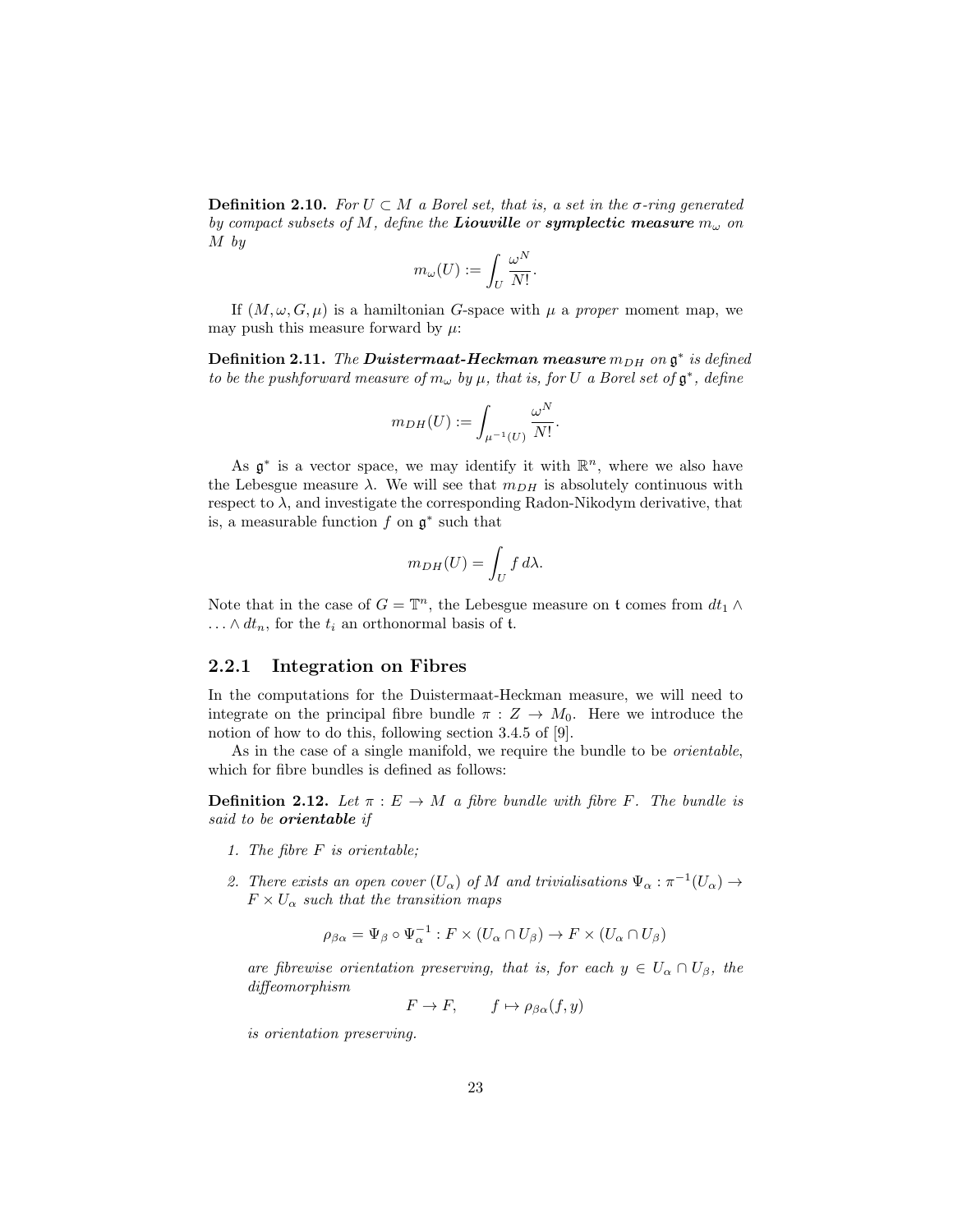Let  $\pi : E \to M$  an orientable fibre bundle with fibre F.

Proposition 2.13. There exists a linear operator

 $\pi_* : \Omega_c(E) \to \Omega_c(M)$ 

whose degree is  $-r$  for  $r = \dim F$ , locally defined as follows on coordinates over a local trivialization of E of the form  $(x, y)$  for  $x = (x<sup>i</sup>)$  coordinates on F and  $y = (y^j)$  coordinates on M: If  $\omega = f dx^i \wedge dy^J \in \Omega_c^k(E) \cong \Omega_c^k(F \times M)$  locally for some  $f \in C_c^{\infty}(F \times M)$  and  $k = |I| + |J|$ , set

$$
\pi_*(\omega) = \left(\int_F f(x,\cdot)dx^I\right) dy^J \in \Omega^{k-r}(M),
$$

where the notation is meant to indicate that we integrate over  $x$ . Note that whenever  $|I| \neq r$ , we have  $\pi_*(\omega) = 0$ . Whenever  $k - r < 0$ , we also define  $\pi_*(\omega)$ to be zero.

We call  $\pi_*$  the **integration-along-fibres** operator.

The main property of this operator we will use is the so-called projection formula:

**Proposition 2.14.** Let  $\pi : E \to M$  an oriented fibre bundle with fibre F,  $\omega \in \Omega_c(E)$  and  $\eta \in \Omega_c(M)$ . Then we have

$$
\int_E \omega \wedge \pi^*(\eta) = \int_M \pi_* \omega \wedge \eta.
$$

*Proof.* Consider local coordinates over a trivialisation  $(U_\alpha)$  of the bundle, along with the projection maps  $pr_1: F \times M \to F$  and  $pr_2: F \times M \to M$ . Then we can view pullbacks of forms on M by  $\pi$  as forms on  $F \times U_{\alpha}$  and write

$$
\omega = f dx^I \wedge dy^J, \quad f \in C_c^{\infty}(F \times M),
$$

$$
\eta = g dy^K, \quad g \in C_c^{\infty}(M)
$$

$$
\pi^*(\eta) = \text{pr}_2^*(\eta) = g(\text{pr}_2)d(y \circ \text{pr}_2)^K,
$$

$$
\pi_*(\omega) = \left(\int_F f(x, \cdot)dx^I\right) dy^J.
$$

Then

$$
\int_{U_{\alpha}} \pi_{*} \omega \wedge \eta = \int_{U_{\alpha}} \left( \int_{F} f(x, \cdot) dx^{I} \right) dy^{J} \wedge g dy^{K}
$$

$$
= \int_{U_{\alpha} \times F} f d(x \circ pr_{1})^{I} \wedge d(y \circ pr_{2})^{J} \wedge g (pr_{2}) d(y \circ pr_{2})^{K}
$$

$$
= \int_{U_{\alpha} \times F} \omega \wedge \pi^{*}(\eta).
$$

Hence as  $U_{\alpha}$  is an open cover, the result follows.

 $\Box$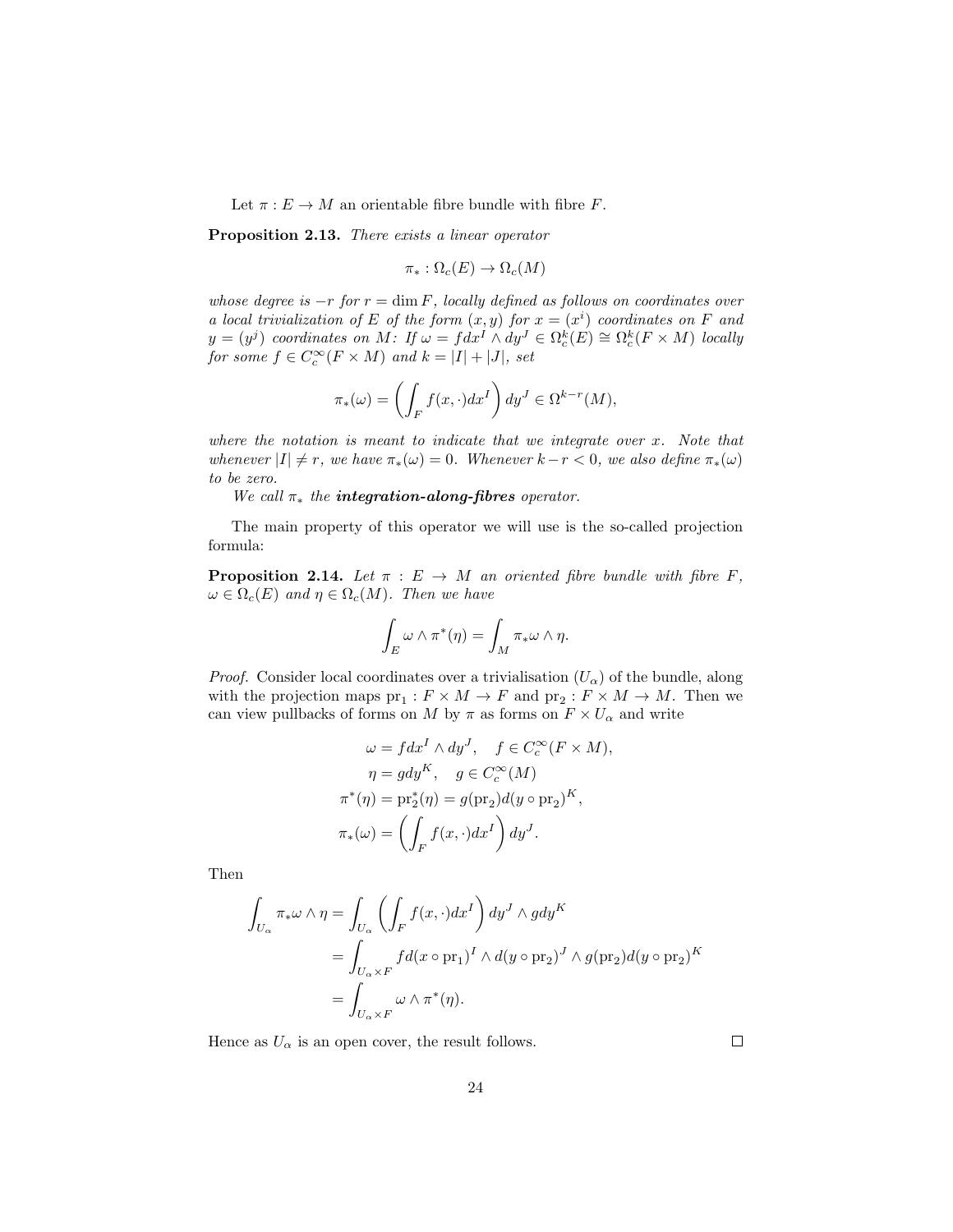#### 2.2.2 Computing the Measure

To start, we consider the symplectic volume of the reduced spaces  $(M_t, \omega_t)$ 

**Proposition 2.15.** vol $(M_t)$  is a polynomial in  $t \in \mathfrak{t}^* \cong \mathbb{R}^n$  of degree at most  $N - n$ .

Proof. By the symplectomorphism of proposition 2.8

$$
\text{vol}(M_t) = \int_{M_t} \frac{\omega_t^{N-n}}{(N-n)!} = \int_{M_0} \frac{(\omega_0 + \langle t, \beta \rangle)^{N-n}}{(N-n)!}.
$$

Let us write  $\beta = \beta^i t_i$  for the  $t_i$  the basis of t and  $\beta^i \in \Omega^2(M_0)$ , and  $t = a_j t^j$  for  $a_i = t(t_i)$ . Then we can write

$$
\langle t, \beta \rangle = a_j \beta^i \langle t^j, t_i \rangle
$$

$$
= a_i \beta^i.
$$

We expand using the multinomial theorem:

$$
\text{vol}(M_t) = \frac{1}{(N-n)!} \int_{M_0} \sum_{k=0}^{N-n} {N-n \choose k} \omega_0^{N-n-k} \sum_{|\alpha|=k} {k \choose \alpha} a^{\alpha} \beta_1^{\alpha_1} \cdots \beta_n^{\alpha_n},
$$

or equivalently,

$$
\text{vol}(M_t) = \sum_{|\alpha| \leq N-n} \frac{a^{\alpha}}{(N-n-|\alpha|)! a_1! \cdots a_n!} \int_{M_0} \beta_1^{\alpha_1} \cdots \beta_n^{\alpha_n} \omega_0^{N-n-|\alpha|},
$$

so under the identification of  $t \in \mathfrak{t}^*$  with the vector  $a \in \mathbb{R}^n$ , the symplectic volume of the reduced space  $M_t$  for t in a neighbourhood of zero is indeed a polynomial of degree at most  $N - n$ .  $\Box$ 

Now let  $U \subset \mathfrak{g}^*$  a Borel subset contained in the neighbourhood of 0 which is such that Z times this neighbourhood is symplectomorphic to a neighbourhood of  $i(Z) \subset M$ . Then  $(\mu^{-1}(U), \omega)$  is symplectomorphic to  $(Z \times U, \omega')$ , and thus

$$
m_{DH}(U) = \int_{\mu^{-1}(U)} \frac{\omega^N}{N!} = \int_{Z \times U} \frac{(\omega')^N}{N!}.
$$

Next, we evaluate  $(\omega')^N = (\pi^*(\omega_0) + d\langle t, \alpha \rangle)^N$ . First, we expand the differential, so that we get

$$
(\pi^*(\omega_0) + \langle dt, \alpha \rangle + \langle t, d\alpha \rangle)^N.
$$

As the above summands are all two-forms, their wedge product is symmetric (that is,  $\eta_1 \wedge \eta_2 = \eta_2 \wedge \eta_1$  for any two-forms  $\eta_1$ ,  $\eta_2$ ), so that we can use the binomial theorem to obtain

$$
\sum_{k=0}^{N} {N \choose k} (\pi^*(\omega_0 + \langle t, \beta \rangle))^{N-k} \langle dt, \alpha \rangle^k.
$$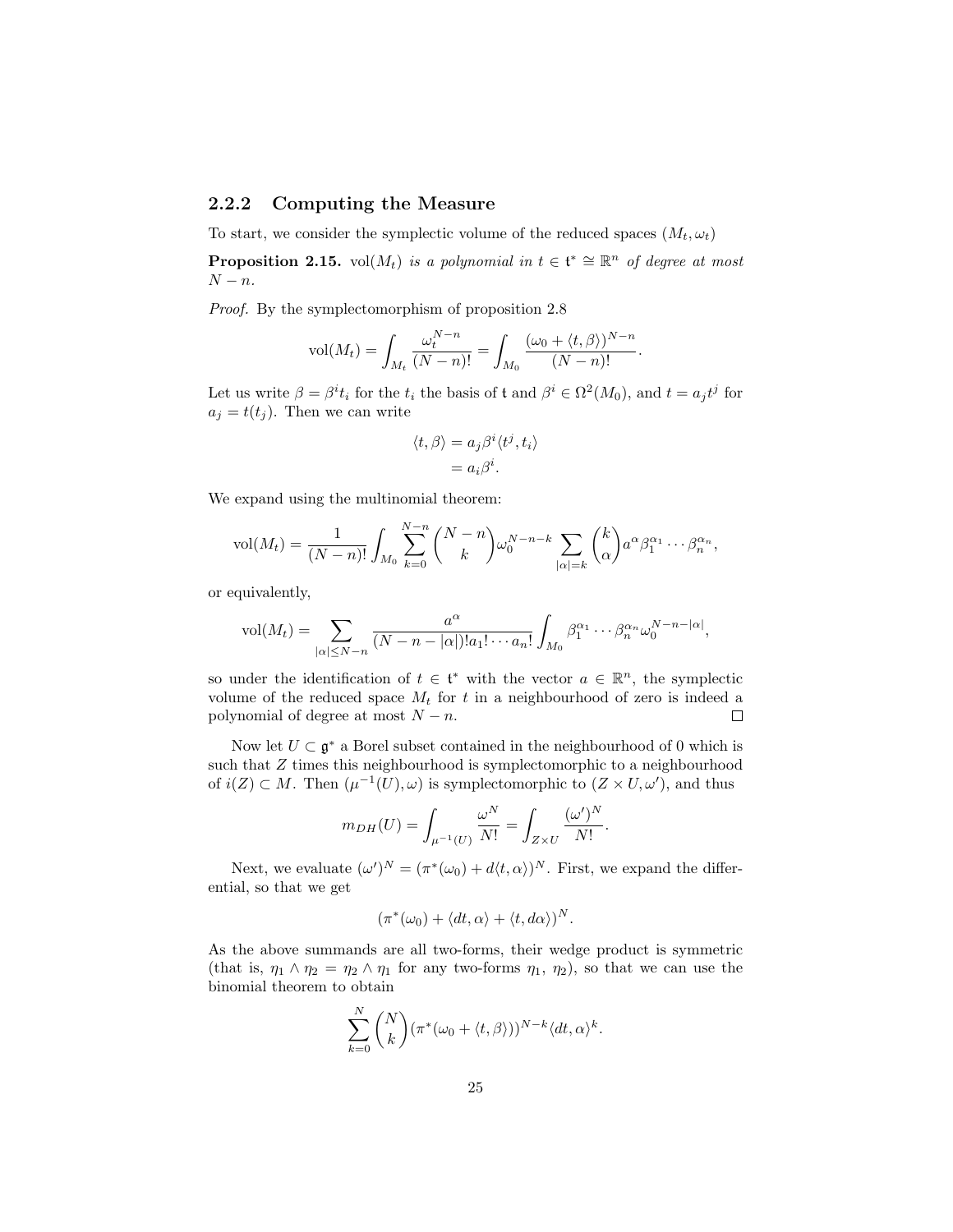Here we used that  $d\alpha = \pi^*\beta$ . Since  $\omega_0 + \langle t, \beta \rangle$  is a two-form on  $M_0$ , which has dimension  $2(N - n)$ , its powers (and hence powers of  $\pi^*(\omega_0 + \langle t, \beta \rangle)$ ) vanish whenever  $N - k > N - n \iff k < n$ . On the other hand, by antisymmetry of the wedge product on one-forms, we have that  $\alpha_i \wedge \alpha_i = 0$  for all i, so that only factors with distinct  $\alpha_i$  survive in the expansion of  $\langle dt, \alpha \rangle^k$ . As i ranges in 1,..., *n*, this means that  $\langle dt, \alpha \rangle^k = 0$  whenever  $k > n$ . Hence only the  $k = n$ -term survives, which is

$$
\frac{N!}{n!(N-n)!}(\pi^*(\omega_0+\langle t,\beta\rangle))^{N-n}(\langle dt,\alpha\rangle)^n.
$$

Expanding the last term, we have again due to anti-symmetry that only terms of the following form survive:

$$
dt_{\sigma(1)} \wedge \alpha_{\sigma(1)} \wedge \ldots \wedge dt_{\sigma(n)} \wedge \alpha_{\sigma(j)},
$$

for any  $\sigma \in S_n$ . Using symmetry of the wedge product on two-forms, we may rearrange the sum over  $S_n$  to give

$$
n!dt_1 \wedge \alpha_1 \wedge \ldots \wedge dt_n \wedge \alpha_n,
$$

which, up to sign, is equal to

$$
n!\alpha_1\wedge\ldots\wedge\alpha_n\wedge dt_1\wedge dt_n.
$$

Hence the form we integrate over  $Z \times U$ , remembering the factor  $\frac{1}{N!}$ , takes the form

$$
\frac{1}{(N-n)!}(\pi^*(\omega_0+\langle t,\beta\rangle))^{N-n}\alpha_1\wedge\ldots\wedge\alpha_n\wedge dt_1\wedge\ldots\wedge dt_n,
$$

so that by Fubini,

$$
m_{DH}(U) = \int_U \left[ \int_Z \frac{(\pi^*(\omega_0 + \langle t, \beta \rangle))^N - n}{(N - n)!} \wedge \alpha_1 \wedge \ldots \wedge \alpha_n \right] dt_1 \wedge \ldots \wedge dt_n.
$$

Using the projection formula from proposition 2.14, the integral over  $Z$  is equal to

$$
\int_{M_0} \frac{(\omega_0 + \langle t, \beta \rangle)^{N-n}}{(N-n)!} \pi_*(\alpha_1 \wedge \ldots \wedge \alpha_n), \qquad (*)
$$

where  $\pi_*(\alpha_1 \wedge \ldots \wedge \alpha_n) = 1$  because we may choose a chart such that the coordinate vector fields are the  $\xi_{t_i}$ . Using that  $\alpha_1 \wedge \ldots \wedge \alpha_n(\xi_{t_1}, \ldots, \xi_{t_n}) = 1$ , the integration-along-fibres operator becomes

$$
\pi_*(\alpha_1 \wedge \ldots \wedge \alpha_n) = \int \alpha_1 \wedge \ldots \wedge \alpha_n(\xi_{t_1}, \ldots, \xi_{t_n}) = 1.
$$

With this,  $(**)$  becomes precisely the expression we deduced for vol $(M_t)$  in proposition 2.15, so that

$$
m_{DH}(U) = \int_U \text{vol}(M_t) dt.
$$

The following theorem summarizes what we have proven in this discussion.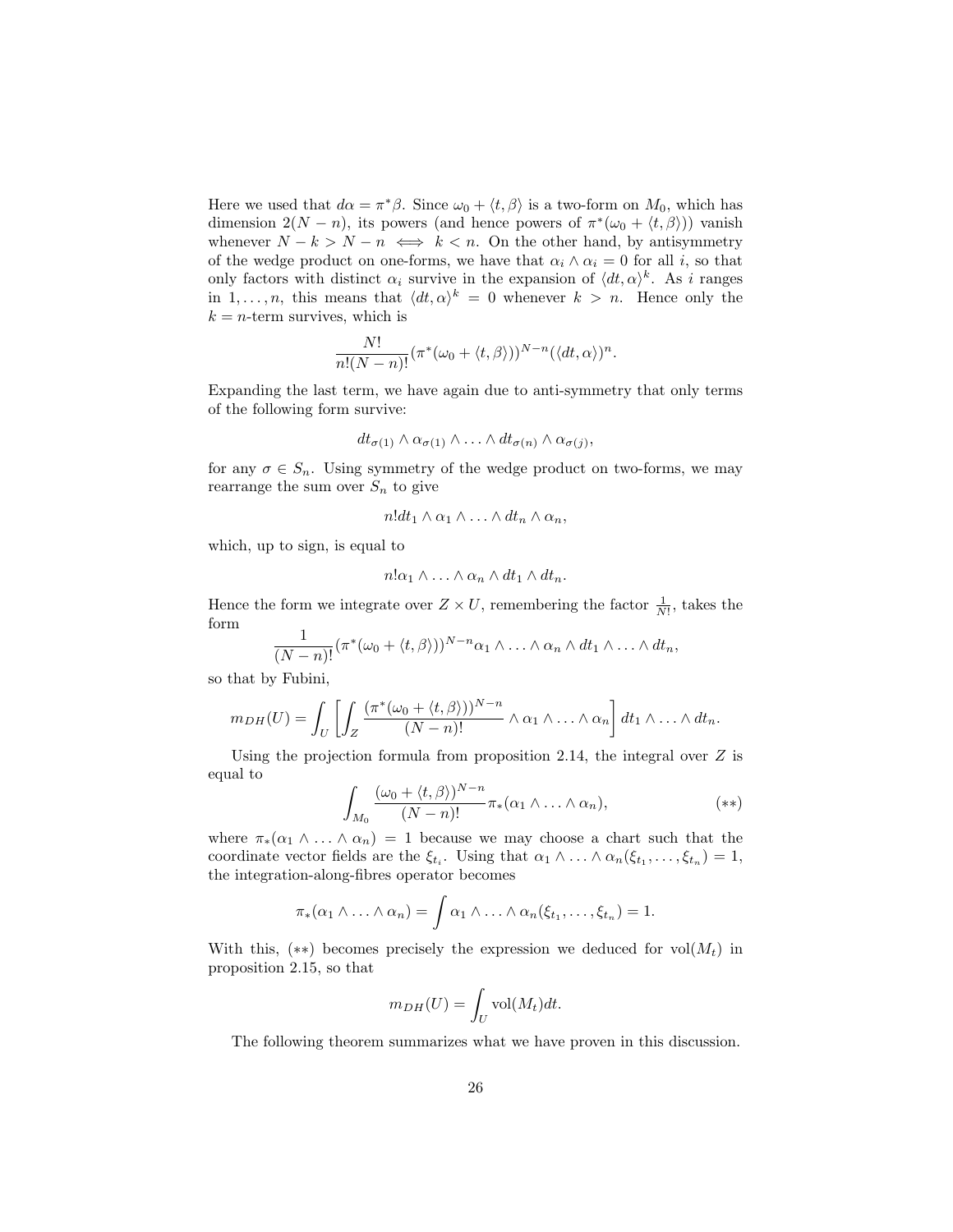**Theorem 2.16.** Let  $(M, \omega, \mathbb{T}^n, \mu)$  a hamiltonian  $\mathbb{T}^n$ -space. Then

- 1.  $m_{DH}$  is absolutely continuous with respect to the Lebesgue measure on  $\mathfrak{t}^*$ .
- 2. The Radon-Nikodym derivative  $f(t) = vol(M_t)$  is a piecewise polynomial of degree at most  $N - n$ .

*Proof.* Both claims are immediate from the above arguments if  $t \approx 0$ , in which case the Radon-Nikodym derivative  $f(t) = vol(M_t)$  is in fact a polynomial by proposition 2.15. But the same holds for a neighbourhood of any other regular value of  $\mu$ , since we may change the moment map by a constant. In this neighbourhood, it may occur that  $f$  is a different polynomial, which is why  $f$  is only piecewise polynomial.  $\Box$ 

### 2.2.3 Application to Delzant Spaces

This section is an application of theorem 2.16; we show that the symplectic volume of a Delzant space is equal to the Lebesgue measure of its corresponding Delzant polytope. In the following, let  $\Delta \subset (\mathbb{R}^n)^*$  a Delzant polytope and  $(M_{\Delta}, \omega_{\Delta}, \mathbb{T}^n, \mu)$  the corresponding symplectic toric manifold. We briefly recall Delzant's construction and refer to [10] or [1], chapter XI, for more details.

Recall that  $M_\Delta$  is constructed in the following manner: If  $\Delta$  has  $d$  facets, start by writing

$$
\Delta = \{x \in (\mathbb{R}^n)^* \mid \langle x, v_i \rangle \ge \lambda_i, i = 1, \dots, d\}
$$

for some constants  $\lambda_i$  and  $v_i \in \mathbb{R}^n$  the primitive inward pointing normal vectors. The map

$$
\tilde{\pi}: \mathbb{R}^d \to \mathbb{R}^n, \qquad e_i \mapsto v_i
$$

induces a map  $\pi: \mathbb{T}^d \to \mathbb{T}^n$  with kernel N. Let  $i: N \hookrightarrow \mathbb{T}^d$  the inclusion. Define the map

$$
J: \mathbb{C}^d \longrightarrow (\mathbb{R}^d)^*, \qquad (z_1, \ldots, z_d) \longmapsto \frac{1}{2}(|z_1|^2, \ldots, |z_d|^2),
$$

and consider the standard action of  $\mathbb{T}^d$  on  $\mathbb{C}^d$  by multiplication with the moment map

$$
\mu = J + (\lambda_1, \ldots, \lambda_d).
$$

Restricting the action to N, the moment map becomes  $i^* \circ \mu$ .

Set  $Z = (i^* \circ \mu)^{-1}(0)$  and let  $j : Z \hookrightarrow \mathbb{C}^d$  the inclusion. Set  $M_{\Delta} = Z/N$ . Letting  $\tilde{\pi}^* : (\mathbb{R}^n)^* \to (\mathbb{R}^d)^*$  the induced dual map, one can show

$$
\tilde{\pi}^*(\Delta) = \mu(Z).
$$

Hence for a vertex  $\tau$  of  $\Delta$ , we can find  $z \in Z$  such that  $\mu(z) = \tilde{\pi}^*(\tau)$ , and show that the restriction of  $\pi : (\mathbb{T}^d)_z \to \mathbb{T}^n$  is a bijection. From this we obtain a right inverse  $\sigma_{\tau}$  for  $\pi: \mathbb{T}^d \to \mathbb{T}^n$  and thereby an isomorphism

$$
\mathbb{T}^d = N \times \mathbb{T}^n.
$$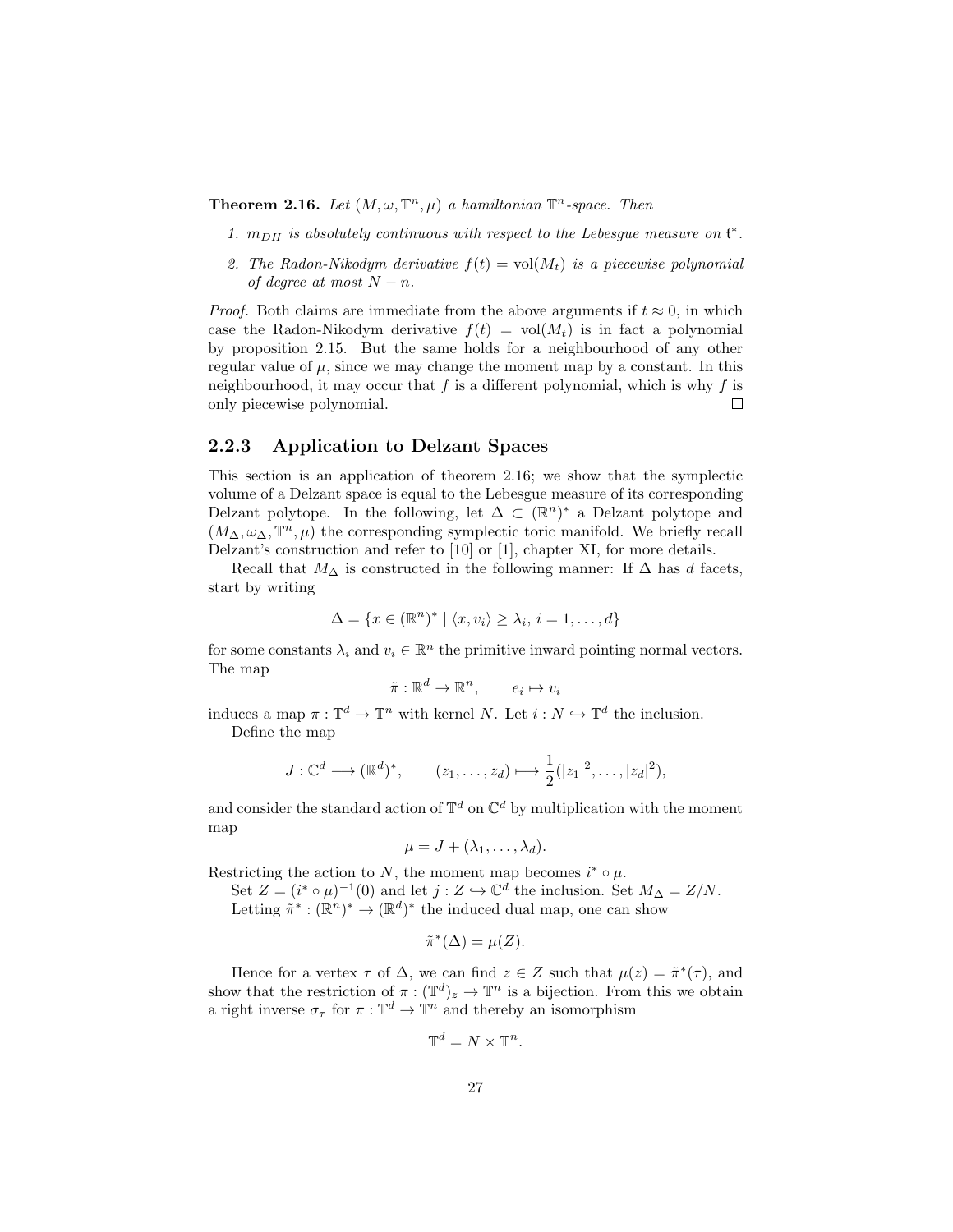Letting the  $\mathbb{T}^n$ -factor act on  $M_\Delta$  by

$$
\theta \cdot p(z) = p(\sigma_\tau(\theta) \cdot z)
$$

is hamiltonian with a moment map  $\mu_\Delta$  such that the following diagram commutes:

$$
Z \xrightarrow{j} \mathbb{C}^d \xrightarrow{\mu} (\mathbb{R}^d)^* \xrightarrow{\sim} \mathfrak{n}^* \oplus (\mathbb{R}^n)^*
$$
  
\n
$$
\downarrow p
$$
  
\n
$$
M_{\Delta} \xrightarrow{\mu_{\Delta}} (\mathbb{R}^n)^*
$$

That is,

$$
\mu_\Delta\circ p=\operatorname{pr}_2\circ\mu\circ j.
$$

The action is independent of the choice of vertex  $\tau$ : Suppose  $\nu$  is another vertex of  $\Delta$  and  $\sigma_{\nu}$  the corresponding right inverse. Then we have

$$
\pi(\sigma_{\tau}(\theta)\sigma_{\nu}(\theta)^{-1}) = \pi(\sigma_{\tau}(\theta))\pi(\sigma_{\nu}(\theta^{-1}))
$$
  
=  $\theta\theta^{-1}$ ,

so that  $\sigma_{\tau}(\theta)\sigma_{\nu}(\theta)^{-1} \in N$ , which means

$$
p(\sigma_{\tau}(\theta)\cdot) = p(n \cdot (\sigma_{\nu}(\theta) \cdot z))
$$

$$
= p(\sigma_{\nu}(\theta) \cdot z)
$$

for some  $n \in N$ .

The proof will follow exercises 2.20-2.23 in [8].

**Lemma 2.17.** If  $a \in \Delta$ , then  $\mu^{-1}(a)$  is a single  $\mathbb{T}^n$ -orbit.

*Proof.* Consider first the map  $J$  from above. Evidently, the image of  $J$  is the set

$$
\{(x_1,\ldots,x_d)\in\mathbb{R}^n\mid x_i\geq 0\}.
$$

We start by noting that if a lies in this set, then  $J^{-1}(a) \subset \mathbb{C}^d$  is a single  $\mathbb{T}^d$ -orbit. The  $\mathbb{T}^d$ -action on  $\mathbb{C}^d$  is given by

$$
(e^{i\theta_1},\ldots,e^{i\theta_d})\cdot(r_1e^{i\alpha_1},\ldots,r_de^{i\alpha_d}):=(r_1e^{i(\alpha_1+\theta_1)},\ldots,r_de^{i(\alpha_d+\theta_d)}),
$$

from which we see that the orbits are of the form

$$
\mathbb{T}^d \cdot (r_1 e^{i\alpha_1}, \dots, r_d e^{i\alpha_d}) = \{ (z_1, \dots, z_d) \in \mathbb{C}^d \mid |z_j| = r_j \}.
$$

From the definition of J, writing  $a = (x_1, \ldots, x_d)$ ,

$$
J^{-1}(x_1,\ldots,x_d) = \{(z_1,\ldots,z_d) \mid \frac{1}{2}(|z_1|^2,\ldots,|z_d|^2) = (x_1,\ldots,x_d)\}
$$
  
=  $\{(z_1,\ldots,z_d) \mid |z_j| = \sqrt{2x_j}\},$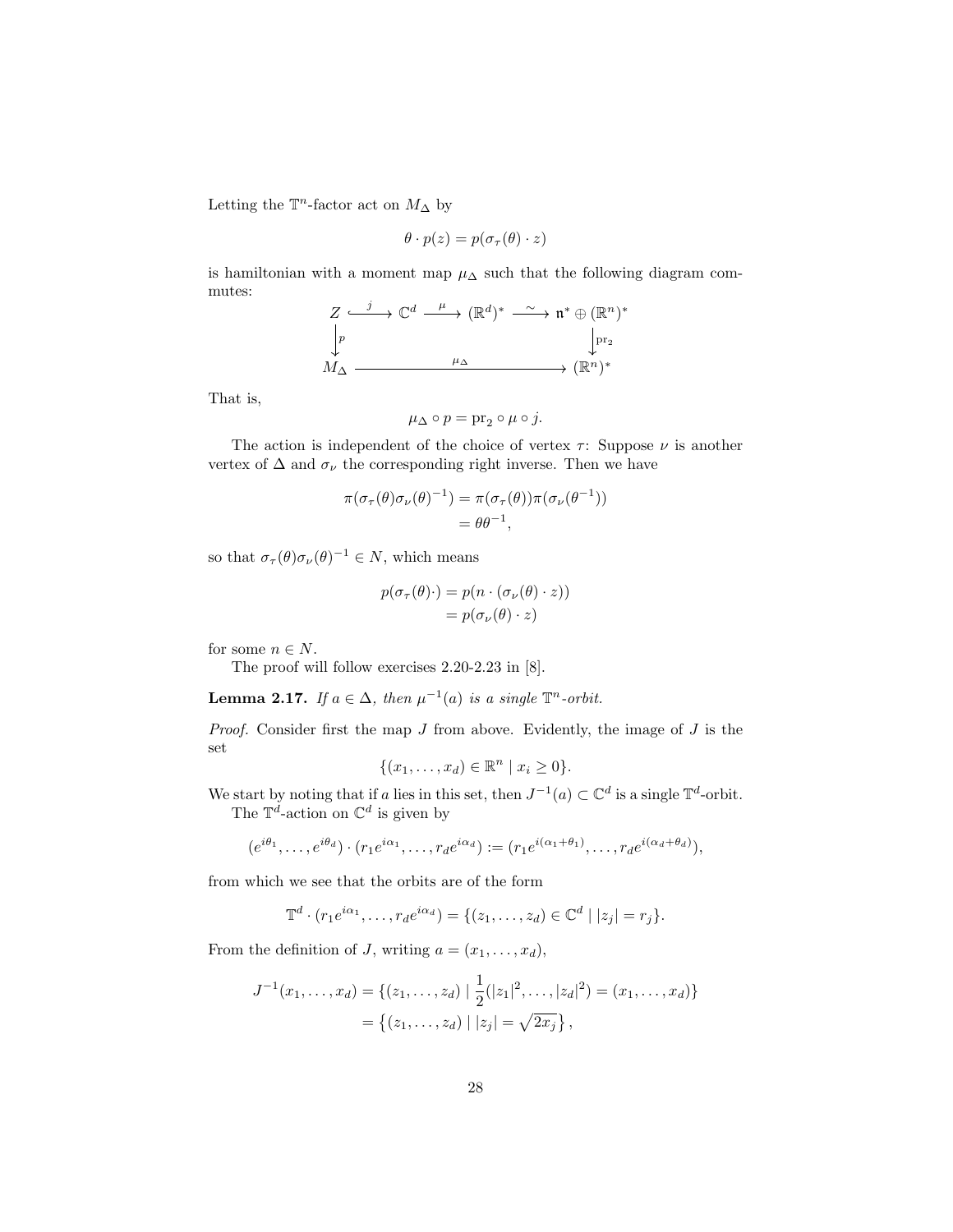which is precisely a single  $\mathbb{T}^d$ -orbit. Evidently, if we shift J by the constant  $\lambda$ , the condition for  $(J + \lambda)^{-1}(a)$  being a single orbit is that a be in

$$
\{(x_1,\ldots,x_d) \mid x_i \geq \lambda_i\}.
$$

Using the decomposition  $\mathbb{T}^d = N \times \mathbb{T}^n$  and comparing with the commutative diagram for  $\mu_{\Delta}$  above, it follows that orbits by  $\mathbb{T}^n$  on  $M_{\Delta}$  are projections of  $\mathbb{T}^d$ -orbits on Z, and that  $a = \text{pr}_2(x)$  for some x in the image of  $J + \lambda$ , so that indeed, the preimage by  $(J + \lambda) \circ j$  is the intersection of a  $\mathbb{T}^d$ -orbit with Z. Hence its projection, which is  $\mu_{\Delta}(a)^{-1}$ , is a  $\mathbb{T}^n$ -orbit.  $\Box$ 

**Lemma 2.18.** The action of  $\mathbb{T}^n$  on  $\mu_{\Delta}^{-1}(a)$  is free if and only if a is in the *interior of*  $\Delta$ .

*Proof.* Suppose  $\theta$  fixes  $p(z) \in M_{\Delta}$ , which means that

$$
p(\sigma(\theta) \cdot z) = p(z),
$$

so that either  $\sigma(\theta) \in N$ , or  $\sigma(\theta) \in \text{Stab}_{\mathbb{T}^d}(z)$ . As  $\sigma$  is a right inverse of  $\pi$  and  $N = \text{ker}(\pi)$ , we may already conclude that  $\sigma(\theta) \in N$  implies  $\theta = 1$ . We next compute the stabilizer of  $z$ .

Take  $\tau \in \Delta$ . For all  $z \in Z$  with  $\mu(z) = \tilde{\pi}^*(\tau)$ , we have on one hand that  $\mu_{\Delta}(p(z)) = \tau$ , which means of course  $z \in \mu_{\Delta}^{-1}(\tau)$ , and on the other, comparing to the proof of 3.11 in [10], we have that for all  $i = 1, \ldots, d$ 

$$
\tau \in \text{int}(\Delta) \iff \langle \tau, v_i \rangle > \lambda_i
$$
  
\n
$$
\iff \langle \tau, \tilde{\pi}(e_i) \rangle > \lambda_i
$$
  
\n
$$
\iff \langle \tilde{\pi}^*(\tau), e_i \rangle > \lambda_i
$$
  
\n
$$
\iff \langle \mu(z), e_i \rangle > \lambda_i
$$
  
\n
$$
\iff \frac{1}{2}|z_i|^2 + \lambda_i > \lambda_i
$$
  
\n
$$
\iff z_i \neq 0.
$$

However, the multiplicative action on  $\mathbb{C}^d$  by  $\mathbb{T}^d$  fixes precisely the zero coordinates in  $z$ , so that we conclude that the stabilizer satisfies

$$
\tau \in \text{int}(\Delta) \iff \text{Stab}_{\mathbb{T}^d}(z) = \{e\}.
$$

Hence taking  $\tau = a$  concludes the proof.

From this, we conclude that if  $a \in \text{int}\Delta$ , as the action by  $\mathbb{T}^n$  is free, we can consider the reduced space

$$
M_a = \mu_{\Delta}^{-1}(a)/{\mathbb T}^n
$$

and deduce that it is a single point as  $\mu_{\Delta}^{-1}(a)$  consists of a single  $\mathbb{T}^n$ -orbit.

We are now ready to compute the symplectic volume of symplectic toric manifolds.

 $\Box$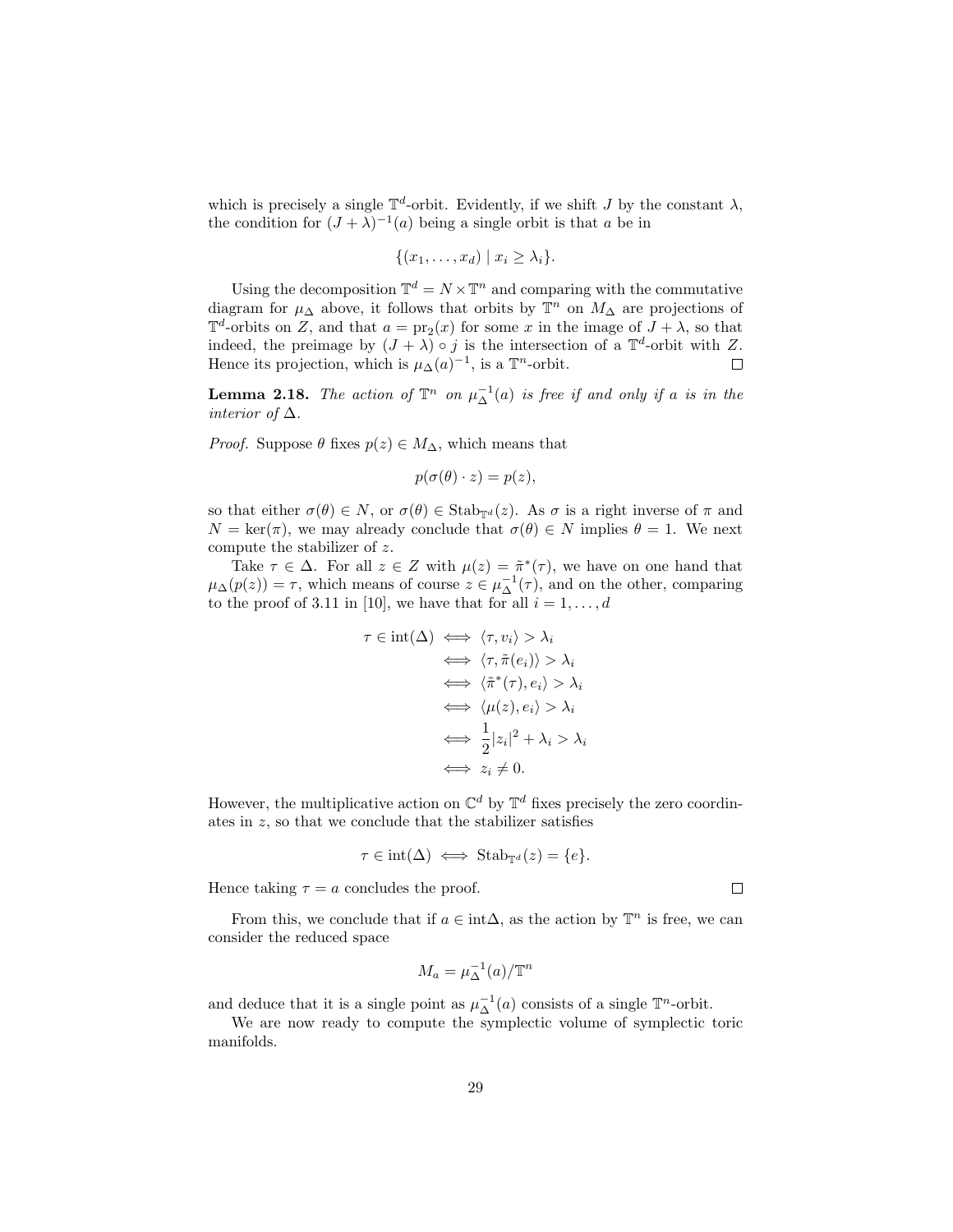**Theorem 2.19.** The symplectic volume of  $M_{\Delta}$  is equal to the Lebesgue measure of  $\Delta$ .

*Proof.* As  $M_a$  is a 0-dimensional manifold, the exponential of the symplectic form on  $M_a$  is just 1. Letting  $\sigma : M_a = \{p\} \to \{0\}$ , we have that

$$
\text{vol}(M_a) = \int_{M_a} 1 = \int_{\{0\}} \sigma_*(1) = 1
$$

whenever  $a \in \text{int}(\Delta)$ . If  $a \notin \Delta$ , the preimage  $\mu_{\Delta}^{-1}(a)$  is empty, and hence the reduced space is, too, so that the integral vanishes. Thus we conclude that

$$
\text{vol}(M_a) = \begin{cases} 1, & a \in \text{int}(\Delta), \\ 0, & a \notin \Delta. \end{cases}
$$

Now as the Duistermaat-Heckman measure is the pushforward of the Liouville measure by the moment map, we have that

$$
\text{vol}(M_{\Delta}) = \int_{M_{\Delta}} \frac{\omega_{\Delta}^n}{n!} = m_{DH}(\mathfrak{g}^*).
$$

As  $\mu_{\Delta}(M_{\Delta}) = \Delta$ , we could take any  $\Delta \subset U \subset \mathfrak{g}^*$  instead of  $\mathfrak{g}^*$ . Recalling now that we showed  $dm_{DH} = vol(M_t)dt$ , we conclude

$$
\text{vol}(M_{\Delta}) = \int_{\mathfrak{g}^*} \text{vol}(M_t) dt = \int_{\Delta} 1 dt = \text{vol}(\Delta).
$$

We remark at this point that it is unsubstantial that we did not define  $vol(M_a)$ for  $a \in \partial \Delta$  since it is a null set with respect to the Lebesgue measure.  $\Box$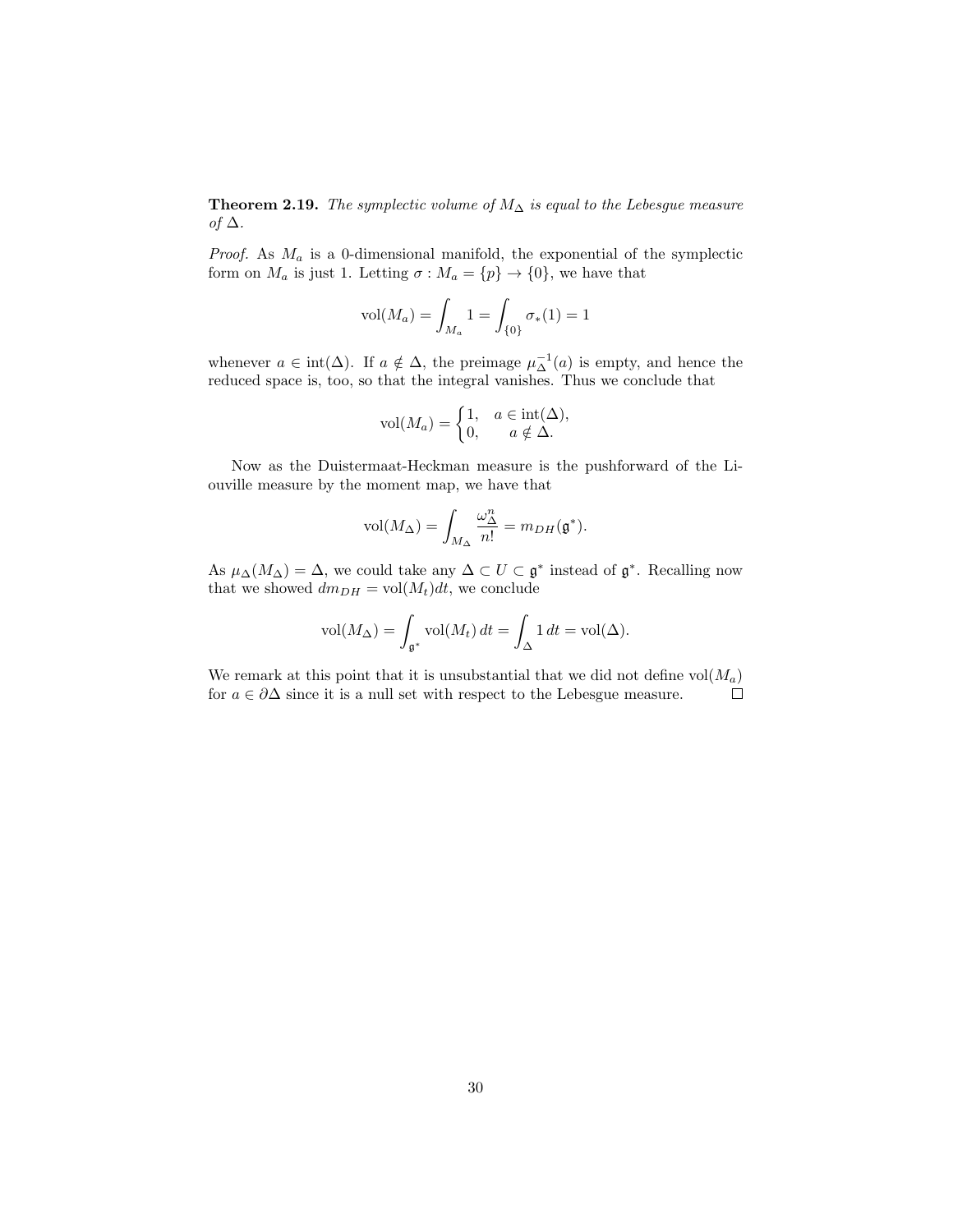# Chapter 3

# The Stationary Phase Lemma

This section presents the Stationary Phase formulation of the Duistermaat-Heckman theorem. We begin by quoting the general lemma of stationary phase, as in  $[2]$ :

**Theorem 3.1** (Lemma of Stationary Phase). Let  $X^n$  a compact orientable manifold,  $\lambda$  a volume form on X, and  $f: X \to \mathbb{R}$  a Morse function. Then

$$
\left(\frac{t}{2\pi}\right)^{n/2} \int_X e^{it\,f} \,\lambda = \sum_{p \in \text{Crit}(f)} c(p) e^{it\,f(p)} + R(t),
$$

where the remainder term  $R(t)$  is of order  $O(\frac{1}{t})$  and the constants  $c(p)$  are given by

$$
c(p) = \exp\left(\frac{\pi i}{4}\text{sgn Hess}(f)(p)\right) |\det(\text{Hess}(f)(p)[e_i, e_j])_{ij}|^{-\frac{1}{2}},
$$

the  $(e_i)$  being a basis of  $T_pM$  such that  $\lambda(e_1, \ldots, e_n) = 1$ .

In some cases, the remainder term is in fact identically zero, for which the Gaussian integral serves as an example we will get back to later:

**Lemma 3.2.** Let Q a diagonal matrix and  $\xi \in \mathbb{R}^n$ . Then

$$
\frac{1}{(2\pi)^{n/2}} \int_{\mathbb{R}^n} e^{\frac{i}{2}x^TQx} e^{-i\xi \cdot x} dx = |\det Q|^{-\frac{1}{2}} \exp\left(\frac{\pi i}{4} \text{sgn } Q\right) \exp\left(-\frac{i}{2} \xi^T Q^{-1} \xi\right).
$$

See  $[2]$ , section 8, for a proof. If we take f to be a quadratic function, that is,  $\mathbf{r}$  $\overline{\mathbf{u}}$ 

$$
f(x) = f(0) + \sum_{i=1}^{n} \frac{\alpha_i}{2} x_i^2 = f(0) + \frac{1}{2} x^T \underbrace{\begin{bmatrix} \alpha_1 & & \\ & \ddots & \\ & & \alpha_r \end{bmatrix}}_{=:Q} x,
$$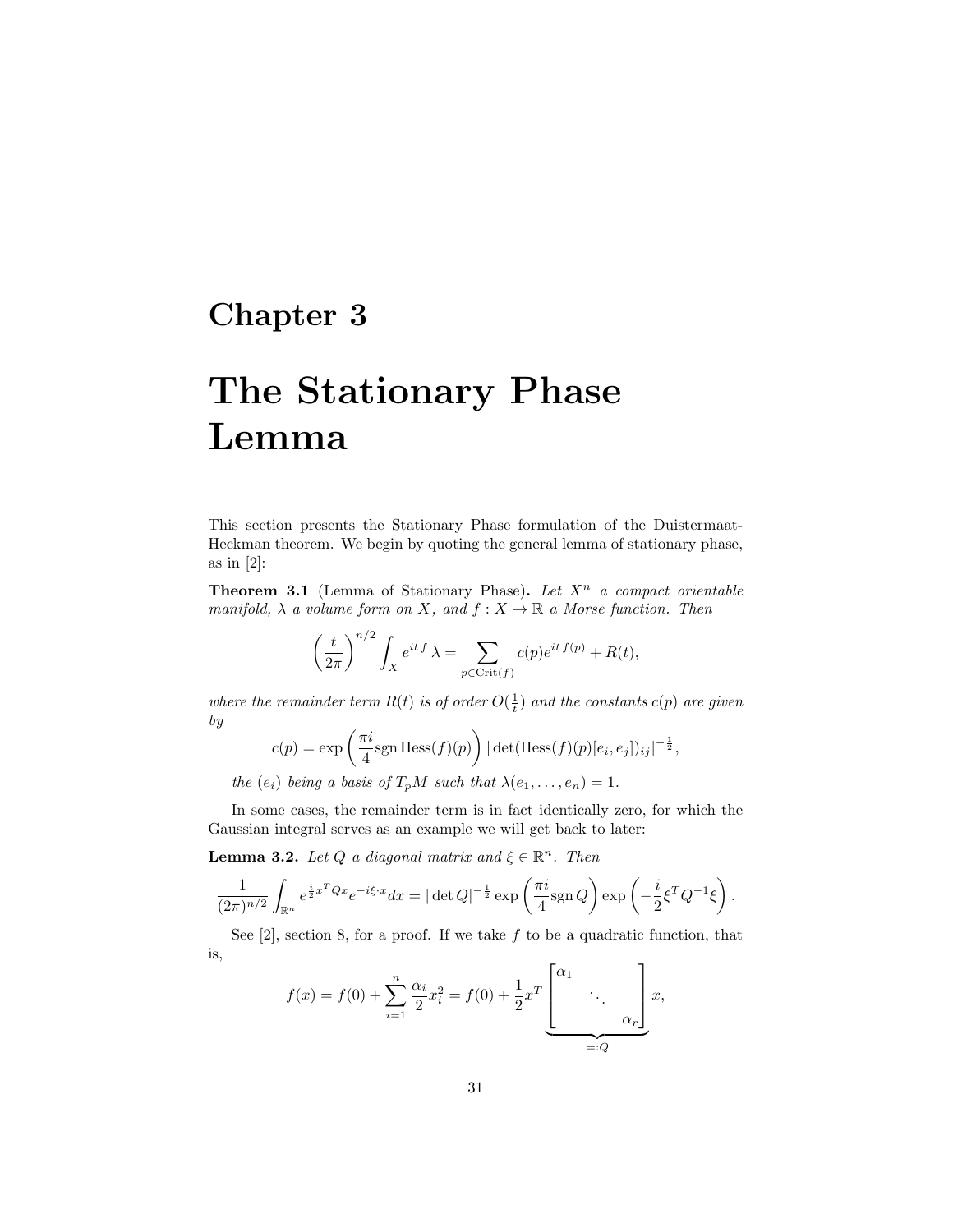and evaluate the Gaussian integral at  $\xi = 0$ , we see that for any t,

$$
\frac{1}{(2\pi)^{n/2}} \int_{\mathbb{R}^n} e^{it (f(x) - f(0))} dx = |t \det Q|^{-\frac{1}{2}} \exp \left( \frac{\pi i}{4} \text{sgn } Q \right),
$$

which is equivalent to

$$
\left(\frac{t}{2\pi}\right)^{\frac{n}{2}} \int_{\mathbb{R}^n} e^{it\,f(x)}\,dx = |\det Q|^{-\frac{1}{2}} \exp\left(\frac{\pi i}{4} \text{sgn}\,Q\right) \exp\left(itf(0)\right).
$$

We have

$$
\nabla f(x) = \begin{pmatrix} \alpha_1 x_1 \\ \vdots \\ \alpha_n x_n \end{pmatrix}, \qquad \text{Hess}(f) = Q,
$$

so that the only critical point of  $f$  is 0. Hence

$$
c(0) = \exp\left(\frac{\pi i}{4} \text{sgn } Q\right) |\det Q|^{-\frac{1}{2}}
$$

as desired. Hence if we set  $X = \mathbb{R}^n$ ,  $\lambda$  the Lebesgue measure and f a quadratic function, there is indeed no error term. Notice though that in this example,  $X$ is not compact.

In this section, we would like to prove that for compact hamiltonian  $\mathbb{T}^n$ spaces and the right Morse function, the error term also vanishes.

**Theorem 3.3** (Duistermaat-Heckman Stationary Phase Lemma). Let  $(M^{2N}, \omega, \mathbb{T}^n, \mu)$ a compact hamiltonian  $\mathbb{T}^n$ -space and  $v \in \mathfrak{t}$  such that  $\xi_v(p) = 0 \iff p$  is a fixed point. Call such v nondegenerate.

Letting  $X = M$ ,  $f = \mu^v = \langle \mu, v \rangle$ , and  $\lambda = \frac{\omega^n}{n!}$  $\frac{\omega^n}{n!}$  in theorem 3.1, the error term vanishes:

$$
\left(\frac{t}{2\pi}\right)^N \int_M e^{it\,\mu^v} \frac{\omega^N}{N!} = \sum_{p \in \text{Crit}(\mu^v)} c(p) e^{it\,\mu^v(p)}.
$$
\n(3.1)

Note that in the case where v is nondegenerate, p is a critical point of  $\mu^v$  if and only if it is a fixed point of the action.

We prove this in a series of steps, following section 33 in [2], or exercises 2.11 to 2.15 in [8]. In the following, we always consider the hamiltonian space  $(M^{2N}, \omega, \mathbb{T}^n, \mu)$  for M compact, and  $v \in \mathfrak{t}$  nondegenerate. Denote the Liouville form by  $\sigma = \frac{\omega^N}{N!}$  $\frac{\omega^{N}}{N!}$ , and let  $\xi = \xi_{v}$  the fundamental vector field associated to v.

**Lemma 3.4.** Let  $\Omega(M) = \bigoplus_{i=1}^{2N} \Omega^i(M)$  be the deRham complex on M and let  $\Omega_{\text{inv}}$  denote the subcomplex of  $\overline{\mathbb{T}}^n$ -invariant forms. Define the operator

$$
\delta_{\xi} = d + \iota_{\xi}.
$$

 $\delta$  maps  $\Omega_{\rm inv}$  into  $\Omega_{\rm inv}$  and satisfies  $\delta_\xi^2 = 0$  on  $\Omega_{\rm inv}$ . Note also that  $\delta_\xi$  carries the the space of even forms into the space of odd forms and vice versa.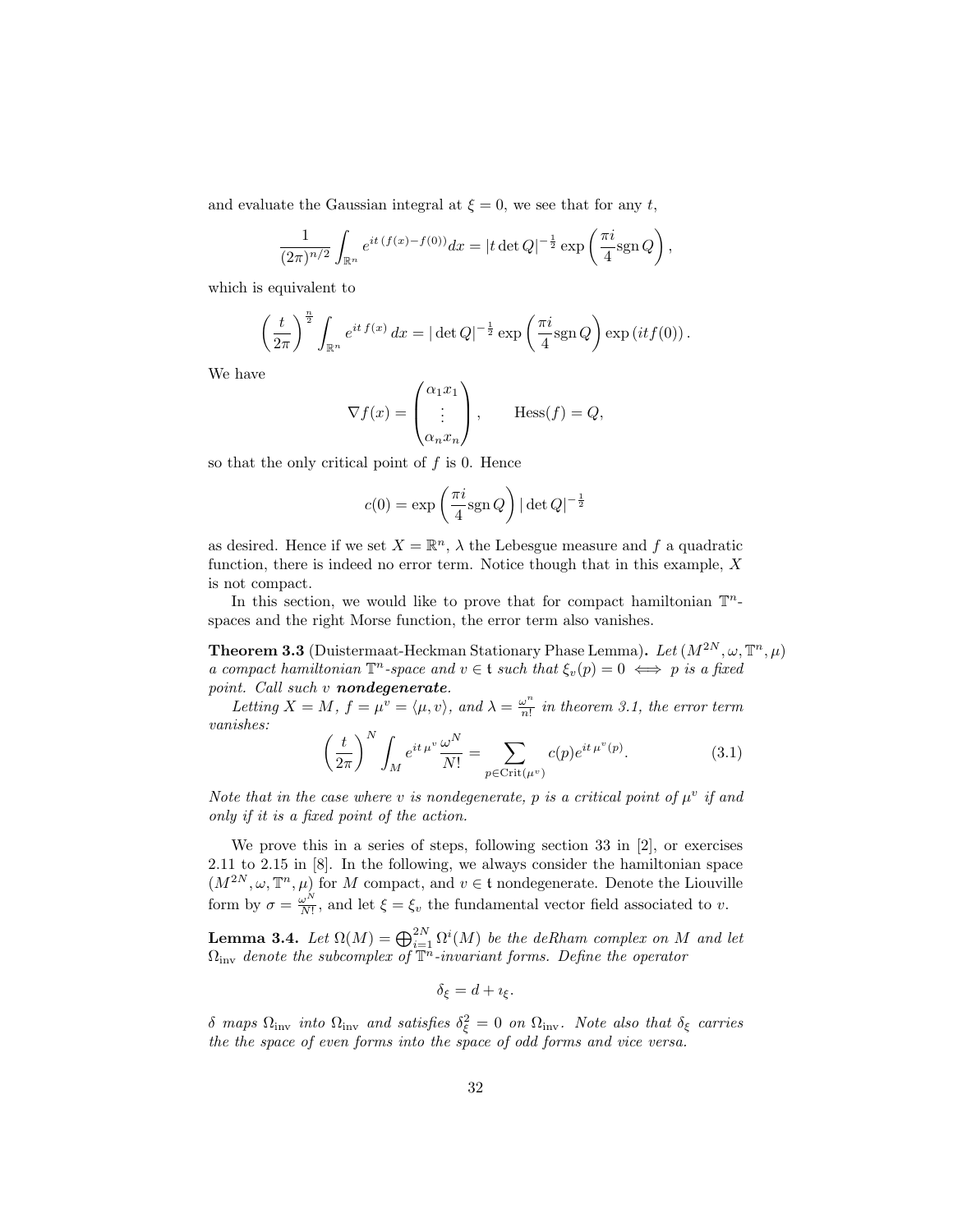*Proof.* We have for  $\omega \in \Omega_{\text{inv}}(M)$  that  $\psi_{\theta}^*(d\omega) = d(\psi_{\theta}^*\omega) = d\omega$ . Furthermore, note that for  $x\in M$ 

$$
D\psi_{\theta}(x)[\xi(x)] = \frac{d}{dt}\bigg|_{t=0} \theta \cdot (\exp(tv) \cdot x) = \frac{d}{dt}\bigg|_{t=0} \exp(tv) \cdot (\theta \cdot x) = \xi(\theta \cdot x).
$$

Consider  $\omega \in \Omega^2_{\text{inv}}(M)$  as the general case only introduces more notational complexity. Then for  $v \in T_xM$ ,

$$
\psi_{\theta}^{*}(\imath_{\xi}\omega)_{x}(v) = \imath_{\xi}\omega_{\theta \cdot x}(D\psi_{\theta}(x)[v])
$$
  
\n
$$
= \omega_{\theta \cdot x}(\xi(\theta \cdot x), D\psi_{\theta}(x)[v])
$$
  
\n
$$
= \omega_{\theta \cdot x}(D\psi_{\theta}(x)[\xi(x)], D\psi_{\theta}(x)[v])
$$
  
\n
$$
= \omega_{x}(\xi(x), v)
$$
  
\n
$$
= \imath_{\xi}\omega_{x}(v).
$$

This proves the first claim. For the second, take  $\omega \in \Omega_{\text{inv}}(M)$  and compute

$$
\delta_{\xi}^{2}\omega = \underbrace{d^{2}\omega}_{=0} + \underbrace{d\iota_{\xi}\omega + \iota_{\xi}d\omega}_{= \mathcal{L}_{\xi}(\omega)} + \underbrace{\iota_{\xi}^{2}\omega}_{=0}
$$

by Cartan's magic formula. By invariance, we have

$$
\mathcal{L}_{\xi}(\omega) = \frac{d}{dt}\Big|_{t=0} \psi_{\exp(tv)}^* \omega
$$

$$
= \frac{d}{dt}\Big|_{t=0} \omega
$$

$$
= 0.
$$

 $\Box$ 

**Lemma 3.5.** Suppose that the set  $M_{fix}$  of points fixed by  $\mathbb{T}^n$  is finite, and let  $M_0 = M \setminus M_{fix}$ . Suppose  $\mu = \mu_0 + \mu_2 + \ldots + \mu_{2m} \in \bigoplus_{i=1}^N \Omega_{inv}^{2i}$  for some  $m < N \in \mathbb{N}$  is  $\delta_{\xi}$ -closed. Then  $\mu_{2m}$  is d-exact on  $M_0$ .

*Proof.* First, equip M with a  $\mathbb{T}^n$ -invariant riemannian metric and define

$$
\alpha = \frac{\langle \xi, \cdot \rangle}{\|\xi\|^2}.
$$

 $\alpha$  is linear and smooth as a composition of smooth functions, so it defines a 1-form on  $M_0$ . It is not well defined on all of M since the denominator is zero at the fixed points; Note that it may not become zero for any other point as we took  $v \in \mathfrak{t}$  to be nondegenerate.

 $\alpha$  is invariant, as for  $x \in M_0$  and  $u \in T_xM_0$ ,

$$
\langle \xi, \cdot \rangle_{\theta \cdot x} (D \psi_{\theta}(x)[u]) = \langle \xi(\theta \cdot x), D \psi_{\theta}(x)[u] \rangle \n= \langle D \psi_{\theta}(x)[\xi(x)], D \psi_{\theta}(x)[u] \rangle \n= \langle \xi(x), u \rangle.
$$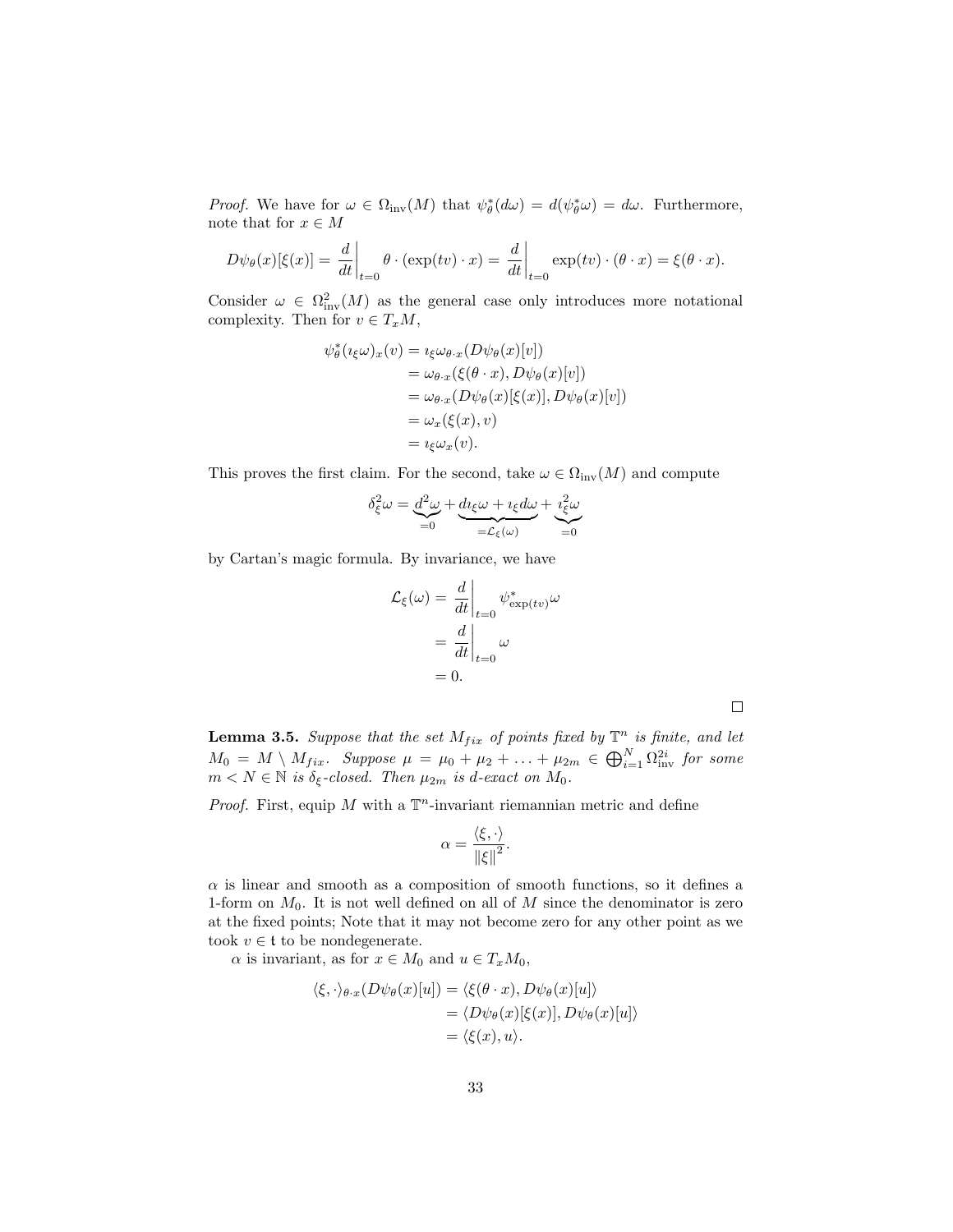Thus  $\alpha$  satisfies the following properties:

$$
\mathcal{L}_{\xi}(\alpha) = 0, \qquad \alpha(\xi) = 1, \tag{3.2}
$$

and also

$$
i_{\xi}(d\alpha)=0.
$$

This can be seen by Cartan's magic formula:

$$
i_{\xi}(d\alpha) = \mathcal{L}_{\xi}(\alpha) - d i_{\xi}\alpha,
$$

where both terms on the right hand side are zero due to (3.2).

Next, define

$$
\nu = \alpha \wedge (1 + d\alpha)^{-1} \wedge \mu,
$$

where we let  $(1 + d\alpha)^{-1}$  be defined as the von Neumann series

$$
(1 + d\alpha)^{-1} = \sum_{i=0}^{2N} (-d\alpha)^i.
$$

We now want to show that

$$
i_{\xi}(d\nu)=i_{\xi}(\mu).
$$

As  $d(1 + d\alpha)^{-1} = 0$ , we obtain

$$
d\nu = d\alpha \wedge (1 + d\alpha)^{-1} \wedge \mu - \alpha \wedge (1 + d\alpha)^{-1} \wedge d\mu.
$$

Using that  $\delta_{\xi}(\mu) = 0$ , we have  $d\mu = -i_{\xi}(\mu)$ , and so

$$
d\nu = d\alpha \wedge (1 + d\alpha)^{-1} \wedge \mu + \alpha \wedge (1 + d\alpha)^{-1} \wedge \iota_{\xi}(\mu).
$$

Applying  $\iota_{\xi}$  to both sides, we obtain, using (3.2):

$$
i_{\xi}(d\nu) = d\alpha \wedge (1 + d\alpha)^{-1} \wedge i_{\xi}(\mu) + \underbrace{i_{\xi}(\alpha)}_{=1} \wedge (1 + d\alpha)^{-1} \wedge i_{\xi}(\mu)
$$
  
= 
$$
(d\alpha \wedge (1 + d\alpha)^{-1} + (1 + d\alpha)^{-1}) \wedge i_{\xi}(\mu)
$$
  
= 
$$
(\sum_{i=0}^{2N} (-1)^{i} ((d\alpha)^{i+1} + (d\alpha)^{i}) i_{\xi}(\mu).
$$

Finally, on  $M_0$ ,  $\iota_{\xi}: \Omega^N(M) \to \Omega^{m-1}(M)$  is injective, which implies that  $\mu_m =$  $d\nu_{m-1}$ .  $\Box$ 

We want to apply this lemma to the form  $\beta = \mu^v - \omega \in \Omega^0 \oplus \Omega^2$ . Indeed,  $\beta$ is  $\delta_{\xi}$ -closed:

$$
\delta_{\xi}(\beta) = d\mu^{v} + \underbrace{i_{\xi}(\mu^{v})}_{=0} + \underbrace{d\omega}_{=0} + i_{\xi}(\omega) = 0
$$

by definition of the moment map. Hence also  $\exp(it\beta)$  is  $\delta_{\xi}$ -closed, and its component of highest degree  $2^N$  is then, up to constant multiple,  $e^{it\mu^v}\sigma$ . Hence by the last lemma, there exists  $\nu_{2N-1} \in \Omega^{2N-1}(M \setminus M_0)$  such that  $d\nu_{2N-1} =$  $e^{\check{i}t\mu^v}\sigma.$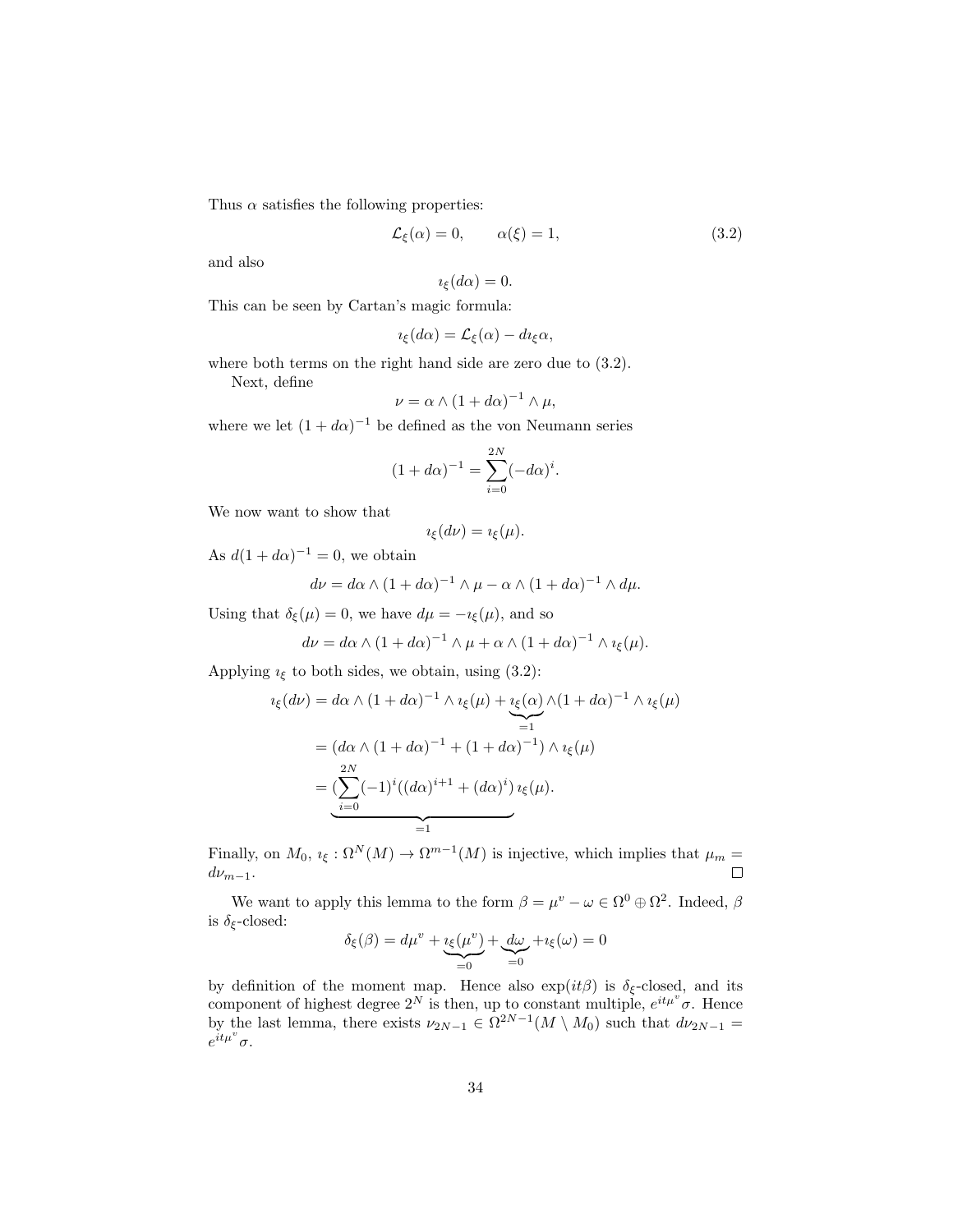**Proposition 3.6.** Let  $B_p$  denote a small open neighbourhood of the critical point p. Then we have by Stokes' Theorem

$$
\int_{M} \exp(it\mu^{v})\sigma = \sum_{p \in \text{Crit}(\mu^{v})} \left( \int_{B_{p}} \exp(it\mu^{v})\sigma - \int_{\partial B_{p}} \nu_{2N-1} \right) \tag{3.3}
$$

*Proof.* As we assume the fixed points to be isolated, we may take the  $B_p$  to be disjoint. Note that  $e^{it\mu^v}$  is exact outside U, where U is the union of the  $B_p$ , so that

$$
\int_M \exp(it\mu^v)\sigma = \int_{M\setminus U} \exp(it\mu^v)\sigma + \sum_{p \in \text{Crit}(\mu^v)} \int_{B_p} \exp(it\mu^v)\sigma.
$$

Now as  $\int_{M\setminus U} \exp(it\mu^v)\sigma = -\sum_{p\in\text{Crit}(\mu^v)} \int_{\partial B_p} \nu_{2N-1}$ , we are done.

 $\Box$ 

We may evaluate the right hand side of 3.3 by using the equivariant Darboux theorem 1.15, which we proved in chapter 1:

**Theorem 3.7** (Equivariant Darboux). Let  $(M^{2N}, \omega, \mathbb{T}^n, \mu)$  a hamiltonian torus space, and p a fixed point of the action. Then there exists a  $\mathbb{T}^n$ -invariant neighbourhood U of p, coordinate functions  $(x_1, \ldots, x_N, y_1, \ldots, y_N)$  centered at p and constants  $\lambda^{(1)}, \ldots, \lambda^{(N)} \in \mathbb{Z}^n$  such that on U

- 1.  $\omega_U = \omega_0 = \sum_{j=1}^N dx_j \wedge dy_j = \frac{i}{2} \sum_{j=1}^N dz_j \wedge \overline{dz_j}$ , where  $z_j = x_j + iy_j$ .
- 2. The action becomes multiplication with weights  $\lambda^{(j)}$ :

$$
(e^{i\theta_1},\ldots,e^{i\theta_n})\cdot(z_1,\ldots z_N)=\left(e^{i\langle\lambda^{(1)},\theta\rangle}z_1,\ldots,e^{i\langle\lambda^{(N)},\theta\rangle}z_N\right).
$$

3. The moment map becomes

$$
\mu_U = \mu(p) + \frac{1}{2} \sum_{j=1}^n \lambda^{(j)} |x^2 + y^2| = \mu(p) + \frac{1}{2} \sum_{j=1}^N \lambda^{(j)} |z_j|^2.
$$

If we evaluate the right hand side of 3.3 in these coordinates, we may use Stokes' theorem again, which yields

$$
\int_{B_p} \exp(it\mu_U^v)\omega_0 - \int_{\partial B_p} \tilde{\nu}_{2N-1} = \int_{\mathbb{R}^{2N}} \exp(it\mu_U^v)\omega_0.
$$

Lemma 3.2 has already established that this integral has no error term in its stationary phase expansion, and so the same holds true for  $\exp(it\mu^v)\sigma$ , concluding the proof of theorem 3.3.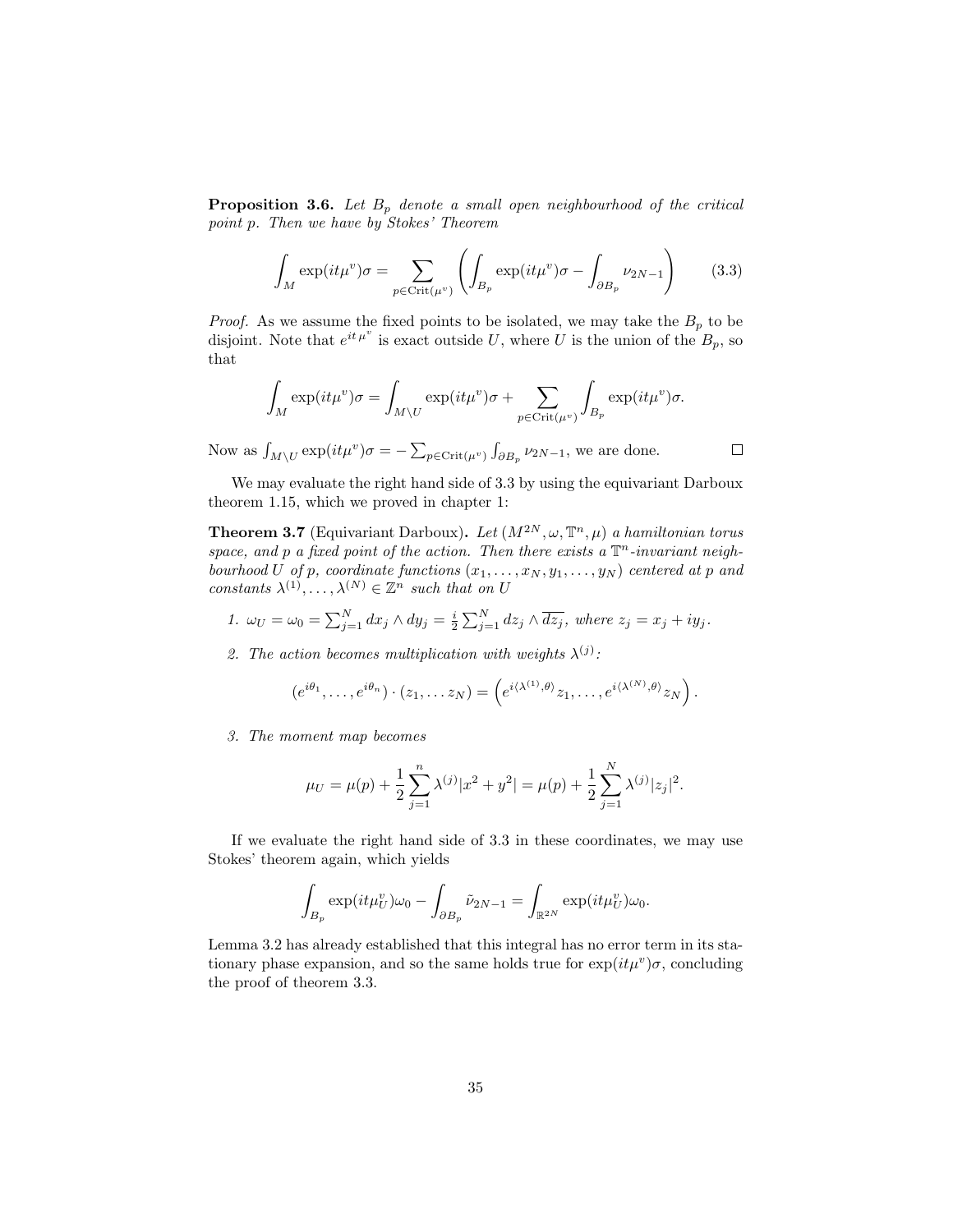It is also simple to compute the constants  $c(p)$  in these coordinates. The Hessian of  $\mu_U^v$  is then

$$
\text{Hess}(\mu_U^v)(p) = \begin{bmatrix} \langle \lambda^{(1)}, v \rangle & & & \\ & \langle \lambda^{(1)}, v \rangle & & \\ & & \ddots & \\ & & & \langle \lambda^{(N)}, v \rangle \\ & & & & \langle \lambda^{(N)}, v \rangle \end{bmatrix},
$$

so its determinant is  $\prod_{j=1}^N \alpha_j(p, v)^2$  for  $\alpha_j(p, v) = \langle \lambda^{(j)}, v \rangle$ . Recall that the  $\lambda^{(i)}$ depend on p, and note that this also shows that  $\mu^v$  is Morse.

Denoting the number of negative eigenvalues of the Hessian by  $l$ , its signature is  $2N - 4l$ . In the formula for the  $c(p)$ , this yields for the first factor

$$
\exp\left(\frac{\pi i}{4}\text{sgn Hess}(f)(p)\right) = i^N(-1)^l.
$$

The second factor becomes

$$
\left(\prod_{j=1}^N |\alpha(p,v)|\right)^{-1} = (-1)^l \left(\prod_{j=1}^N \alpha(p,v)\right)^{-1},
$$

so that the signs cancel and we obtain

$$
c(p) = (i)^N \prod_{j=1}^N (\alpha(p, v))^{-1}.
$$

Inserting this into the expression 3.1 gives our final result:

Theorem 3.8. Under the assumptions of theorem 3.3, we have

$$
\left(\frac{t}{2\pi i}\right)^N\int_M e^{it\,\langle\mu,v\rangle}\frac{\omega^N}{N!}=\sum_p\frac{e^{it\,\langle\mu(p),v\rangle}}{\prod_{j=1}^N\alpha(p,v)},
$$

the sum being over the fixed points of the action.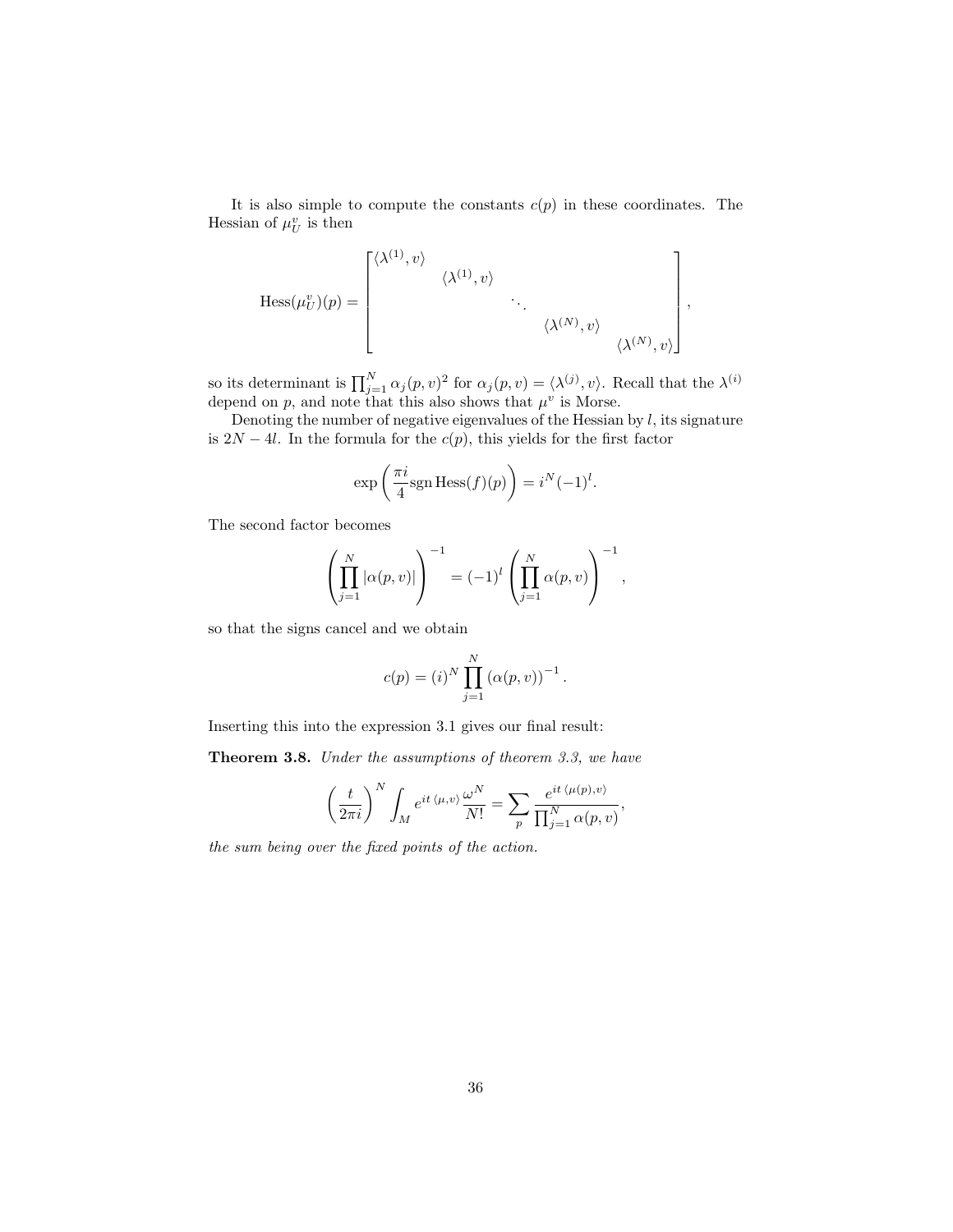# Chapter 4

# The Harish-Chandra-Itzykson-Zuber Integral

### 4.1 Outline

In this section we compute explicitly a certain integral, as an application of the Duistermaat-Heckman theorem. Let  $A, B \in Gl_n(\mathbb{C})$  be hermitian matrices with eigenvalues  $\lambda_1(A) \leq \ldots \leq \lambda_n(A)$  and  $\lambda_1(B) \leq \ldots \leq \lambda_n(B)$ . Consider the integral

$$
\mathcal{Z}(A,B) = \int_{U(n)} e^{t \text{Tr}(A U B U^*)} dU
$$

for  $U(n)$  the unitary group and  $t \in \mathbb{C}^{\times}$ , the integral being with respect to the Haar probability measure of the unitary group. Then the Harish-Chandra-Itzykson-Zuber formula asserts that

Theorem 4.1 (Harish-Chandra-Itzykson-Zuber).

$$
\mathcal{Z}(A,B) = c_n \frac{\det((e^{t\lambda_i(A)\lambda_j(B)})_{1 \le i,j \le n})}{t^{\frac{n^2-n}{2}} \Delta(\lambda(A)\Delta(\lambda(B))},
$$

whenever there are no multiple eigenvalues. In this expression,  $\Delta(\lambda(M))$  denotes the Vandermonde determinant

$$
\Delta(\lambda(M)) := \prod_{1 \leq i < j \leq n} (\lambda_j(M) - \lambda_i(M)),
$$

and  $c_n$  is the constant

$$
c_n := \prod_{i=1}^{n-1} i!
$$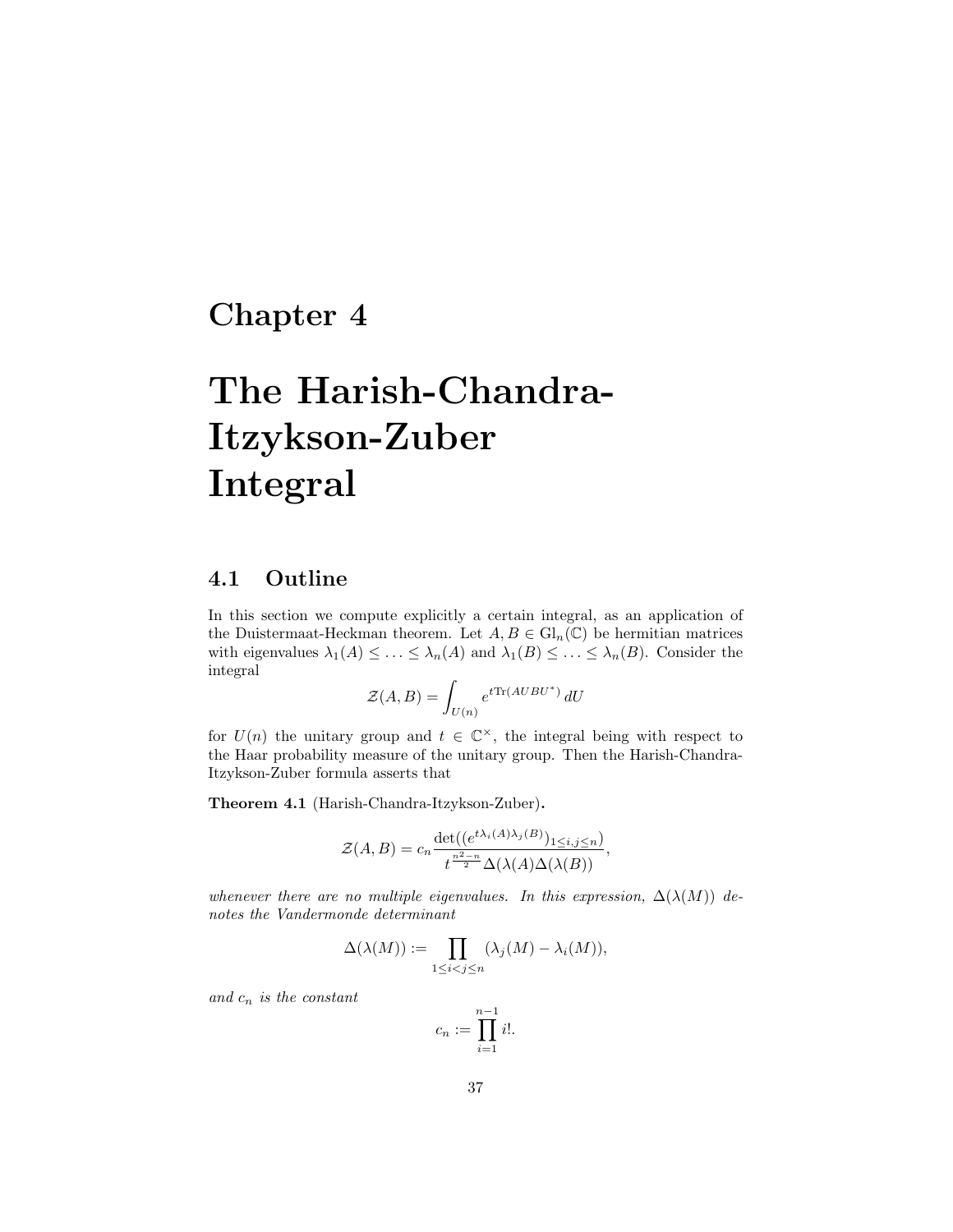We proceed along the lines of section 3 of [11] in proving the theorem.

Proposition 4.2. To prove the Integral Formula, it suffices to show that

$$
\int_{U(n)} e^{t \text{Tr}(AUBU^*)} dU = \frac{C_{A,B}}{t^{\frac{n^2 - n}{2}}} \det \left( (e^{t \lambda_i(A)\lambda_i(B)})_{i,j} \right) \tag{4.1}
$$

for some constant  $C_{A,B}$  which only depends on n, A, and B.

*Proof.* Set  $N := \frac{n^2-n}{2}$  and  $X(t) = (e^{t\lambda_i(A)\lambda_j(B)})_{i,j}$ . We consider the Taylor expansion of  $\det(X(t))$  near zero. If the proposed equality holds, then

$$
\det(X(t)) = \frac{t^N}{C_{A,B}} \int_{U(n)} e^{t \text{Tr}(AUBU^*)} dU,
$$

and thus we obtain for the derivative

$$
\frac{d^j}{dt^j} t^N \int_{U(n)} e^{t \text{Tr}(AUBU^*)} dU
$$
\n
$$
= \sum_{k=0}^j {j \choose k} N(N-1) \cdots (N-k+1) t^{N-k} \int_{U(n)} \text{Tr}(AUBU^*)^{j-k} e^{t \text{Tr}(AUBU^*)} dU.
$$

Evidently, this is only nonzero at  $t = 0$  for  $k = N$ , so that the N-th Taylor coefficient becomes

$$
\frac{1}{C_{A,B}} \frac{1}{N!} {N \choose N} N! \int_{U(n)} 1 dU = \frac{1}{C_{A,B}}.
$$

However, we may also express the determinant by the Leibniz formula

$$
\det(X(t)) = \sum_{\sigma \in S_n} \operatorname{sgn}(\sigma) \prod_{i=1}^n e^{t\lambda_i(A)\lambda_{\sigma(i)}(B)}
$$

and compute the N-th coefficient of its Taylor expansion. For  $\sigma$  fixed, the derivative is

$$
\frac{d^N}{dt^N}|_{t=0} \prod_{i=1}^n e^{t\lambda_i(A)\lambda_{\sigma(i)}(B)} = \sum_{|\alpha|=N} {N \choose \alpha} \prod_{i=1}^n (\lambda_i(A)\lambda_{\sigma(i)}(B))^{\alpha_i}
$$

$$
= \sum_{|\alpha|=N} N! \prod_{i=1}^n \frac{1}{\alpha_i!} (\lambda_i(A)\lambda_{\sigma(i)}(B))^{\alpha_i}
$$

for  $\alpha \in \mathbb{N}^n$  a multiindex. Hence the N-th Taylor coefficient must be

$$
\sum_{\sigma \in S_n} \operatorname{sgn}(\sigma) \sum_{|\alpha|=N} \prod_{i=1}^n \frac{1}{\alpha_i!} (\lambda_i(A)\lambda_{\sigma(i)}(B))^{\alpha_i}.
$$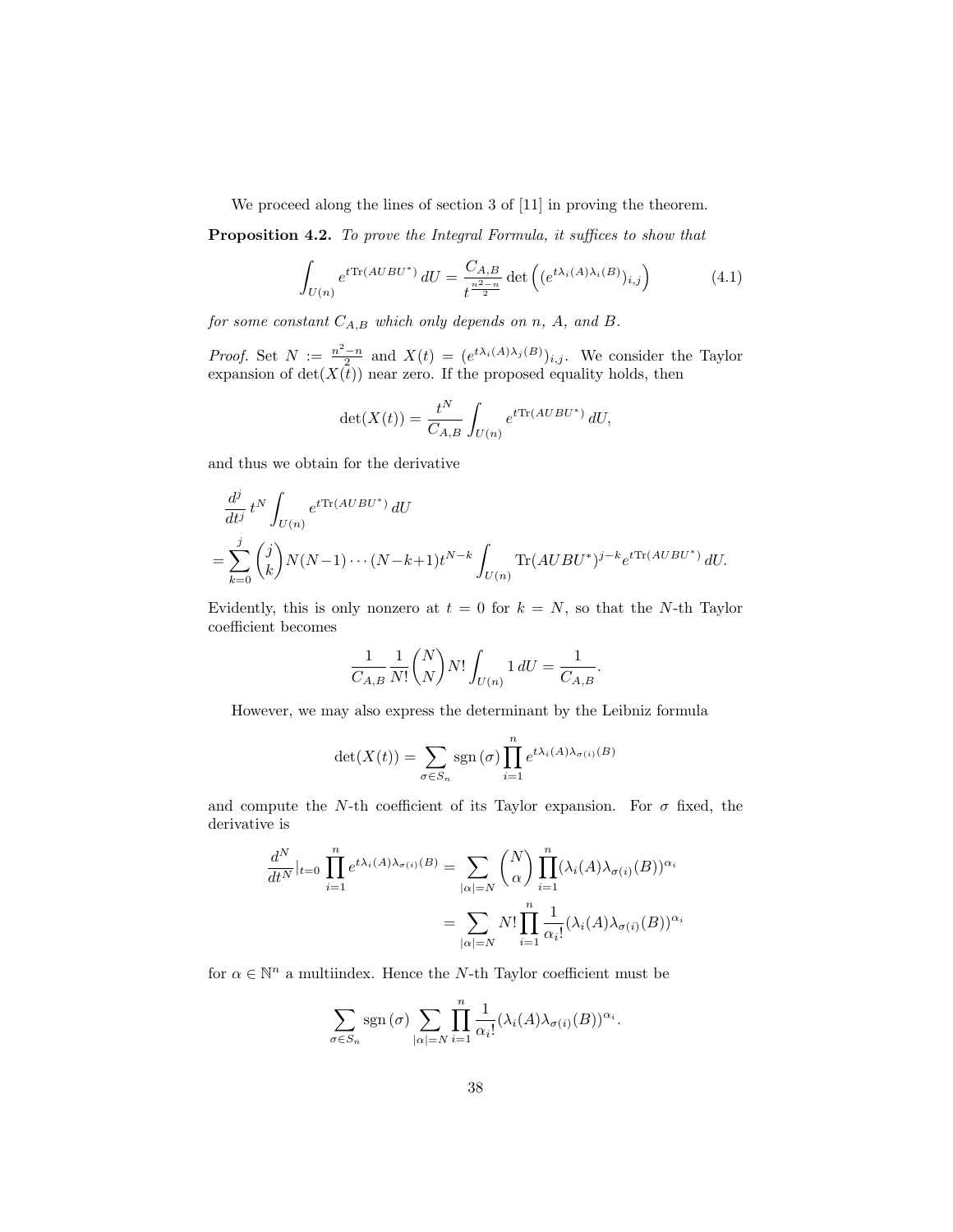Note that for a summand with  $\alpha_k = \alpha_l$  for some indices, this summand will cancel out with the one arising from the permutation exchanging  $\sigma(k)$  and  $\sigma(l)$ ; hence it suffices to consider only multiindices with all components distinct. However, as  $N = \frac{1}{2}(n^2 - n) = 0 + 1 + \ldots + n - 1$ , we conclude that the components of  $\alpha$  are a permutation of  $\{0, 1, 2, \ldots, n-1\}$ , that is,  $\alpha_i = \alpha(i) - 1$  for some  $\alpha \in S_n$ . Hence we may rearrange this sum to give

$$
\sum_{\sigma \in S_n} \operatorname{sgn}(\sigma) \sum_{\alpha \in S_n} \prod_{i=1}^n \frac{1}{(i-1)!} (\lambda_{\alpha^{-1}(i)}(A) \lambda_{\alpha^{-1} \circ \sigma(i)}(B))^{i-1}.
$$

Setting  $\beta = \alpha^{-1} \circ \sigma$  gives that sgn  $(\sigma) = \text{sgn}(\alpha) \text{sgn}(\beta)$ , and noting that we may as well sum over  $\alpha^{-1}$  lets us rewrite this as

$$
\sum_{\alpha,\beta \in S_n} \text{sgn}(\alpha) \text{sgn}(\beta) \prod_{i=1}^n \frac{1}{(i-1)!} (\lambda_{\alpha(i)}(A) \lambda_{\beta(i)}(B))^{i-1}.
$$

As the Vandermonde determinant can also be expressed by the Leibniz formula as

$$
\Delta(\lambda(A)) = \sum_{\sigma \in S_n} \text{sgn}(\sigma) \prod_{i=1}^n \lambda_i(A)^{\sigma(i)-1},
$$

we see that the expression for the  $N$ -th Taylor coefficient is just

$$
\Delta(\lambda(A))\Delta(\lambda(B))\prod_{i=1}^n\frac{1}{(i-1)!}.
$$

Comparing this with our first computation, where we obtained that the Taylor coefficient must be equal to  $\frac{1}{C_{A,B}}$ , we substitute in equation 4.1 the expression for  $C_{A,B}$  we just obtained to see that

$$
\int_{U(n)} e^{t \text{Tr}(AUBU^*)} dU = \frac{(n-1)! \cdots 0!}{\Delta(\lambda(A)) \Delta(\lambda(B)) t^{\frac{n^2-n}{2}}} \det \left( (e^{t \lambda_i(A)\lambda_j(B)})_{i,j} \right),
$$

 $\Box$ 

which is what we want to prove.

It remains to prove that 4.1 holds. As the trace is invariant under conjugation, it suffices to take  $A$  and  $B$  diagonal matrices. In the case where the integral formula is supposed to hold, we may assume that  $A$  and  $B$  have no multiple eigenvalues, so that we can write

$$
A = \text{diag}(a) = \begin{bmatrix} a_1 & & \\ & \ddots & \\ & & a_n \end{bmatrix}, \qquad B = \text{diag}(b) = \begin{bmatrix} b_1 & & \\ & \ddots & \\ & & b_n \end{bmatrix}
$$

for  $a = (a_i)_i, b = (b_i)_i \in \mathbb{R}^n$  both with pairwise distinct components. By analytic continuation, we may take  $t$  to be imaginary. Furthermore, by subtracting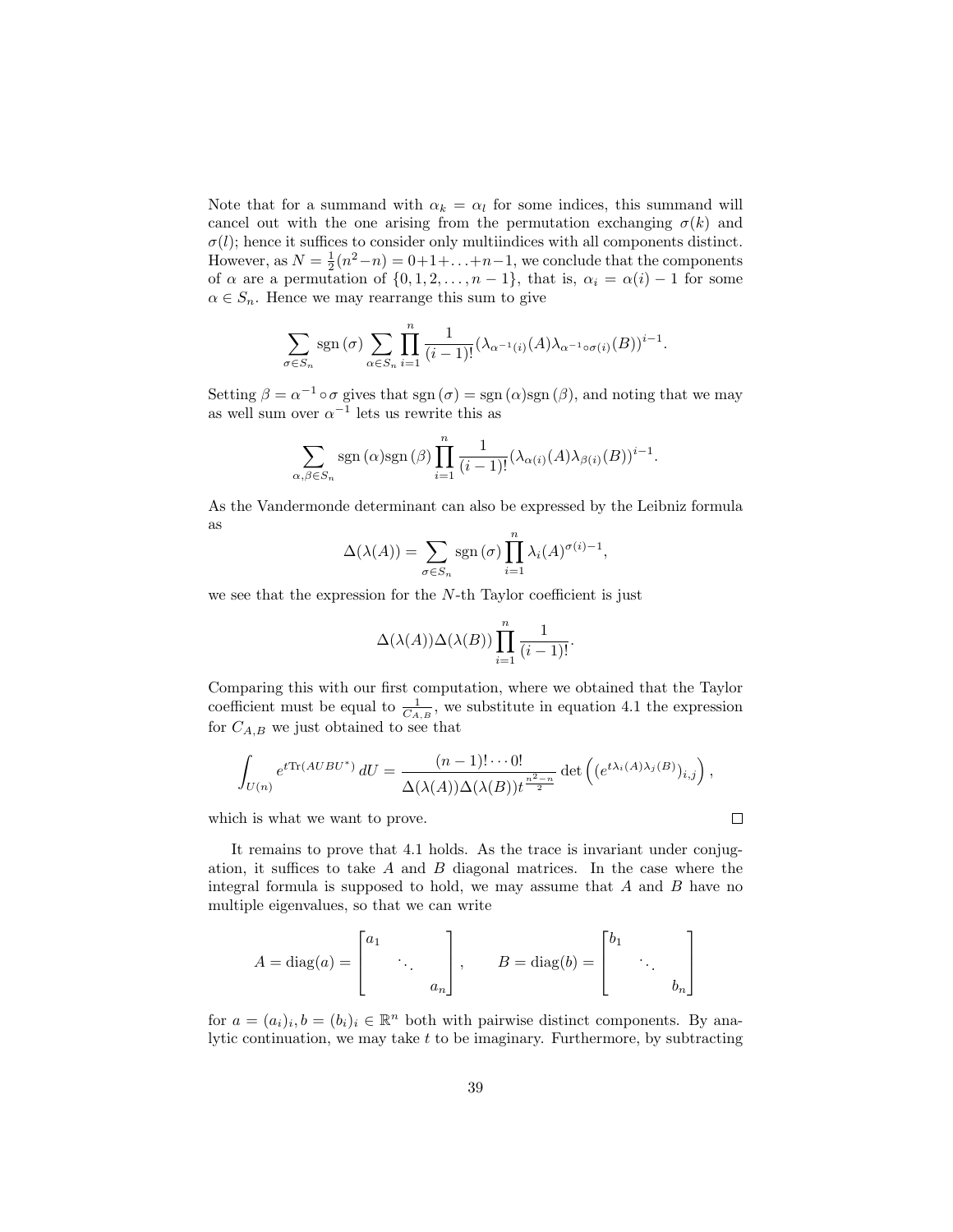a constant from  $A$ , we may take  $A$  to have trace zero, which is a condition we will need later. With these simplifications in place, we must show

$$
\int_{U(n)} e^{it \text{Tr}(AUBU^*)} dU = C_{a,b} \det((e^{ita_j b_k})_{j,k}) t^{-(n^2 - n)/2}.
$$
 (4.2)

Expand the right hand side as

$$
C_{a,b} \sum_{\sigma \in S_n} \text{sgn}(\sigma) e^{ita \cdot \sigma(b)} t^{-(n^2 - n)/2}.
$$

This already bears some resemblance to the formula from the Duistermaat-Heckman theorem in its stationary phase formulation. To see that we can in fact apply it, we will seek to interpret the integral on the left hand side as over a hamiltonian torus space with an action whose fixed points are parameterized by  $S_n$ . We will introduce the notion of coadjoint orbits for this purpose.

### 4.2 Coadjoint Orbits

The goal of this section is to show how for a matrix Lie group  $G$ , the orbits of the coadjoint action on the dual of the Lie algebra can be endowed with a symplectic structure. We will focus on matrix Lie groups as this will make the proofs easier, and is the primary case we will be concerned with in the proof of the Harish-Chandra-Itzykson-Zuber integral formula. This section follows [12], section 8.3.3.

#### 4.2.1 Adjoint and Coadjoint Representations

We start by recalling the basic definitions. Let us consider a Lie group  $G$  with Lie algebra  $\mathfrak g$ . Conjugation defines a diffeomorphism on  $G$ :

$$
\Psi_g: G \longrightarrow G,
$$
  

$$
h \longmapsto hgh^{-1}.
$$

Hence  $g \mapsto \Psi_g$  defines a smooth action on G.

We define the **adjoint** at an element  $g \in G$  to be the derivative of  $\Psi_g$  at the identity, which is a linear isomorphism since  $\Psi_g$  is a diffeomorphism:

$$
\mathrm{Ad}_g = D\Psi_g(e) : \mathfrak{g} \to \mathfrak{g},
$$

and call

$$
\operatorname{Ad}: G \longmapsto \operatorname{Gl}(\mathfrak{g})
$$

$$
g \longmapsto \operatorname{Ad}_g
$$

the adjoint representation.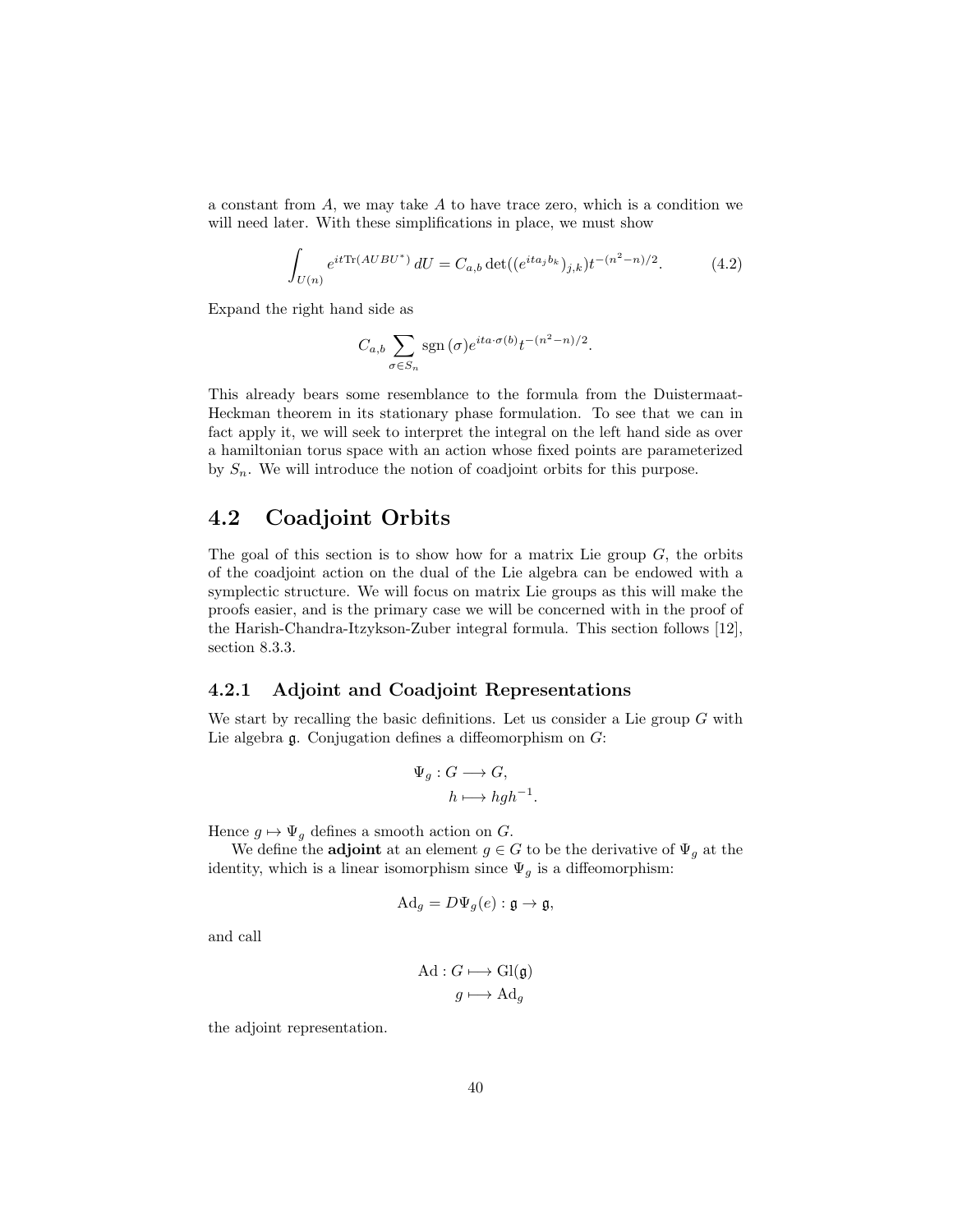We use this to define the coadjoint representation

$$
\mathrm{Ad}^* : G \longrightarrow \mathrm{Gl}(\mathfrak{g}^*)
$$

$$
g \longmapsto \mathrm{Ad}^*_g
$$

as follows. For  $\phi \in \mathfrak{g}^*$ , we let  $\mathrm{Ad}^*_g(\phi)$  the element which acts on  $v \in \mathfrak{g}$  by

$$
\langle \mathrm{Ad}^*_g(\phi), v \rangle = \langle \phi, \mathrm{Ad}_{g^{-1}}(v) \rangle.
$$

We will use the notation common for group actions: Letting  $g \in G$ ,  $v \in \mathfrak{g}$  and  $\phi \in \mathfrak{g}^*,$  write

$$
g \cdot v = \mathrm{Ad}_g(v),
$$
  

$$
g \cdot \phi = \mathrm{Ad}_g^*(\phi).
$$

Of course, we should check these are indeed group actions. In doing so, we will see why taking the inverse of  $g$  in the definition above is necessary to obtain a left group action:

**Proposition 4.3.** For  $g, h \in G$ , we have  $\text{Ad}_g \circ \text{Ad}_h = \text{Ad}_{gh}$ , as well as  $\text{Ad}_g^* \circ$  $\mathrm{Ad}^*_h = \mathrm{Ad}^*_{gh}.$ 

Proof. The first statement is a simple application of the chain rule:

$$
Ad_g \circ Ad_h = D\Psi_g(e) \circ D\Psi_h(e) = D\Psi_g\Psi_h(e) = D\Psi_{gh}(e) = Ad_{gh}.
$$

For the second, take  $\phi \in \mathfrak{g}^*$  and  $v \in \mathfrak{g}$  and compute

$$
\langle \mathrm{Ad}_{g}^{*} \circ \mathrm{Ad}_{h}^{*}(\phi), v \rangle = \langle \phi, \mathrm{Ad}_{h^{-1}} \circ \mathrm{Ad}_{g^{-1}}(v) \rangle
$$
  

$$
= \langle \phi, \mathrm{Ad}_{(gh)^{-1}}(v) \rangle
$$
  

$$
= \langle \mathrm{Ad}_{gh}^{*}(\phi), v \rangle.
$$

 $\Box$ 

We can take this one step further by taking the derivative of Ad:

$$
ad := DAd(e) : \mathfrak{g} \to \mathfrak{gl}(\mathfrak{g}),
$$

where  $\mathfrak{gl}(\mathfrak{g})$  are all linear maps  $\mathfrak{g} \to \mathfrak{g}$ . The map ad satisfies for  $v, w \in \mathfrak{g}$ 

$$
ad_v(w) = [v, w].
$$

See for example [3], proposition 10.23. Define the coadjoint version similarly by

$$
\langle \mathrm{ad}^*_v(\phi),w\rangle:=\langle \phi,\mathrm{ad}_w(v)\rangle=\langle \phi,[w,v]\rangle.
$$

We now lay the foundations which will help us prove that the symplectic structure constructed in the nexts section is well-defined. Same as with a Lie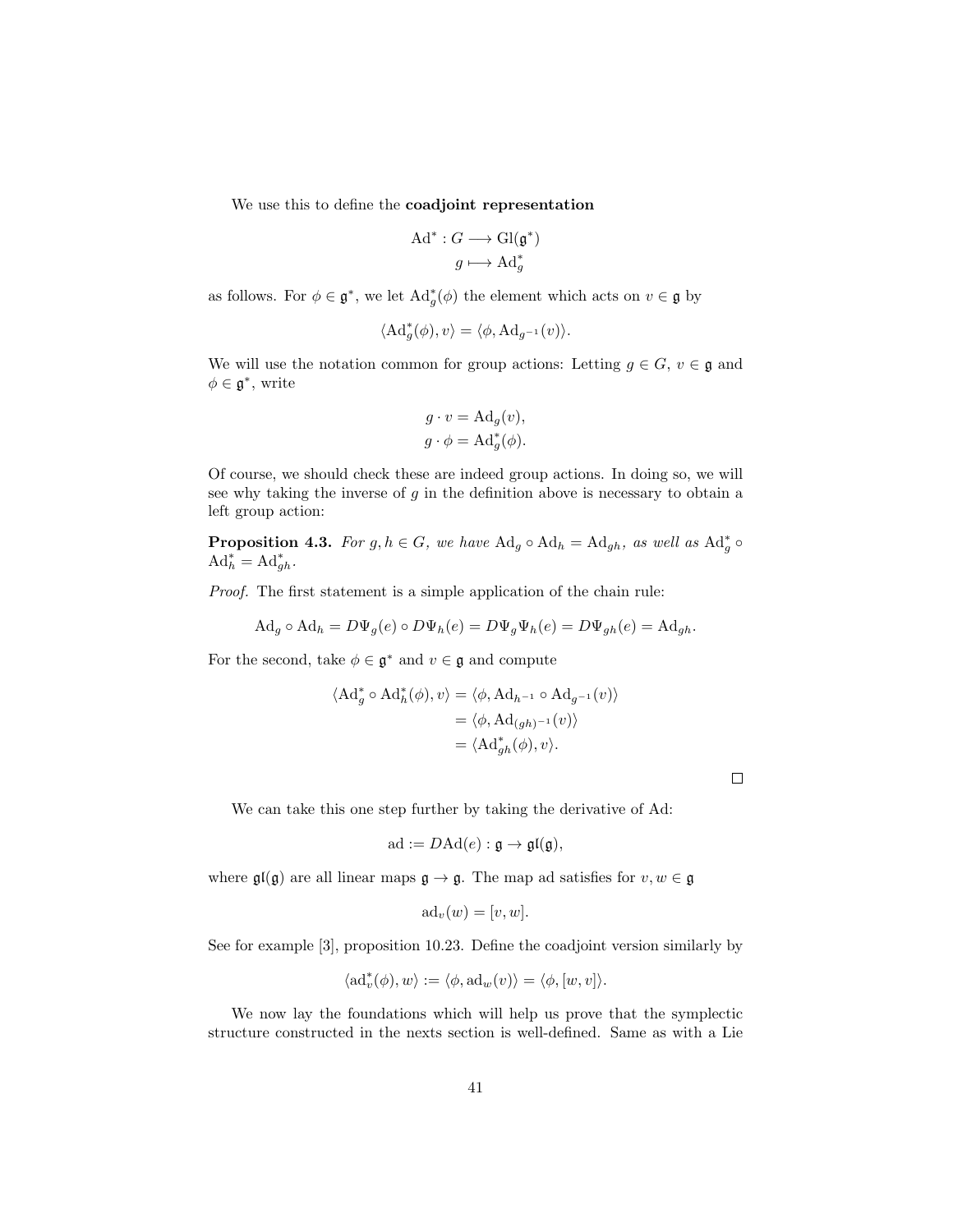group acting on any manifold, we obtain fundamental vector fields associated to  $v \in \mathfrak{g}$  for each of the representations, defined by

$$
\xi_v \in \mathfrak{X}(\mathfrak{g}) \text{ by } \xi_v(u) = \left. \frac{d}{dt} \right|_{t=0} \text{Ad}_{\exp(tv)}(u),
$$
  

$$
\xi_v^* \in \mathfrak{X}(\mathfrak{g}^*) \text{ by } \xi_v^*(\phi) = \left. \frac{d}{dt} \right|_{t=0} \text{Ad}_{\exp(tv)}^*(\phi).
$$

We will also need the following lemma from problem M.5 in [3].

**Lemma 4.4.** For any action, the map  $v \mapsto \xi_v$  is a Lie algebra homomorphism, that is, it respects the Lie bracket.

*Proof.* For any action  $\mu$ , denote by  $\mu^p$  the map  $\mu^p(g) = g \cdot p$ . Then we may rewrite the fundamental vector field as

$$
\xi_v(p) = \frac{d}{dt}\bigg|_{t=0} \mu^p(\exp(tv)) = D\mu^p(e)[v].
$$

Hence we have

$$
[\xi_v, \xi_w](p) = [D\mu^p(e)[v], D\mu^p(e)[w]]
$$
  
=  $D\mu^p(e)[[v, w](e)]$   
=  $\xi_{[v, w]}(p)$ .

 $\Box$ 

In the case where G is a matrix Lie group, we have for  $v\in G,$   $w\in \mathfrak{g}$  that

$$
Ad_v(w) = v w v^{-1}.
$$

This gives that  $\text{Ad}_g : \mathfrak{g} \to \mathfrak{g}$  is an algebra homomorphism:

$$
Ad_g([v, w]) = g(vw - wv)g^{-1} = gvg^{-1}gwg^{-1} - gwg^{-1}gvg^{-1} = [Ad_g(v), Ad_g(w)].
$$

Implicitly identifying  $T_v\mathfrak{g} \cong \mathfrak{g}$ , this also simplifies the expressions we obtain for the fundamental vector fields, in that

 $\sim$ 

$$
\xi_v(w) = \frac{d}{dt}\Big|_{t=0} \text{Ad}_{\exp(tv)}(w) = \frac{d}{dt}\Big|_{t=0} \exp(tv)w \exp(-tv) = vw - wv = [v, w].
$$

Similarly for  $\xi_v^*$ :

$$
\langle \xi_v^*(\phi), w \rangle = \langle \frac{d}{dt} \Big|_{t=0} \operatorname{Ad}^*_{\exp(tv)}(\phi), w \rangle
$$
  
\n
$$
= \langle \phi, \frac{d}{dt} \Big|_{t=0} \operatorname{Ad}_{\exp(-tv)}(w) \rangle
$$
  
\n
$$
= \langle \phi, [-v, w] \rangle
$$
  
\n
$$
= \langle \phi, [w, v] \rangle
$$
  
\n
$$
= \langle \mathrm{ad}_v^*, w \rangle.
$$

Let us quickly summarize these results: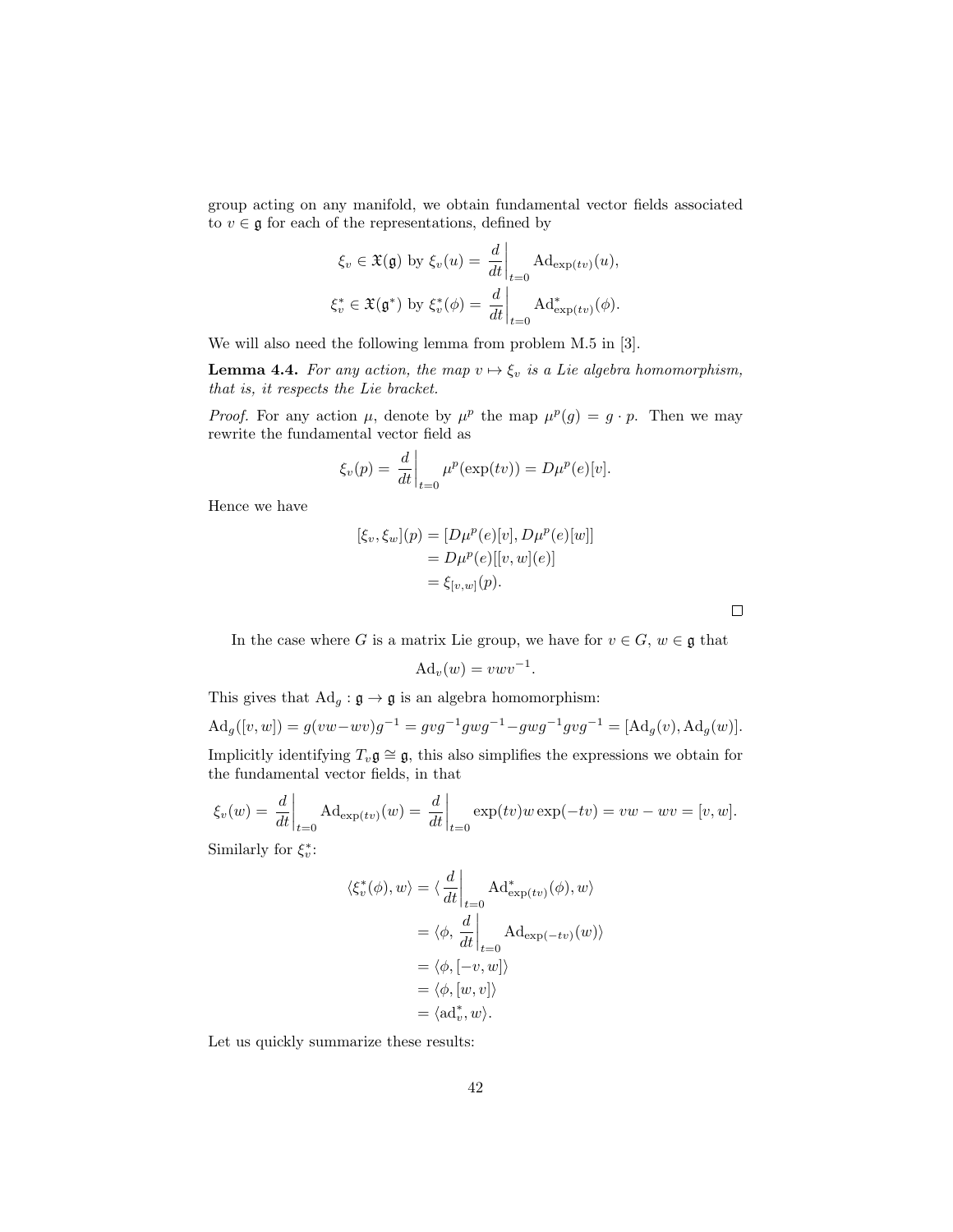**Proposition 4.5.** Let G a matrix Lie group,  $v, w \in \mathfrak{g}$ , and  $\phi \in \mathfrak{g}^*$ . Then we have

 $\xi_v(w) = \mathrm{ad}_v(w) = [v, w],$  $\langle v^*(\phi), w \rangle = \langle \mathrm{ad}_v^*(\phi), w \rangle = \langle \phi, [w, v] \rangle.$ 

Let us also give a proposition relating the two vector fields:

**Lemma 4.6.** Let G a matrix Lie group,  $g \in G$ ,  $v \in \mathfrak{g}$ ,  $\phi \in \mathfrak{g}^*$ . Then we have

$$
\xi_{\mathrm{Ad}_g(v)}^*(g \cdot \phi) = \mathrm{Ad}_g^*(\xi_v^*(\phi)).
$$

*Proof.* Take another element  $w \in \mathfrak{g}$  and compute

$$
\langle \mathrm{Ad}_{g}^{*}(\xi_{v}^{*}(\phi)), w \rangle = \langle \xi_{v}^{*}(\phi), \mathrm{Ad}_{g^{-1}}(w) \rangle
$$
  
\n
$$
= \langle \phi, [\mathrm{Ad}_{g^{-1}}(w), v] \rangle
$$
  
\n
$$
= \langle \phi, \mathrm{Ad}_{g^{-1}}[w, \mathrm{Ad}_{g}(V)] \rangle
$$
  
\n
$$
= \langle \mathrm{Ad}_{g}^{*}(\phi), [w, \mathrm{Ad}_{g}(v)] \rangle
$$
  
\n
$$
= \langle \mathrm{Ad}_{g}^{*}(\phi), \mathrm{ad}_{\mathrm{Ad}_{g}(v)}(w) \rangle
$$
  
\n
$$
= \langle \mathrm{ad}_{\mathrm{Ad}_{g}(v)}^{*}(\mathrm{Ad}_{g}^{*}(\phi)), w \rangle
$$
  
\n
$$
= \langle \xi_{\mathrm{Ad}_{g}(v)}^{*}(g \cdot \phi), w \rangle.
$$

 $\Box$ 

#### 4.2.2 Symplectic Structure on Coadjoint Orbits

Here we define a symplectic form on the coadjoint orbit

$$
\mathcal{O}_{\phi} = \{ \mathrm{Ad}_{g}^{*}(\phi) \mid g \in G \}
$$

for  $\phi \in \mathfrak{g}^*$ .

**Proposition 4.7.** Let  $\phi \in \mathfrak{g}^*$  and consider  $\mathfrak{g}_{\phi} \subset \mathfrak{g}$ , the Lie algebra of the stabilizer of  $\phi$  in G, that is, of

$$
Stab_G(\phi) = \{ g \in G \mid \mathrm{Ad}_g^*(\phi) = \phi \}.
$$

We claim that

$$
\mathfrak{g}_{\phi} = \{ v \in \mathfrak{g} \mid \langle \phi, [w, v] \rangle = 0, \text{ for all } w \in \mathfrak{g} \}.
$$

Moreover,  $v \in \mathfrak{g}_{\phi}$  if and only if  $\xi_v^*(\phi) = 0$ .

*Proof.* Let us denote the set in question by X. Note that  $\langle \phi, [w, v] \rangle = \langle \mathrm{ad}_v^*(\phi), w \rangle =$  $\langle \xi_v^*(\phi), w \rangle$ , so  $v \in X \iff \xi_v^*(\phi) = 0$ .

As the exponential map associated to  $\text{Stab}_G(\phi)$  and  $\mathfrak{g}_{\phi}$  is just the restriction of the exponential map  $\mathfrak{g} \to G$ , we have that if  $v \in \mathfrak{g}_{\phi}$ , then  $\exp(tv) \in \text{Stab}_G(\phi)$ for all t. Hence  $\mathrm{Ad}^*_{\exp(tv)}(\phi) = \phi$ , so that  $\xi_v^*(\phi) = 0$  and thus  $v \in X$ .

If  $v \in X$ , it suffices to show that  $\exp(tv) \in \text{Stab}_G(\phi)$  for all t in a neighbourhood of 0 to conclude that  $v = \frac{d}{dt}\big|_{t=0} \exp(tv) \in \mathfrak{g}_{\phi}$ . This is however clear from  $\xi_v^*(\phi) = 0.$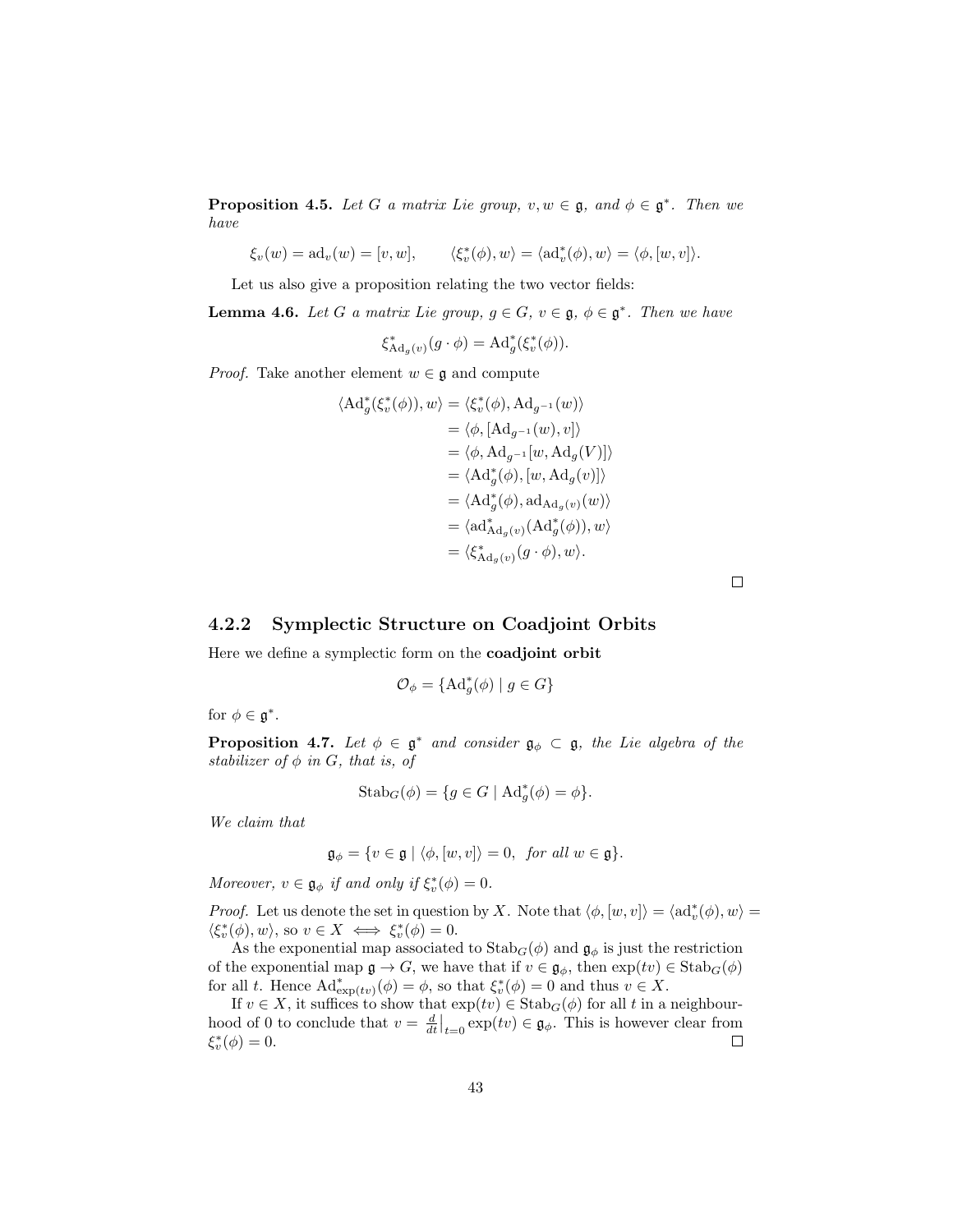We can now begin the construction of the symplectic form.

**Lemma 4.8.** For  $\phi \in \mathfrak{g}^*$ , define an alternating form on  $\mathfrak{g}$  by setting for  $v, w \in \mathfrak{g}$ 

$$
\tilde{\omega}_{\phi}(v, w) = \langle \phi, [v, w] \rangle.
$$

 $\tilde{\omega}_{\phi}$  vanishes precisely on  $\mathfrak{g}_{\phi}$ .

*Proof.*  $\tilde{\omega}_{\phi}$  is evidently alternating and bilinear due to bilinearity and antisymmetry of the Lie bracket. If  $v \in \mathfrak{g}_{\phi}$ , then by the previous proposition, we have that  $\langle \phi, [v, w] \rangle = \tilde{\omega}_{\phi}(v, w) = 0$  for all  $w \in \mathfrak{g}$ , and vice versa.  $\Box$ 

To define a symplectic form on  $\mathcal{O}_{\phi}$ , we give a description of its tangent space. **Lemma 4.9.** We can identify the tangent space  $T_{\phi}O_{\phi}$  with the quotient  $\mathfrak{g}/\mathfrak{g}_{\phi}$ . Proof. The map

$$
\mathfrak{g} \longrightarrow T_{\phi}\mathcal{O}_{\phi}
$$
  

$$
v \longmapsto \xi_v^*(\phi)
$$

is linear in v:

$$
\xi_{v+w}^*(\phi) = \frac{d}{dt}\Big|_{t=0} \operatorname{Ad}^*_{\exp(tv)\exp(tw)}(\phi)
$$
  
= 
$$
\frac{d}{dt}\Big|_{t=0} \operatorname{Ad}^*_{\exp(tv)\exp(0)}(\phi) + \frac{d}{ds}\Big|_{s=0} \operatorname{Ad}^*_{\exp(0)\exp(sw)}(\phi)
$$
  
= 
$$
\xi_v^*(\phi) + \xi_w^*(\phi).
$$

It is furthermore surjective and has kernel  $\mathfrak{g}_{\phi}$  by proposition 4.7, whence the claim follows.  $\Box$ 

**Theorem 4.10.**  $\tilde{\omega}_{\phi}$  induces a nondegenerate two-form on the tangent bundle to the coadjoint orbit  $\mathcal{O}_{\phi}$  passing through  $\phi$ . Moreover, the induced form is closed on the tangent bundle to  $\mathcal{O}_{\phi}$  through  $\phi$ , making it a symplectic form.

*Proof.* Every element of  $T_{\phi}(\mathcal{O}_{\phi})$  can be written as  $\xi_v^*(\phi)$  for some  $v \in \mathfrak{g}$ . Set

$$
\omega_{\phi}(\xi^*_{v}(\phi), \xi^*_{w}(\phi)) := -\tilde{\omega}_{\phi}(v, w).
$$

This is well-defined, since if  $\xi_v^*(\phi) = \xi_w^*(\phi)$ , then  $0 = \xi_{v-w}^*(\phi)$ , so that  $v-w \in \mathfrak{g}_{\phi}$ . Hence  $\tilde{\omega}_{\phi}(v, \cdot) = \tilde{\omega}_{\phi}(w, \cdot).$ 

If  $\omega_{\phi}(\xi_v^*(\phi),\cdot) = -\tilde{\omega}_{\phi}(v,\cdot) = 0$ , then  $v \in \mathfrak{g}_{\phi}$  by the last lemma, so that  $\xi_v^*(\phi) = 0_{T_{\phi}\mathcal{O}_{\phi}},$  implying nondegeneracy.

Lastly, we show  $\omega$  is closed. Take  $u, v, w \in \mathfrak{g}$  to compute

$$
d\omega(\xi_u^*, \xi_v^*, \xi_w^*) = -\omega([\xi_u^*, \xi_v^*], \xi_w^*) + \omega([\xi_u^*, \xi_w^*], \xi_v^*) - \omega([\xi_v^*, \xi_w^*], \xi_u^*) + \xi_u^* \omega(\xi_v^*, \xi_w^*) - \xi_v^* \omega(\xi_u^*, \xi_w^*) + \xi_w^* \omega(\xi_u^*, \xi_v^*) \stackrel{(i)}{=} + \langle \cdot, [[u, v], w] \rangle - \langle \cdot, [[u, w], v] \rangle + \langle \cdot, [[v, w], u] \rangle - \xi_u^* \langle \cdot, [v, w] \rangle + \xi_v^* \langle \cdot, [u, w] \rangle - \xi_w^* \langle \cdot, [u, v] \rangle \stackrel{(2)}{=} -\xi_u^* \langle \cdot, [v, w] \rangle + \xi_v^* \langle \cdot, [u, w] \rangle - \xi_w^* \langle \cdot, [u, v] \rangle.
$$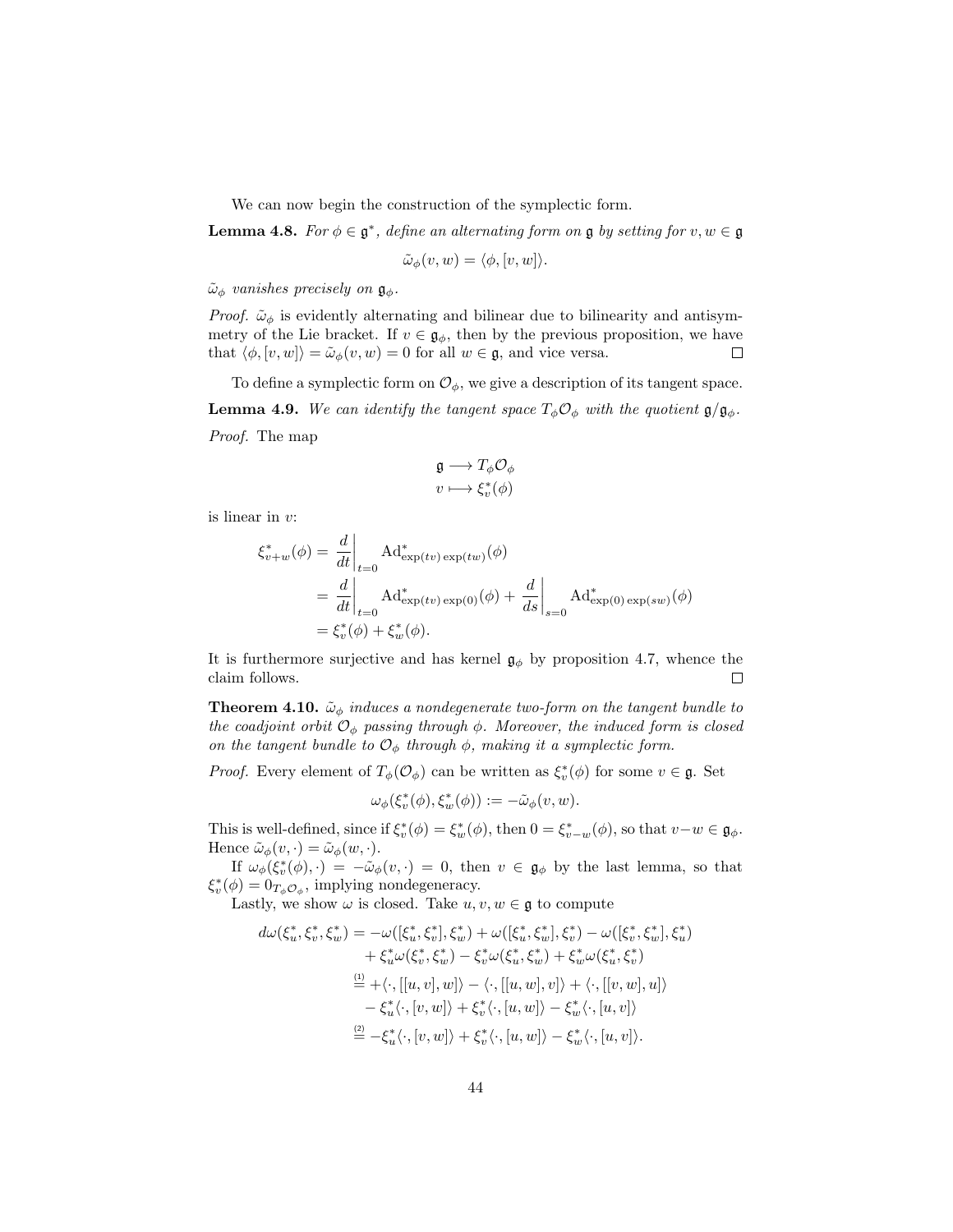(1) used that  $v \mapsto \xi_v$  is a Lie algebra homomorphism and (2) used antisymmetry together with the Jacobi identity. To see that the last line equals 0, note that

$$
\xi_u^*(\langle \cdot, [v, w] \rangle)(\phi) = \left. \frac{d}{dt} \right|_{t=0} \langle \mathrm{Ad}^*_{\exp(tu)}(\phi), [v, w] \rangle = \left. \frac{d}{dt} \right|_{t=0} \langle \phi, \mathrm{Ad}_{\exp(-tu)}([v, w]) \rangle.
$$

The last expression is equal to  $\langle \phi, -\xi_u([v, w]) \rangle = \langle \phi, [[v, w], u] \rangle$  by proposition 4.5. Hence we may rewrite the last line as

$$
\langle \cdot, [[v, w], u] \rangle + \langle \cdot, [[w, u], v] \rangle + \langle \cdot, [[u, v], w] \rangle = 0
$$

by the Jacobi identity.

The symplectic form defined in theorem 4.10 is called the Kostant-Kirillov-**Souriau** form. This makes any coadjoint orbit  $\mathcal{O}_{\phi}$  into a symplectic manifold, and hence in particular of even dimension.

**Theorem 4.11.** For any  $\phi \in \mathfrak{g}^*$  and  $\mathcal{O}_{\phi} \subset \mathfrak{g}^*$  the coadjoint orbit through  $\phi$ , the inclusion map

$$
i:\mathcal{O}_{\phi}\hookrightarrow \mathfrak{g}^*
$$

is a moment map for the coadjoint action. Hence  $(\mathcal{O}_{\phi}, \omega_K, G, i)$  is a hamiltonian G-space.

*Proof.* We have  $i^v(\phi) = \langle i(\phi), v \rangle = \langle \phi, v \rangle$ , and

$$
(di^v)_{\phi}(\xi_w^*(\phi)) = \xi_w^*(\phi)(i^v)
$$
  
=  $\frac{d}{dt}\Big|_{t=0} i^v(\mathrm{Ad}^*_{\exp(tw)}(\phi))$   
=  $\frac{d}{dt}\Big|_{t=0} \langle \mathrm{Ad}^*_{\exp(tw)}(\phi), v \rangle$   
=  $\langle \xi_w^*(\phi), v \rangle$   
=  $\langle \mathrm{ad}_w^*(\phi), v \rangle$   
=  $\langle \phi, [v, w] \rangle$   
=  $-(\omega_K)_{\phi}(\xi_v^*(\phi), \xi_w^*(\phi))$   
=  $-(\iota_{\xi_v^*}\omega_K)_{\phi}(\xi_w^*(\phi)).$ 

Lastly, we also have

$$
\langle i(\mathrm{Ad}^*_g(\phi)), w \rangle = \langle \mathrm{Ad}^*_g(\phi), w \rangle = \langle \phi, \mathrm{Ad}_{g^{-1}}(w) \rangle = \langle i(\phi), \mathrm{Ad}_{g^{-1}}(w) \rangle = \langle \mathrm{Ad}^*_g(i(\phi)), w \rangle,
$$
proving equivalence.

## 4.3 Finding the Proper Hamiltonian Space

We want to take for our symplectic manifold a coadjoint orbit, so let us make sense of the adjoint and coadjoint representations in this case. Here we follow again [11], section 3.

 $\Box$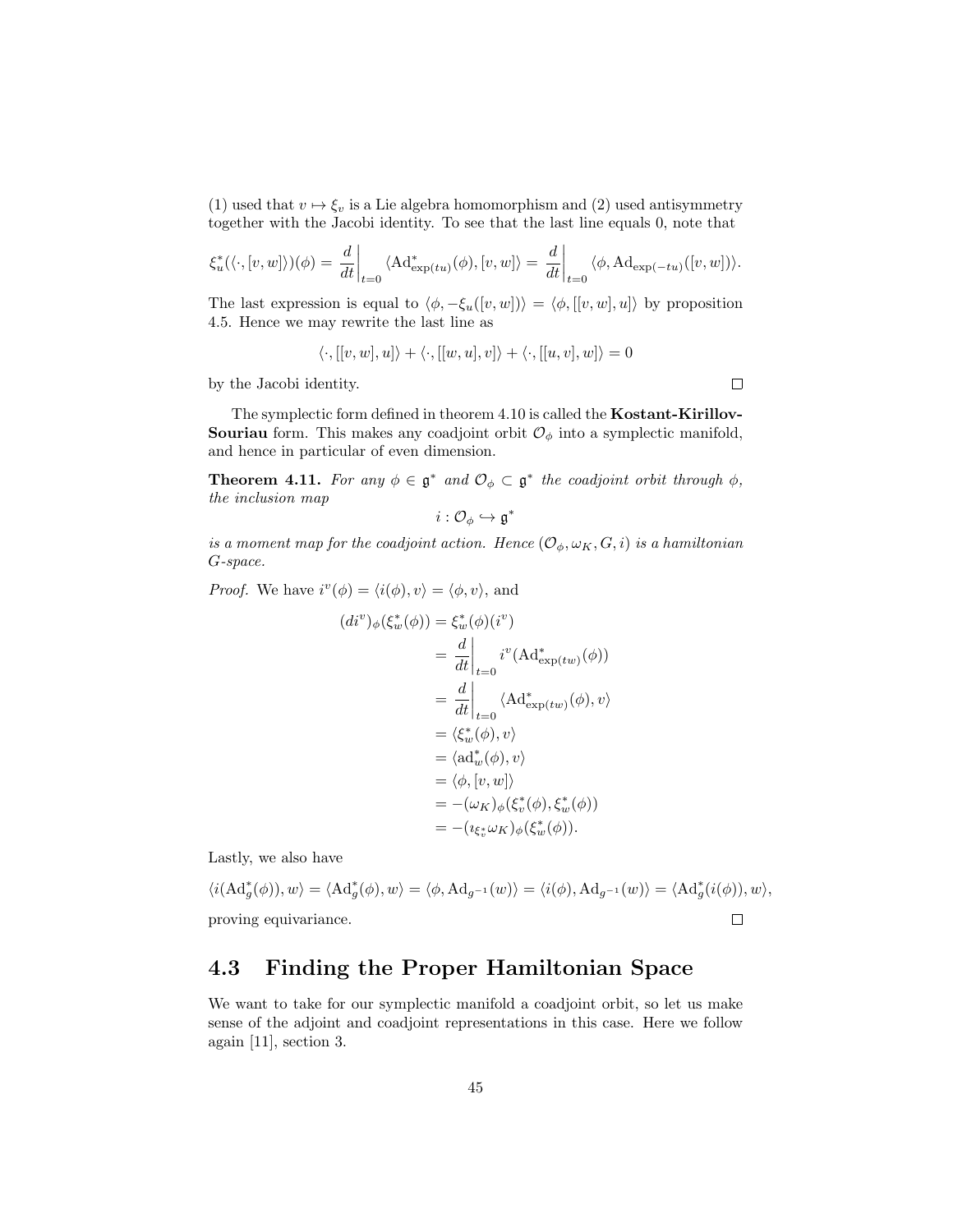#### 4.3.1 Adjoint and Coadjoint on  $U(n)$

Recall  $U(n) < Gl_n(\mathbb{C})$  is a Lie group of real dimension  $n^2$ . Let us compute its Lie algebra, given by

$$
\mathfrak{u} = {\dot{\gamma}(0) | \gamma \text{ path in } U(n) \text{ with } \gamma(0) = \text{id}}.
$$

As  $\gamma$  must be a path in  $U(n)$ , it satisfies  $\gamma(t)\gamma(t)^* = id$ . Differentiating this identity yields

$$
\dot{\gamma}(0)\gamma(0)^* + \gamma(0)\dot{\gamma}^*(0) = 0,
$$

so if  $\dot{\gamma}(0) = A \in M_{n \times n}$ , we have that

$$
\mathfrak{u} = \{ A \in M_{n \times n} \mid A^* = -A \}.
$$

We now seek to give a description of  $\mathfrak{gl}(n)^*$ . Define on  $M_{n \times n}$  the symmetric bilinear form

$$
\langle A, B \rangle := \text{Tr}(AB).
$$

Recall that Tr is invariant under cyclic permutations, which also implies it is invariant under conjugation:

$$
\operatorname{Tr}(UAU^{-1}) = \operatorname{Tr}(AU^{-1}U) = \operatorname{Tr}(A).
$$

Then each  $\phi_A \in \mathfrak{gl}(n)^*$  is of the form  $\text{Tr}(A \cdot)$ , and in particular, every  $\psi_B \in \mathfrak{u}^*$ is of the form  $\text{Tr}(B \cdot)$  for some B anti-hermitian. Let us also write  $\phi_A = A$ , and thus  $\langle \phi_A, B \rangle = \langle A, B \rangle$ .

The adjoint acts on u by

$$
Ad_U(A) = UAU^{-1} = UAU^*
$$

for  $U \in U(n)$ . Hence for the coadjoint, we have

$$
\langle \mathrm{Ad}_{U}^{*}(B), A \rangle = \langle B, \mathrm{Ad}_{U^{-1}}(A) \rangle
$$
  
=  $\langle B, U^{*}AU \rangle$   
=  $\langle UBU^{*}, A \rangle$ ,

so that also  $\text{Ad}^*_{U}(B) = UBU^*$ . Hence the coadjoint orbit of  $B \in \mathfrak{u}^*$  is just

$$
\mathcal{O}_B = \{ UBU^* \mid U \in U(n) \}.
$$

Recall that we may write the tangent vectors in  $T_P \mathcal{O}_P$  as  $\xi_A^*(\phi_P) = \text{ad}_A^*(\phi_P)$ . Compute

$$
\langle \xi_A^*(\phi_P), C \rangle = \langle P, [C, A] \rangle
$$
  
=  $\langle P, CA - AC \rangle$   
=  $\langle PA^* - A^*P, C \rangle$   
=  $\langle [P, A^*], C \rangle$   
=  $\langle [A, P], C \rangle$ ,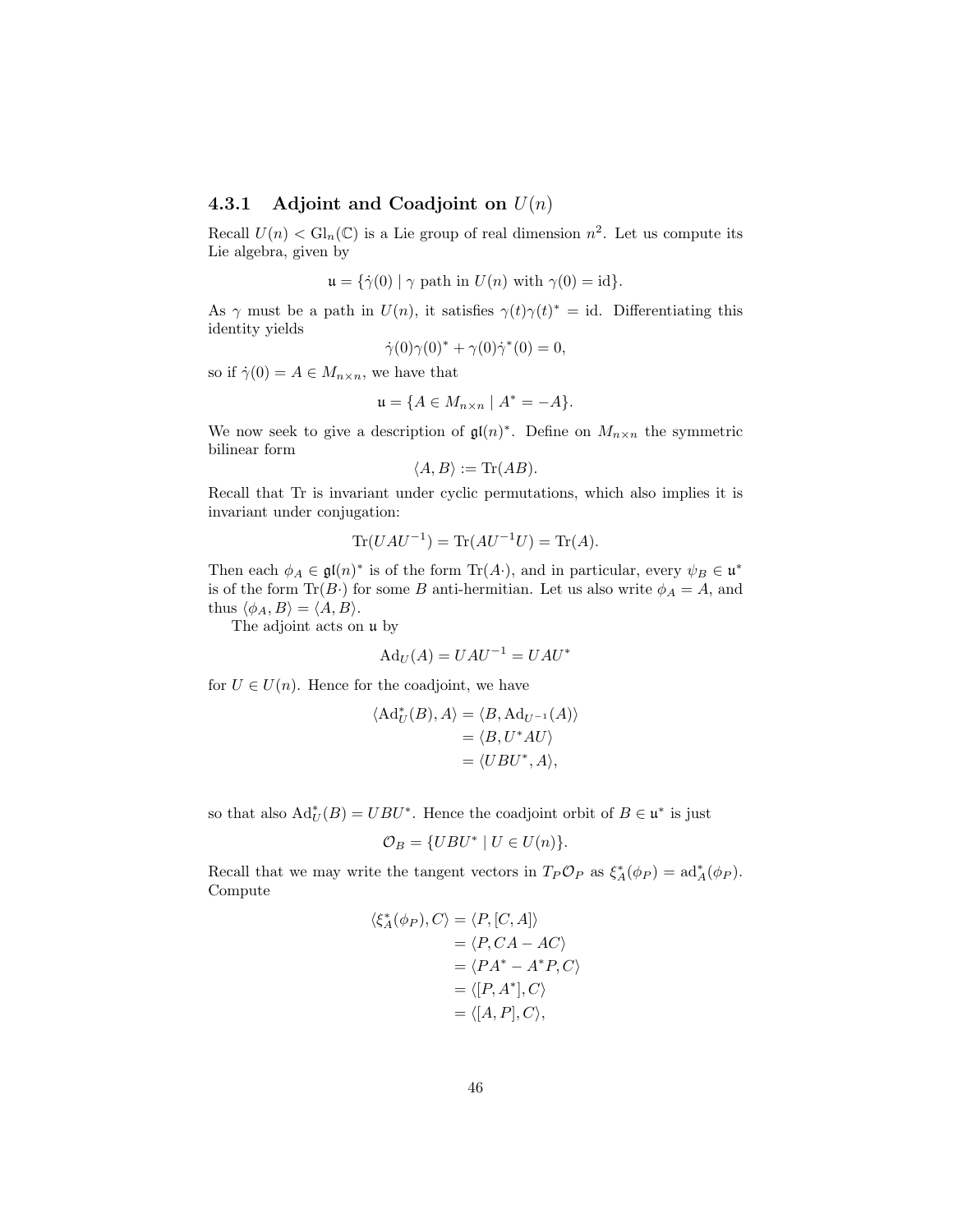where the last step used that  $A \in \mathfrak{u}$  is anti-hermitian. Hence let us write tangent vectors as  $\xi_A^*(P) = [A, P] \in T_P \mathcal{O}_P$ . With this identification in mind, the Kirillov-Kostant-Souriau symplectic form on  $\mathcal{O}_B$  becomes

$$
\omega_P([S, P], [T, P]) = -\langle P, [S, T] \rangle = -\text{Tr}(P[S, T]).
$$

#### 4.3.2 Rotation of the Orbit

Let us come back to the left hand side of  $(4.2)$ . As we consider A and B to be hermitian rather than anti-hermitian, as are the elements of u, we define

$$
M = i \mathcal{O}_B,
$$

and also the diagonal map

$$
\Phi: M \to \mathbb{R}^n, \quad (c_{i,j})_{1 \leq i,j \leq n} \mapsto \begin{bmatrix} c_{11} \\ \vdots \\ c_{nn} \end{bmatrix}.
$$

Then recalling we may take  $A = \text{diag}(a)$  for  $a \in \mathbb{R}^n$ , we have for any matrix B that  $\text{Tr}(AB) = a \cdot \Phi(B)$ . Hence we can rewrite the integral as

$$
\int_{U(n)} e^{it \text{Tr}(AUBU^*)} dU = \int_M e^{ita \cdot \Phi(x)} d\mu(x)
$$

for  $\mu$  some Haar measure on M. The discussion about coadjoint orbits lets us interpret M as a symplectic manifold; Letting  $iP \in i\mathcal{O}_P$ , we have that tangent vectors in  $T_i P^i \mathcal{O}_P$  are of the form iv for  $v \in T_P \mathcal{O}_P$ .

Indeed, letting  $\gamma$  a path in  $\mathcal{O}_P$ , we have that  $i\gamma$  is a path in M, and thus  $i\dot{\gamma}(0)$  is a tangent vector to M.

Recall that v is of the form  $[S, P]$  for some  $S \in \mathfrak{u}$ , that is, S an anti-hermitian matrix. Hence define the symplectic form on  $M$  such that multiplication by  $i$ becomes a symplectomorphism:

$$
\omega_{iP}(i[S, P], i[T, P]) := \omega_{P}([S, P], [T, P]) = -\text{Tr}(P[S, T]).
$$

Thus if we just write  $B = iP \iff P = -iB$  for a hermitian matrix B, we may write tangent vectors as  $i[S, P] = [S, iP] = [S, B]$ , and the symplectic form becomes

$$
\omega_B([S, B], [T, B]) = \text{Tr}(iB[S, T]).
$$

The next step is to interpret  $\Phi$  as a moment map for a suitable action.

**Proposition 4.12.** Let  $a \in \mathbb{R}^n$  and  $X_a \in \mathfrak{X}(M)$  defined by  $X_a(P) = [i \text{diag}(a), P]$ . Then  $d(a \cdot \Phi) = -i_{X_a} \omega$ .

*Proof.* Differentiate the map  $\Phi^a = a \cdot \Phi$  at an arbitrary vector field  $Y \in \mathfrak{X}(M)$ , which we can take to be of the form  $Y(P) = [S(P), P]$  for  $S : M \to \mathfrak{u}$  smooth.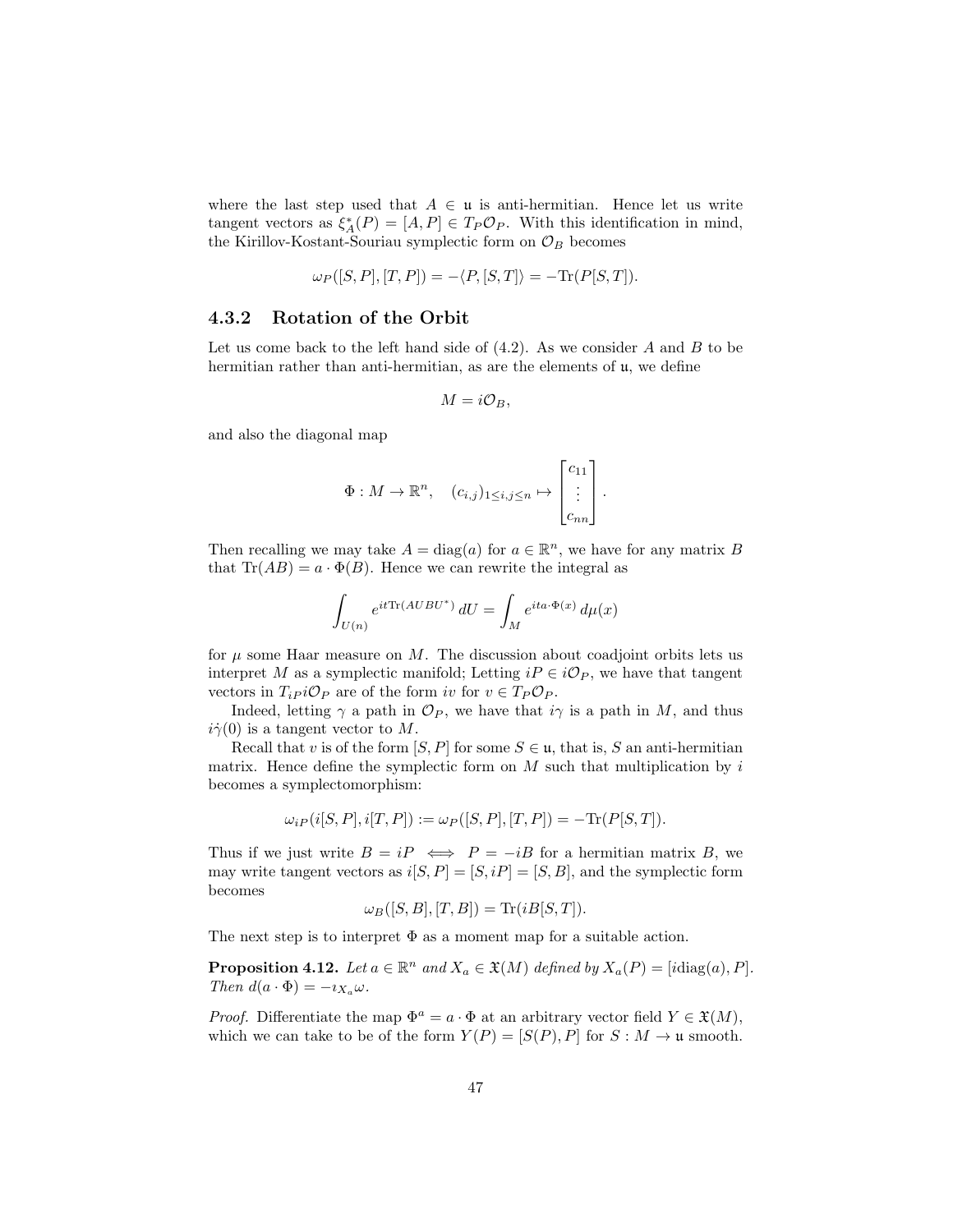Notice first that  $a \cdot \Phi(P) = \text{Tr}(\text{diag}(a)P)$ , so that  $a \cdot \Phi = \text{Tr} \circ \ell_{\text{diag}(a)}$ , where  $\ell_{\text{diag}(a)}$  denotes left multiplication by diag(a). Thus

$$
D(a \cdot \Phi)(P)[Y(P)] = D\text{Tr}(\text{diag}(a)P)D\ell_{\text{diag}(a)}(P)[[S(P), P]]
$$
  
= 
$$
\text{Tr}(\ell_{\text{diag}(a)}[S(P), P])
$$
  
= 
$$
\text{Tr}(\text{diag}(a)[S(P), P])
$$

since both Tr and  $\ell_{\text{diag}(a)}$  are linear. Using the cyclical symmetries of the trace, we obtain the identities

$$
\operatorname{Tr}(A[P,S]) = \operatorname{Tr}(P[S,A]) = \operatorname{Tr}(S[A,P]),
$$

which holds for arbitrary square matrices. Thus

$$
\begin{aligned} \text{Tr}(\text{diag}(a)[S(P), P]) &= \text{Tr}(P[\text{diag}(a), S(P)]) \\ &= -\text{Tr}(iP[\text{idiag}(a), S(P)]) \\ &= -\omega_P([\text{idiag}(a), P], [P, S(P)]) \\ &= -\omega_P(X_a(P), Y(P)). \end{aligned}
$$

As Y was arbitrary, we conclude

$$
d\Phi^a = -\imath_{X_a}\omega. \tag{4.3}
$$

We now restrict the conjugation action by  $U(n)$  to an appropriate subgroup which we can identify with a torus, such that its moment map is  $\Phi$ . Consider

$$
T := \{ D \in U(n) \mid D \text{ diagonal, and } \det(D) = 1 \}.
$$

As  $T \subset U(n)$ , its diagonal entries must have absolute value 1. The map

$$
\tau : \mathbb{T}^{n-1} \longrightarrow T
$$

$$
(\theta_1, \dots, \theta_{n-1}) \longmapsto \text{diag}(\theta_1, \dots, \theta_{n-1}, \theta)
$$

for  $\theta = (\prod_{j=1}^{n-1} \theta_j)^{-1}$  is a group homomorphism and evidently bijective.

Its Lie algebra t must be a subset of the anti-hermitian diagonal matrices in u; an arbitrary curve in T can be written as  $\gamma(t) = \tau(e^{i\theta_1(t)}, \dots, e^{i\theta_{n-1}(t)})$  for some arbitrary functions  $\theta_j : \mathbb{R} \to \mathbb{R}$  with  $\theta_j(0) = 0$ . If  $\theta_j(0) = v_i$ , then for  $e^{i\theta(t)} = (\prod_{j=1}^{n-1} e^{i\theta_j(t)})^{-1} = e^{-i\sum_{j=1}^{n-1} \theta_j(t)},$  we must have

$$
\left. \frac{d}{dt} \right|_{t=0} e^{i\theta(t)} = -i \sum_{j=1}^{n-1} v_i.
$$

From this we see that the Lie algebra of T consists of all anti-hermitian diagonal matrices of trace zero. A diagonal matrix being anti-hermitian is equivalent to its entries being purely imaginary, so that we can identify t with a subset of  $\mathbb{R}^n$  by dividing by i and taking the diagonal. Let us state this as a lemma for clarity.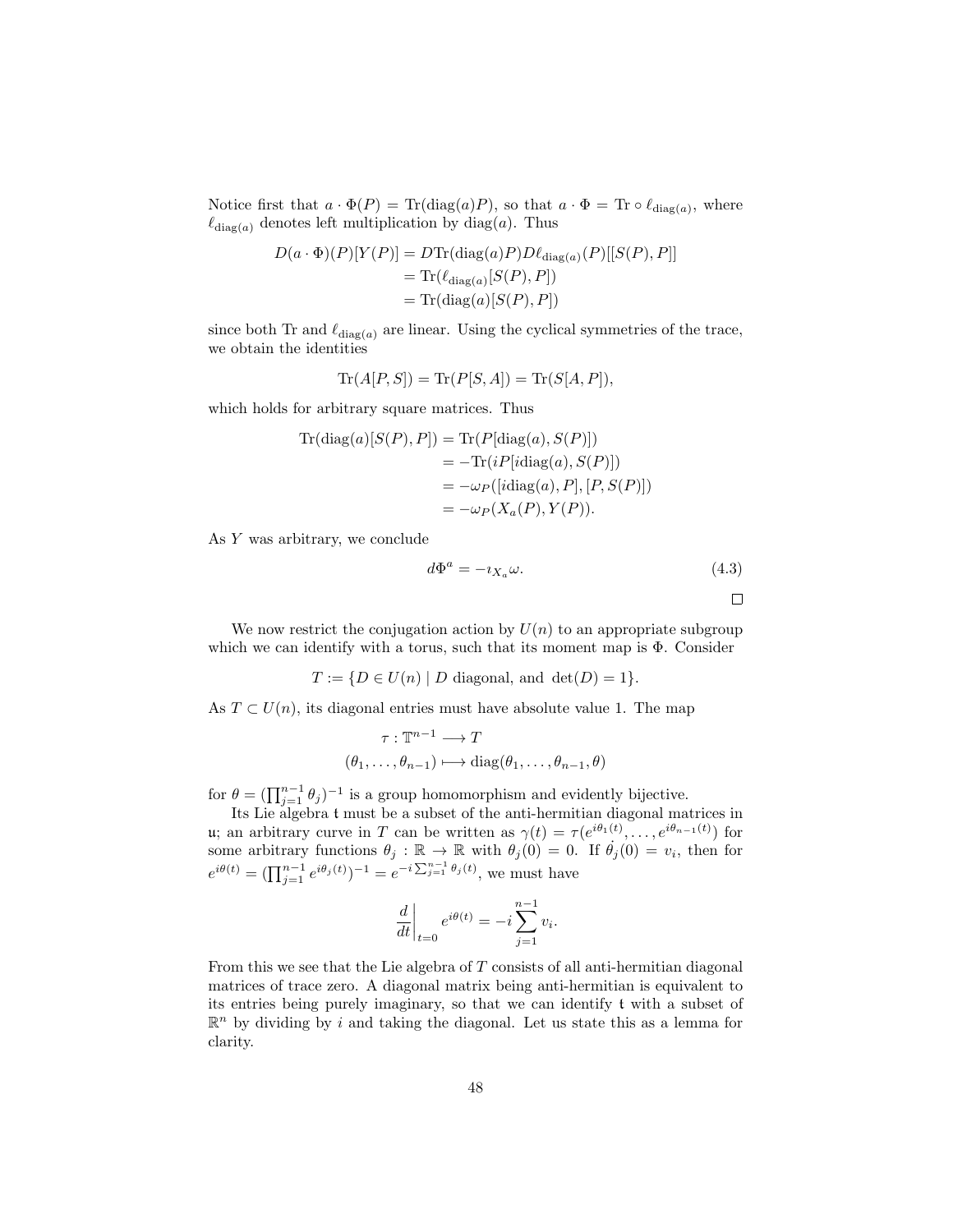**Lemma 4.13.** The Lie algebra of  $T$  is the set

$$
\mathfrak{t} = \{ A \in \mathfrak{u} \mid \text{Tr}(A) = 0, A \text{ diagonal} \},
$$

which we may identify with  $\mathbb{R}^{n-1}$  via the map

$$
\nu : \mathbb{R}^{n-1} \to \mathfrak{t}, \qquad (v_1, \ldots, v_{n-1}) \mapsto i \text{diag}(v_1, \ldots, v_{n-1}, v)
$$

for  $v = \sum_{j=1}^{n-1} v_j$ .

Verifying that  $X_a$  is the fundamental vector field for the action by this subgroup will establish  $\Phi$  as a moment map.

**Lemma 4.14.**  $X_a$  is the vector field generated by the action of T on M by conjugation.

*Proof.* Recall that for the action by  $U(n)$  and  $S \in \mathfrak{u}$ , the fundamental vector field is just

$$
\xi_S^*(P) = [S, P].
$$

Let  $v \in \mathfrak{t} \cong \mathbb{R}^{n-1}$  and  $a = \nu(v) = (v, -\sum_i v_i) \in \mathbb{R}^n$ . Then the vector field generated by the action restricted to  $T$  is

$$
\left. \frac{d}{dt} \right|_{t=0} \text{Ad}^*_{\exp(t\nu(v))}(P) = [\nu(v), P] = [\text{idiag}(a), P] = X_a(P).
$$

 $\Box$ 

It is now quick to verify the conditions to use the Stationary Phase Duistermaat-Heckman theorem; we need to verify  $M$  is compact and to give a description of the nondegenerate elements of t.

#### **Proposition 4.15.** The manifold M has dimension  $n^2 - n$  and is compact.

*Proof.* As the map  $U \mapsto UU^*$  is continuous and has kernel  $U(n)$ , we have that  $U(n)$  is closed. Thus any coadjoint orbit  $\mathcal{O}_P$  is also closed, since any path in  $\mathcal{O}_P$  is of the form  $U(t)P U(t)^*$  for  $U(t)$  a path in  $U(n)$ . Hence as the limit of  $U(t)$  lies in  $U(n)$ , so does the limit of  $U(t)P U(t)^*$  lie in  $\mathcal{O}_P$ .

Any coadjoint orbit by  $U(n)$  is bounded since  $||UPU^*||^2 = \text{Tr}(UP^*U^*UPU^*) =$  $\text{Tr}(UP^*PU^*) = \text{Tr}(P^*P) = ||P||^2.$ 

Hence any coadjoint orbit by  $U(n)$  is compact, and so  $M = i\mathcal{O}_B$  is also compact.

As for the dimension of M, recall by proposition 4.7 and the proof of theorem 4.10, that the tangent space of the orbit admits the identification  $T_B \mathcal{O}_B \cong \mathfrak{u}/\mathfrak{u}_B$ , and so the dimension of the tangent space, which coincides with the dimension of  $\mathcal{O}_B$  and M, is given by dim(u) – dim(u<sub>B</sub>). We have that dim(u) =  $n^2$ . The stabilizer is given by

Stab<sub>U(n)</sub>(B) = {
$$
U \in U(n)
$$
 | Ad<sup>\*</sup><sub>U</sub>(B) = UBU<sup>\*</sup> = B}.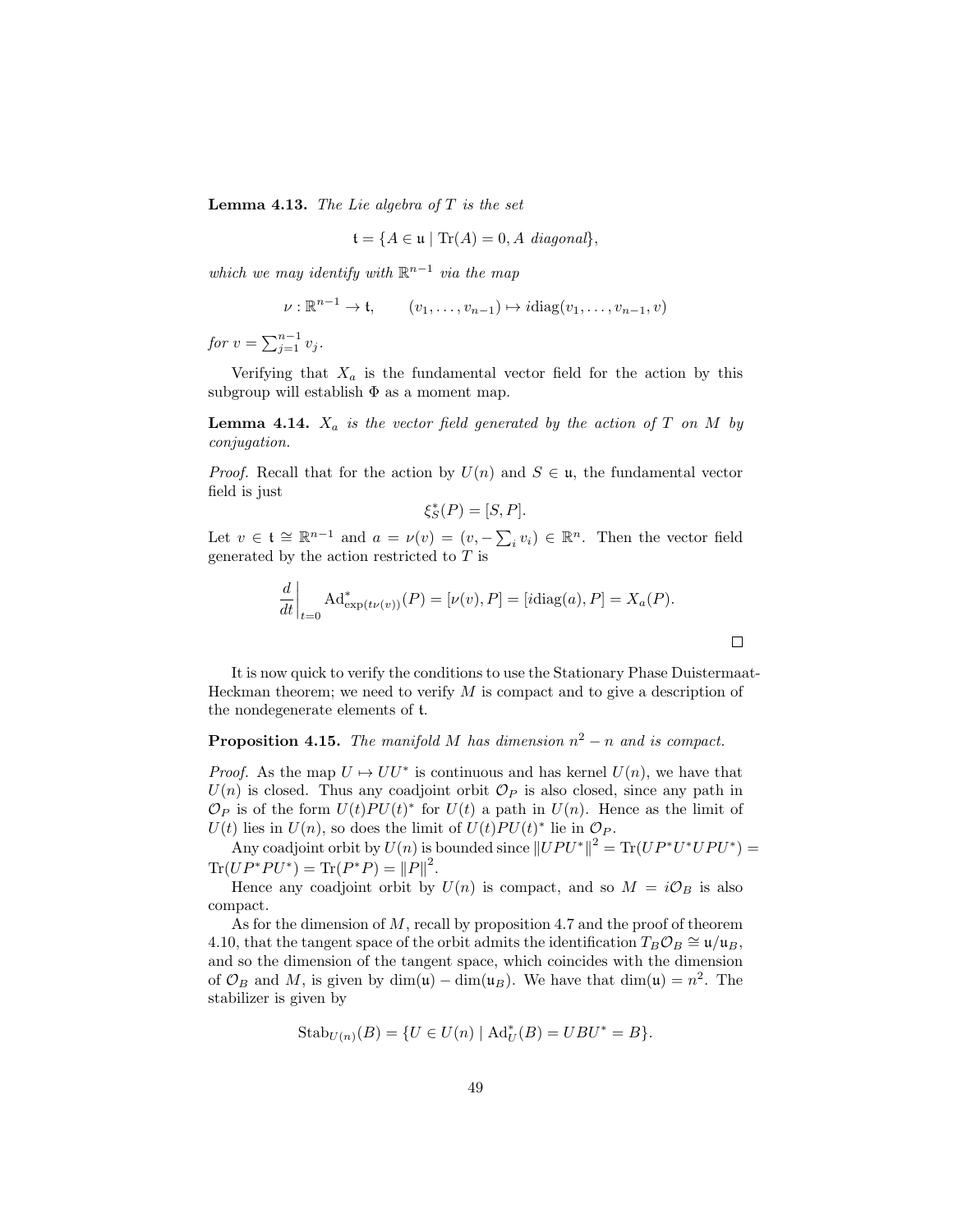This condition is equivalent to  $UB = BU$ . As we took B to be diagonal and without multiple eigenvalues,  $U$  commutes with  $B$  if and only if  $U$  is also diagonal. The unitary diagonal matrices can be identified with  $\mathbb{T}^n$ , so that  $\dim(\text{Stab}_{U(n)}(B)) = \dim(\mathfrak{u}_B) = n$ , and hence

$$
\dim(M) = \dim(T_B \mathcal{O}_B) = n^2 - n.
$$

 $\Box$ 

#### 4.3.3 Critical Values of the Moment Map

Suppose  $P \in M$  is a critical value of  $\Phi^a$  for  $a \in \mathfrak{t}$ , that is,

$$
0 = d\Phi^{a}|_{P} = -\omega_{P}([i \text{diag}(a), P], \cdot).
$$

Thus by nondegeneracy,  $d\Phi^a|_P = 0 \iff [i \text{diag}(a), P] = 0 \iff P$  commutes with  $idiag(a)$ . This is the case if and only if P is block diagonal (diagonal if a has no multiple entries).

On the other hand, the fixed points of the action are those for which  $DPD^* =$  $P \iff DP = PD$  for all  $D \in T$ . Hence as T contains diagonal matrices without multiple entries,  $P$  is a fixed point if and only if  $P$  is diagonal.

As we also took  $B = \text{diag}(b)$  to be diagonal, and as unitary diagonalization matrices are unique up to permutations of their columns, we have that the diagonal matrices in M consist of

$$
Fix(M) = \left\{ \begin{pmatrix} b_{\sigma(1)} & & \\ & \ddots & \\ & & b_{\sigma(n)} \end{pmatrix} \mid \sigma \in S_n \right\}.
$$

Evidently, this is a subset of the block diagonal matrices in  $M$ , and coincides with the critical points of  $\Phi^a$  if a has no multiple entries. This proves

**Proposition 4.16.** The nondegenerate elements  $a \in \mathfrak{t}$ , that is, those such that  $X_a(P) = 0 \iff P$  is fixed by T, are those elements with pairwise distinct entries.

We are now in place to use the Duistermaat-Heckman theorem. It tells us that, for  $a \in \mathfrak{t}$  nondegenerate,

$$
\left(\frac{t}{2\pi i}\right)^{\frac{n^2-n}{2}}\int_M e^{it\langle\Phi,\text{diag}(a)\rangle}\frac{\omega^{(n^2-n)/2}}{\frac{((n^2-n)/2)!}{n}}=\sum_{\sigma\in S_n}\frac{e^{it\langle\Phi(\text{diag}(\sigma(b))),\text{diag}(a)\rangle}}{\prod_j\alpha_j(\sigma(b),a)},
$$

which we rearrange to obtain

**Theorem 4.17.** Let  $A = \text{diag}(a)$  without multiple eigenvalues and trace zero,  $B = \text{diag}(b)$  without multiple eigenvalues, and  $t \in \mathbb{R}$ . Then

$$
\int_M e^{it\,a\cdot\Phi}\mu = C_{A,B}\sum_{\sigma\in S_n}e^{ita\cdot\sigma(b)}t^{-\frac{n^2-n}{2}}
$$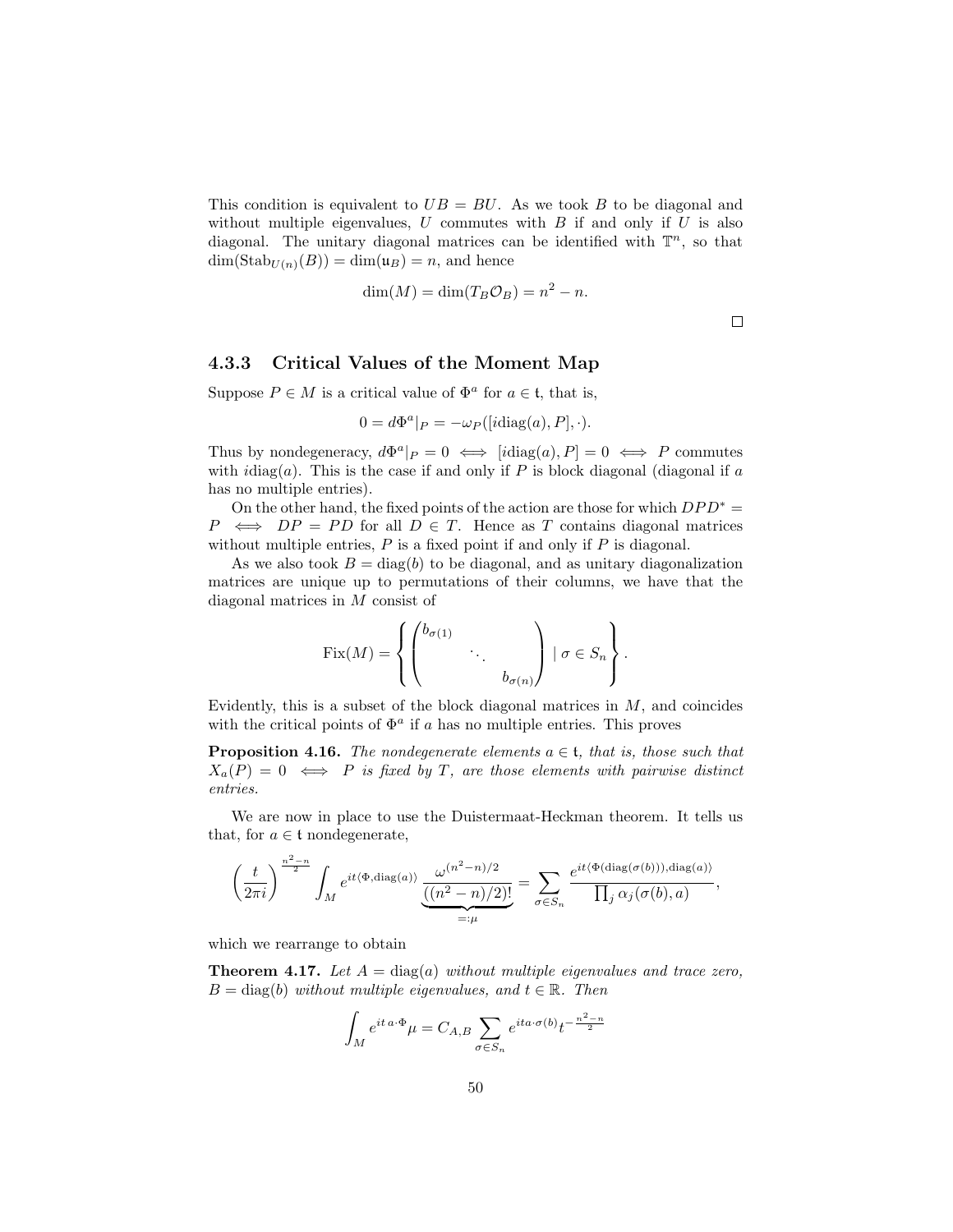for  $M = \{iUBU^* \mid U \in U(n)\}, \Phi : M \to \mathbb{R}^n$  the diagonal map, and  $\mu$  the Liouville-measure associated to the Kostant-Kirillov-Souriau symplectic form on M, and

$$
C_{A,B} := \left( (2\pi i)^{\frac{n^2-n}{2}} \sum_{\sigma \in S_n} \frac{1}{\prod_{j=1}^{n-1} \alpha_j(\sigma(b),a)} \right).
$$

Corollary 4.18. The Harish-Chandra-Itzykson-Zuber integral formula holds.

Proof. Using the discussion just after the proof of proposition 4.2, all that is left to show is that

$$
\int_{U(n)} e^{it \text{Tr}(A U B U^*)} dU = C \int_M e^{ita \cdot \Phi(x)} d\mu(x)
$$

for some constant  $C$ , possibly modifying the constant  $C_{A,B}$  from above. For A and B diagonal and  $x = UBU^*$ ,  $a \cdot \Phi(x) = \text{Tr}(AUBU^*)$ , so we may as well consider the integral on the right hand side to be over  $U(n)$  instead. We show that  $\mu$  is a Haar measure on  $M$ , giving that it must be a multiple of the Haar probability measure, which implies the claim.

This means we must show  $\mu$  is  $U(n)$ -invariant. This follows quickly from the conjugation invariance of the trace:

$$
((\mathrm{Ad}_{U}^{*})\omega)_{B}([S,B],[T,B]) = \omega_{UBU^{*}}(U[S,B]U^{*},U[T,B]U^{*})
$$
  
\n
$$
= \omega_{UBU^{*}}([USU^{*},UBU^{*}],[UTU^{*},UBU^{*}])
$$
  
\n
$$
= \mathrm{Tr}(iUBU^{*}[USU^{*},UTU^{*}])
$$
  
\n
$$
= \mathrm{Tr}(iUBU^{*}U[S,T]U^{*})
$$
  
\n
$$
= \mathrm{Tr}(iUB[S,T]U^{*})
$$
  
\n
$$
= \mathrm{Tr}(iB[S,T])
$$
  
\n
$$
= \omega_{B}([S,B],[T,B]).
$$

Hence  $\omega$ , and by extension  $\mu$ , are  $U(n)$ -invariant.

 $\Box$